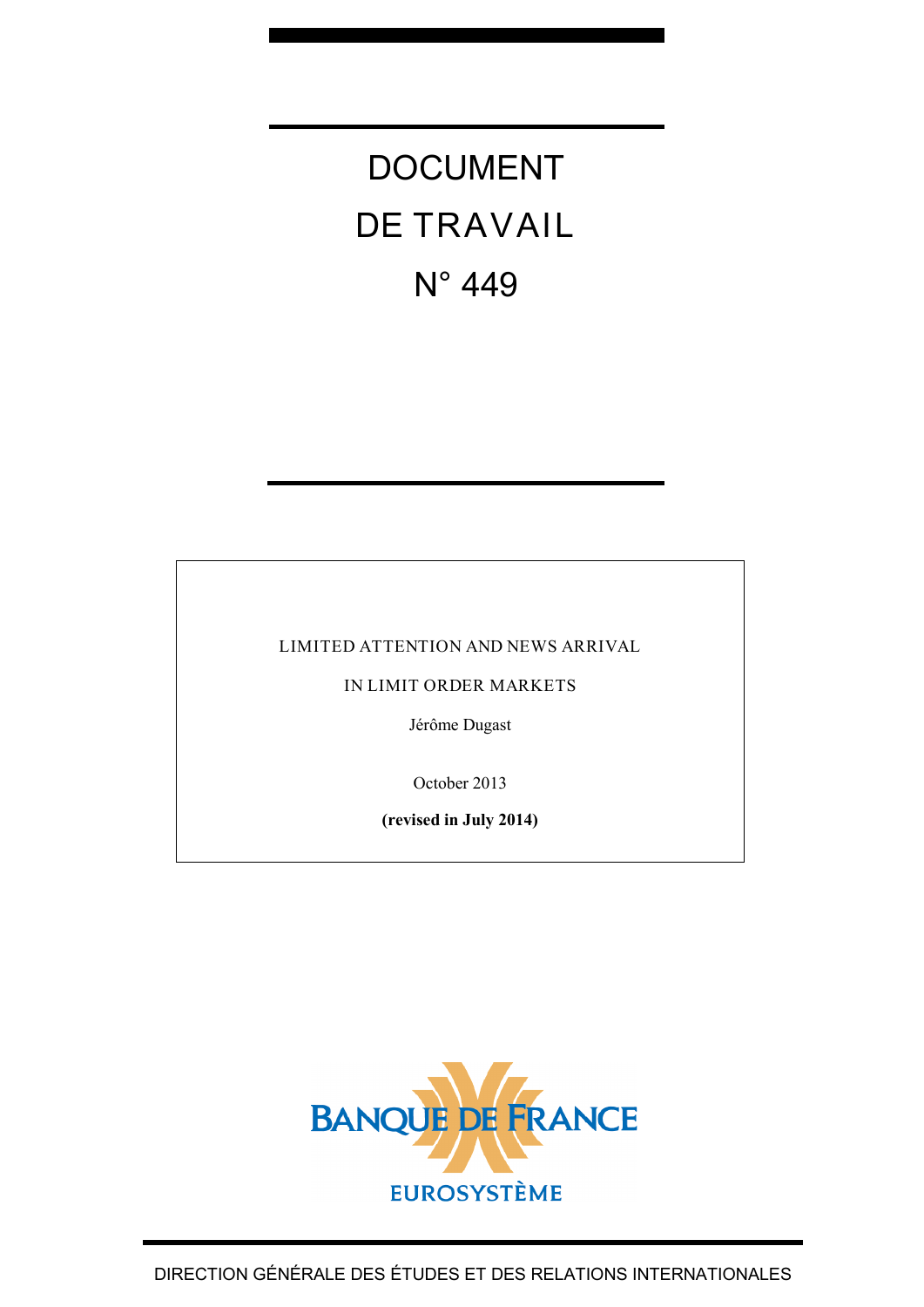# DIRECTION GÉNÉRALE DES ÉTUDES ET DES RELATIONS INTERNATIONALES

#### LIMITED ATTENTION AND NEWS ARRIVAL

#### IN LIMIT ORDER MARKETS

Jérôme Dugast

October 2013

**(revised in July 2014)**

Les Documents de travail reflètent les idées personnelles de leurs auteurs et n'expriment pas nécessairement la position de la Banque de France. Ce document est disponible sur le site internet de la Banque de France « [www.banque-france.fr](http://www.banque-france.fr/) ».

Working Papers reflect the opinions of the authors and do not necessarily express the views of the Banque de France. This document is available on the Banque de France Website ["www.banque-france.fr"](http://www.banque-france.fr/).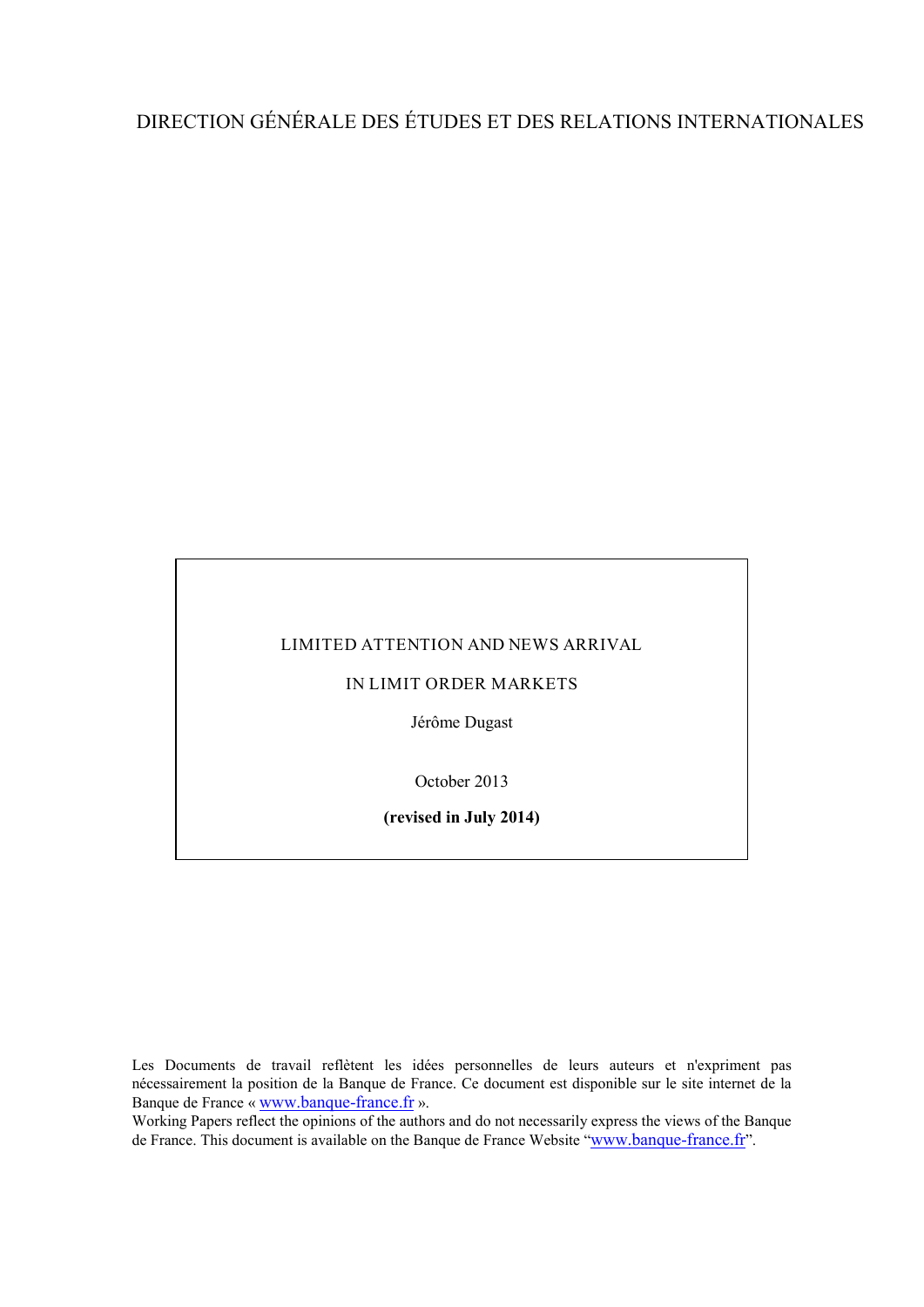# <span id="page-2-0"></span>Limited Attention and News Arrival in Limit Order Markets<sup>∗</sup>

Jérôme Dugast<sup>†</sup>

<sup>∗</sup> I would like to thank Thierry Foucault, Johan Hombert, Ioanid Rosu, Pierre-Olivier Weill for their guidance and advice during this project. I gratefully acknowledge helpful comments and suggestions from Christine Parlour, William Fuchs, William Cong, Michael Moore, Ming Guo and seminar and conference participants at LBS Transatlantic Doctoral Conference 2012, Frontiers of Finance 2012 Conference, 4th INSEAD PhD Finance Workshop, HEC Lausanne, Banque de France, Toulouse School of Economics, WFA Annual Meeting 2013, 13th SAET conference, ESSEC, Universität Zürich.

<sup>†</sup>Banque de France. Tel: +33 (0)1 42 92 49 77; E-mail: [jerome.dugast@banque-france.fr.](mailto:jerome.dugast@banque-france.fr) This paper reflects the opinions of the author and does not necessarily express the views of the Banque de France.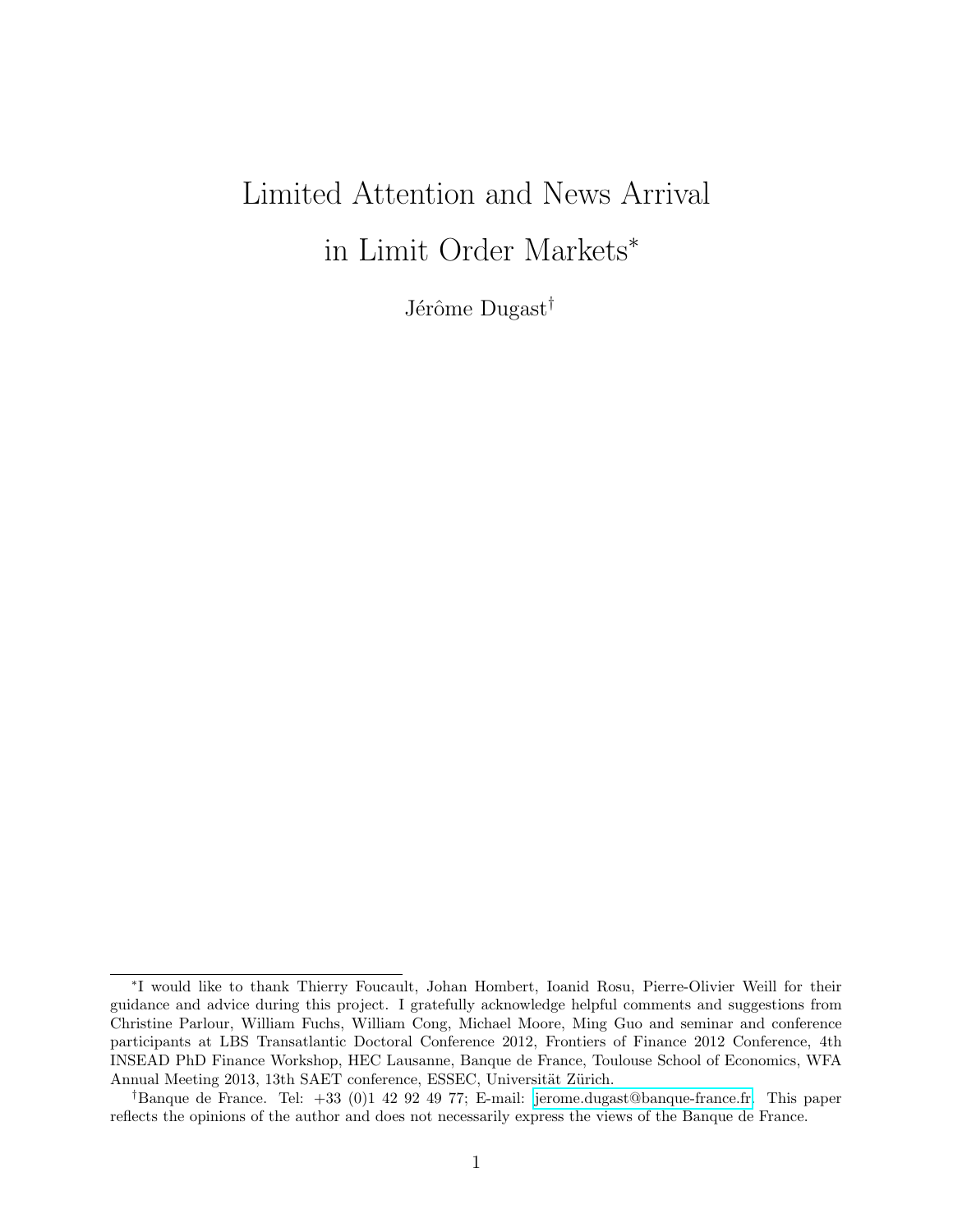#### Abstract

I model the dynamics of price adjustments to news arrival in limit order markets when investors have limited attention. Because of limited attention, investors monitor news arrival imperfectly. Consequently prices reflect news with delay. This delay shrinks when investors' attention capacity increases. The adjustment delay also decreases when the frequency of news arrival increases. When news arrival frequency is higher, the picking-off risk increases for limit orders. The order book becomes thinner and there are fewer stale limit orders to execute or cancel following news arrival. Hence, it reduces the time it takes for market prices to reflect news content.

Keywords: imperfect attention, news, limit order book, price formation, market liquidity.

JEL classification: G14, D82, D83

#### Résumé

Je modélise la dynamique des ajustements de prix à l'arrivée de nouvelles dans les marchés conduits par les ordres, lorsque les investisseurs ont une capacité d'attention limitée. En raison de leur attention limitée, les investisseurs suivent imparfaitement l'arrivée de nouvelles. Ainsi les prix s'ajustent aux nouvelles après un certain délai. Ce délai diminue lorsque le niveau d'attention des investisseurs augmente. Lorsque la fréquence d'arrivée de nouvelles augmente, le risque de sélection adverse pour les ordres à cours limité est amplifié. Le carnet d'ordre devient plus fin et il y a donc moins d'ordres à cours limité à exécuter ou annuler à la suite de l'arrivée d'une nouvelle. Ainsi les prix reflètent plus rapidement le contenu informationnel des nouvelles.

Mots-clés: marché financier, marché dirigé par les ordres, nouvelles, attention limitée, surveillance de marché imparfaite.

Classification JEL: G14, D82, D83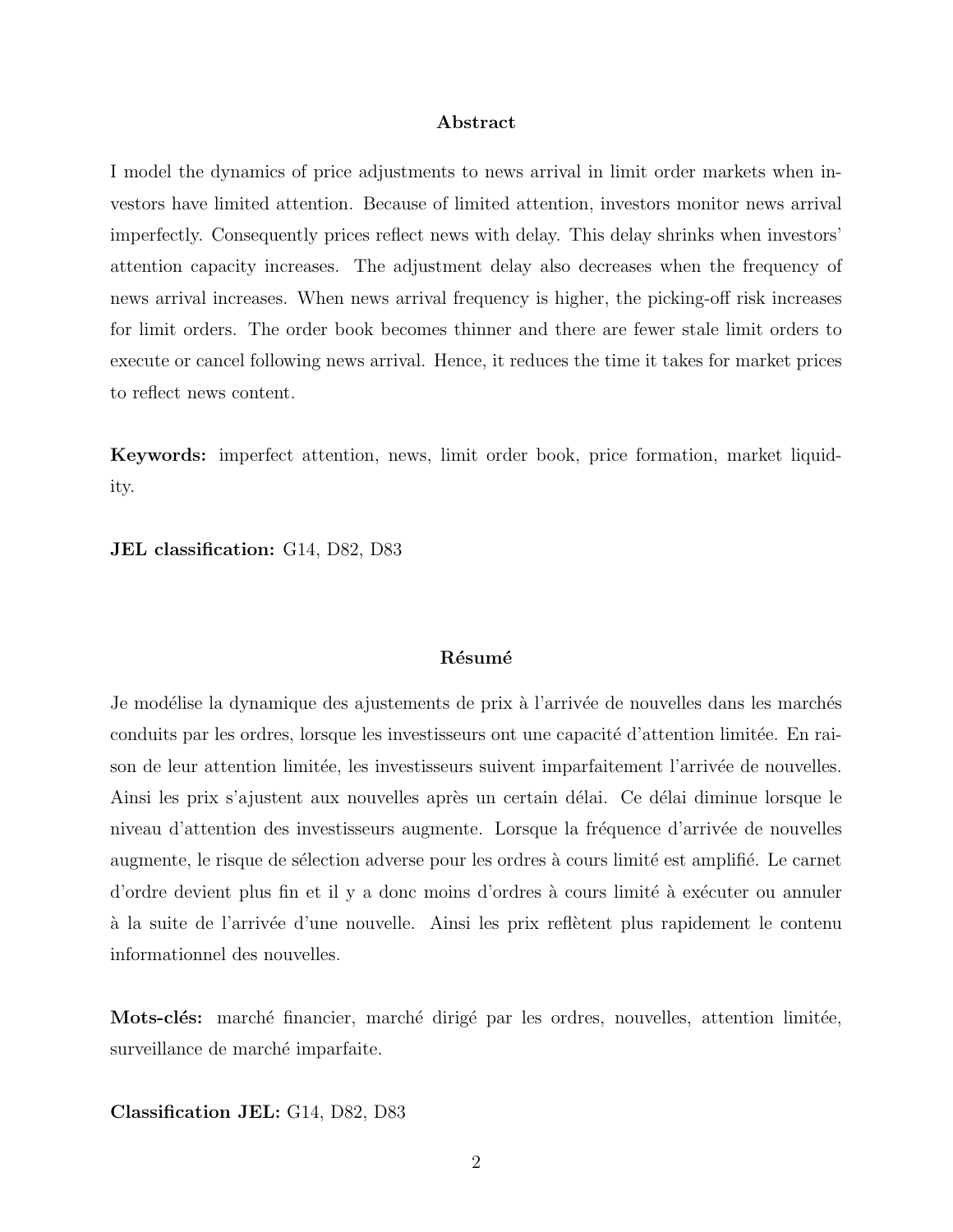## <span id="page-4-0"></span>1 Introduction

Investors have limited attention capacities and thus cannot continuously monitor the flow of information in financial markets. As a result, they are unable to get or analyze instantaneously the implications of public financial news when it arrives. And news content cannot instantaneously turn into common knowledge for the market. Consequently, at the short horizon public information is private information for investors who observe it first. Because of limited attention, the release of public information generates a short-term period of information asymmetry. How do financial markets react around news arrival? And what role does limited attention play in this process?

To address these questions I propose a theoretical framework to analyze the role of limited attention on market reaction to news. I design a model of limit order market in the presence of uncertainty on the asset value due to news arrival. This model extends the OTC markets framework of Duffie, Garleanu and Pedersen (2005, 2007) to limit order markets. In Duffie et al., the main market friction is a search friction for trading counterparties. In my model the market friction is a limited attention friction which prevents investors from perfectly monitoring the market and the arrival of news. Investors cannot continuously observe public information or trade in the market but do it at random times. This set-up generates a gradual dissemination of new public information among investors following news arrival. Introducing imperfect market monitoring by investors allows to jointly describe market liquidity, price formation and market efficiency around news arrival.

Financial markets' reactions to public information releases has motivated an extensive line of research both empirical and theoretical especially since the 1990's. This literature aims to understand the price formation process around these events. This issue has been addressed empirically by several papers, such as Eredington and Lee (1995), Fleming and Remolona (1999) and Green (2004). These papers study the reaction of US Treasury securities markets to scheduled macroeconomic announcements. The first two papers show that the market reacts to the announcement in two successive phases. In the first phase, the price shifts quickly to a new level in line with the main elements of the announcement. The second phase of this reaction is characterized by high volatility, suggesting that investors disagree on the precise interpretation of the announcement. This phase ends when the interpretations of market participants eventually converge. Green's paper shows that these macro announce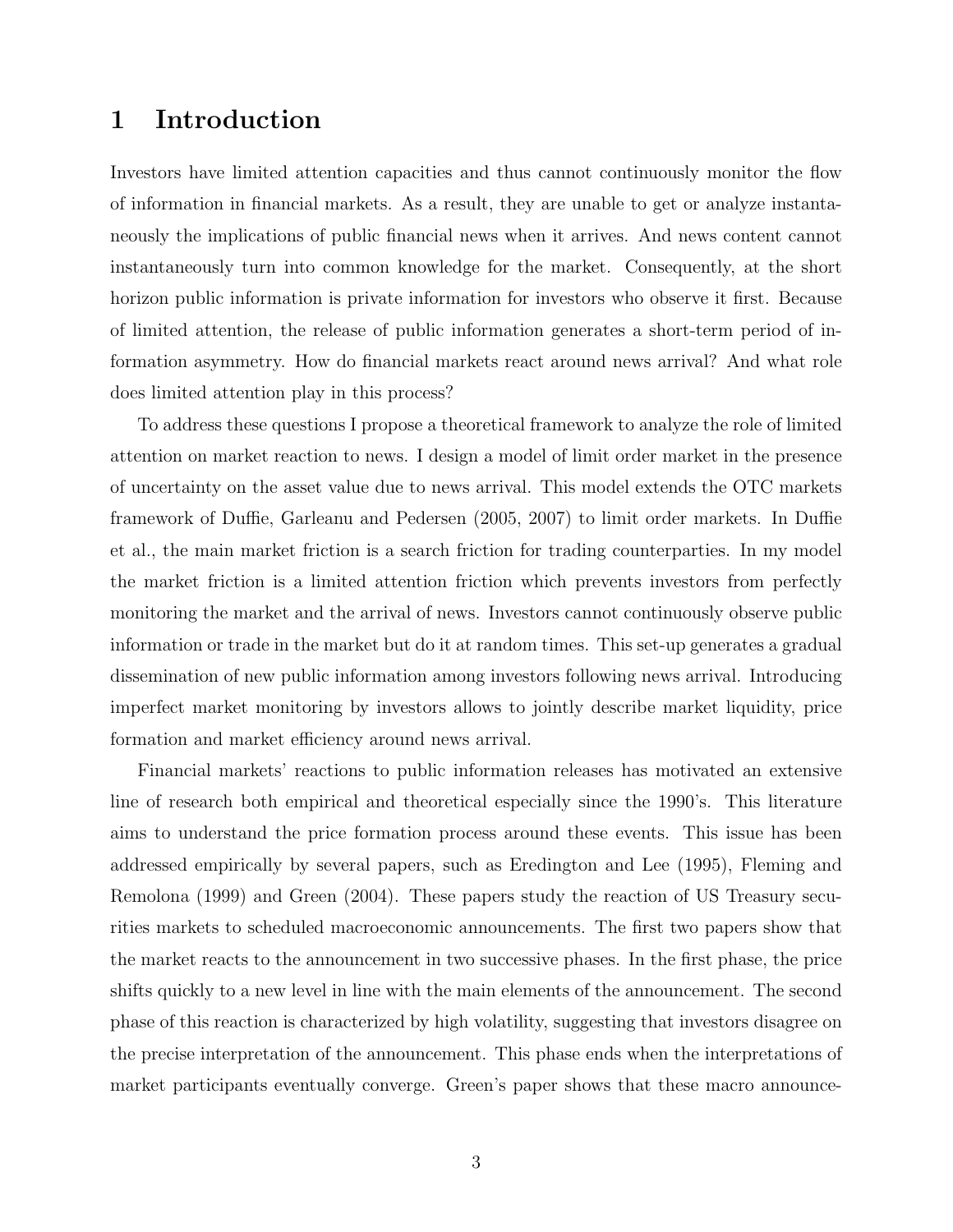ments increase the level of adverse selection, suggesting that investors with better processing abilities can take advantage of these events.

With respect to this literature, a significant contribution of this paper is to design a model that considers unscheduled news. Financial news is released every day by news providers, such as Thomson Reuters and Bloomberg, and delivers relevant information for valuing asset prices. Virtually all this news arrives at unscheduled times<sup>[1](#page-2-0)</sup>. In addition, the frequency of these news arrival events varies a lot across stocks<sup>[2](#page-2-0)</sup>. The unscheduled nature of these events is likely to prevent investors from paying perfect attention to financial news. By embedding limited attention in a limit order book model, I can address the question as to how unscheduled news affects trading decisions and ultimately price formation and liquidity provision.

Recent developments in the structure of financial markets suggest that imperfect market monitoring does indeed play an important role in market reactions to news releases. In recent years, there has been a tremendous growth in High Frequency Trading activities that specialize in trading very fast on financial news, which requires the use of intensive monitoring technologies. This boom illustrates the gains that improving market monitoring capacities can yield, for some market participants. Ultimately, this trend shows how important attention capacity, allocated to market monitoring, can be for any investor, not only to keep up with the fastest market players but also to optimize their trading strategies<sup>[3](#page-2-0)</sup>. Obviously, these technological developments have been enabled and fostered by the modernization of financial markets architecture. Now most equities and derivatives are traded in centralized electronic exchanges organized as limit order markets. The way trading is organized is not immaterial to understanding the effect of the imperfect monitoring of news. That is why, in my model, I explicitly look at limit order markets.

The paper has several empirical implications for market liquidity and price dynamics around news arrival. When the frequency of news arrival increases, (i) the level of market liquidity, measured by market depth, decreases, (ii) prices adjust faster following the arrival of news and (iii) the number of limit order cancellations in the price adjustment process declines relative to limit order executions. The intuition for these results stems from the short-

<sup>&</sup>lt;sup>1</sup>In a sub-sample of 40 large stocks, representing 70% of the market cap of the FTSE100, Gross-Klussmann and Hautsch (2011) find that one stock receives on average 750 pieces of unscheduled news over 1.5 years

<sup>&</sup>lt;sup>2</sup>In the same sub-sample, the news arrival frequency varies ten-fold, from 200 to 2000 pieces of news

<sup>&</sup>lt;sup>3</sup>Some brokerage firms use a smart order routing algorithm to execute their clients' orders. These programs monitor markets to evaluate optimal execution conditions for these orders.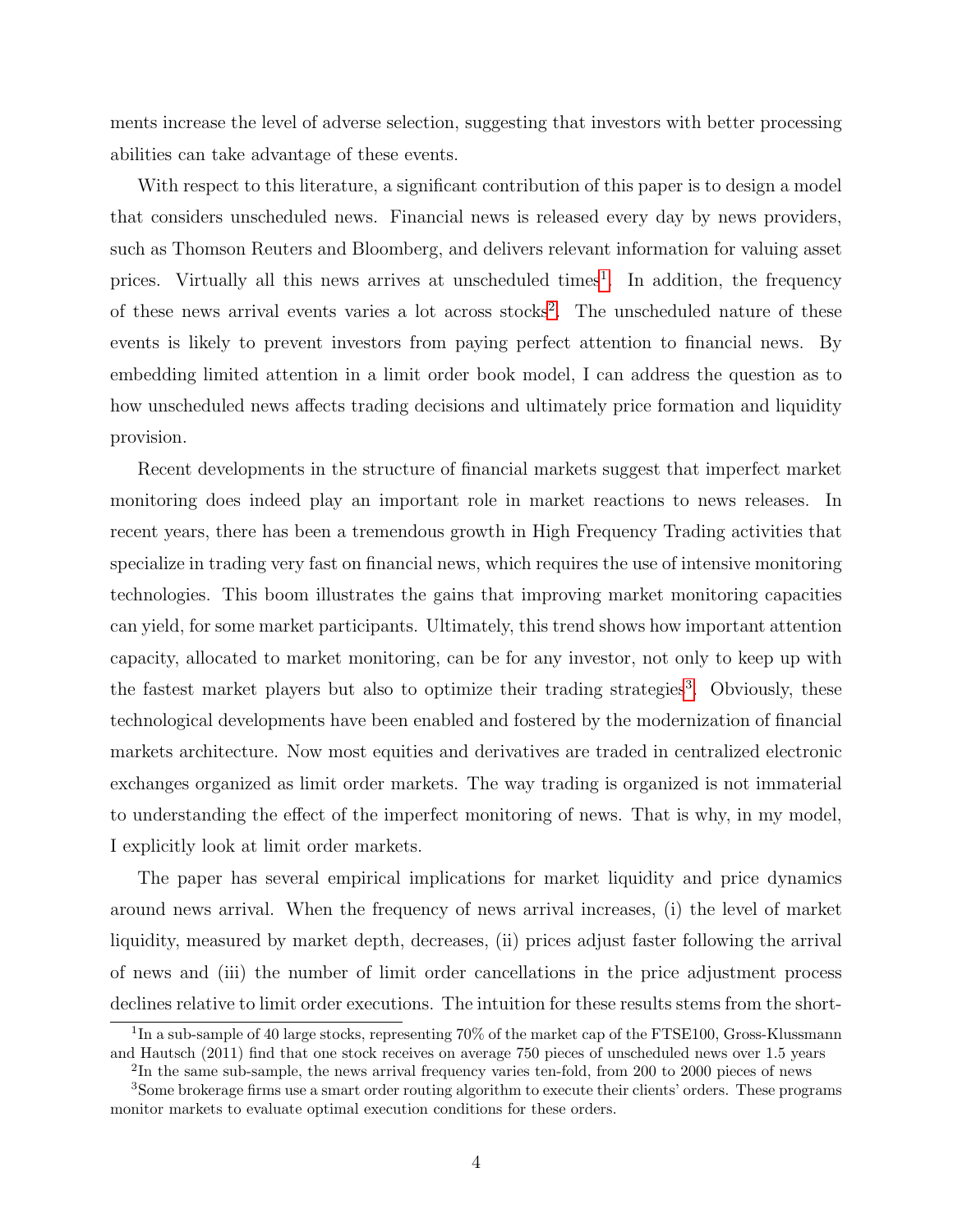term period of information asymmetry around news arrival that is due to limited attention. Consistent with the presence of information asymmetry, there is a "picking-off" risk for liquidity suppliers and this risk varies with the frequency of news arrival. Investors may be reluctant to supply liquidity with limit orders since, following news arrival, limited attention delays their reaction. In the meantime, their limit orders can be "picked-off" because the price at which they are posted is not in line with the new asset value, and they therefore offer a profit opportunity.

In the model, investors can both supply liquidity with limit orders and consume liquidity with market orders. Before news arrival, investors trade with each other because they have different private values for the asset, which generates gains from trade. During this phase, the limit order book remains in a steady state. The market depth (the number of limit orders in the order book) is constant and determined by the following trade-off. Market orders provide execution immediacy whereas limit orders provide price improvement but bear execution delay and a picking-off risk when the asset value changes. At equilibrium, market depth adjusts so that investors are indifferent between market and limit orders.

When, following news arrival, the asset value changes, this is publicly available but investors do not observe the change immediately. They become aware of it with a time lag that depends on their market monitoring intensity. This generates a transition phase at the end of which prices adjust to the new asset value. This price formation process relies on two underlying dynamics. First, investors who observe the new asset value fast enough can profit from a temporary arbitrage opportunity by using market orders to "pick-off" stale limit orders at the initial price. Second, investors with limit orders in the order book cancel these orders to avoid being picked-off by previous market orders. Once limit orders at the initial price level have all been cancelled or picked-off, the transition phase ends and the limit order book converges to a new steady state, with no future news. Thus, the model provides a high-frequency description of price and order dynamics around news arrival. This should prove useful for empiricists<sup>[4](#page-2-0)</sup>.

The decision for investors to use limit or market orders to trade before news arrival depends on the risk of being picked off during the transition phase. All other things being equal, this risk increases the expected loss associated with limit order submission and has a

<sup>4</sup>Engle et al. (2009) use high-frequency limit order book data to analyze liquidity and volatility in the U.S. Treasury market.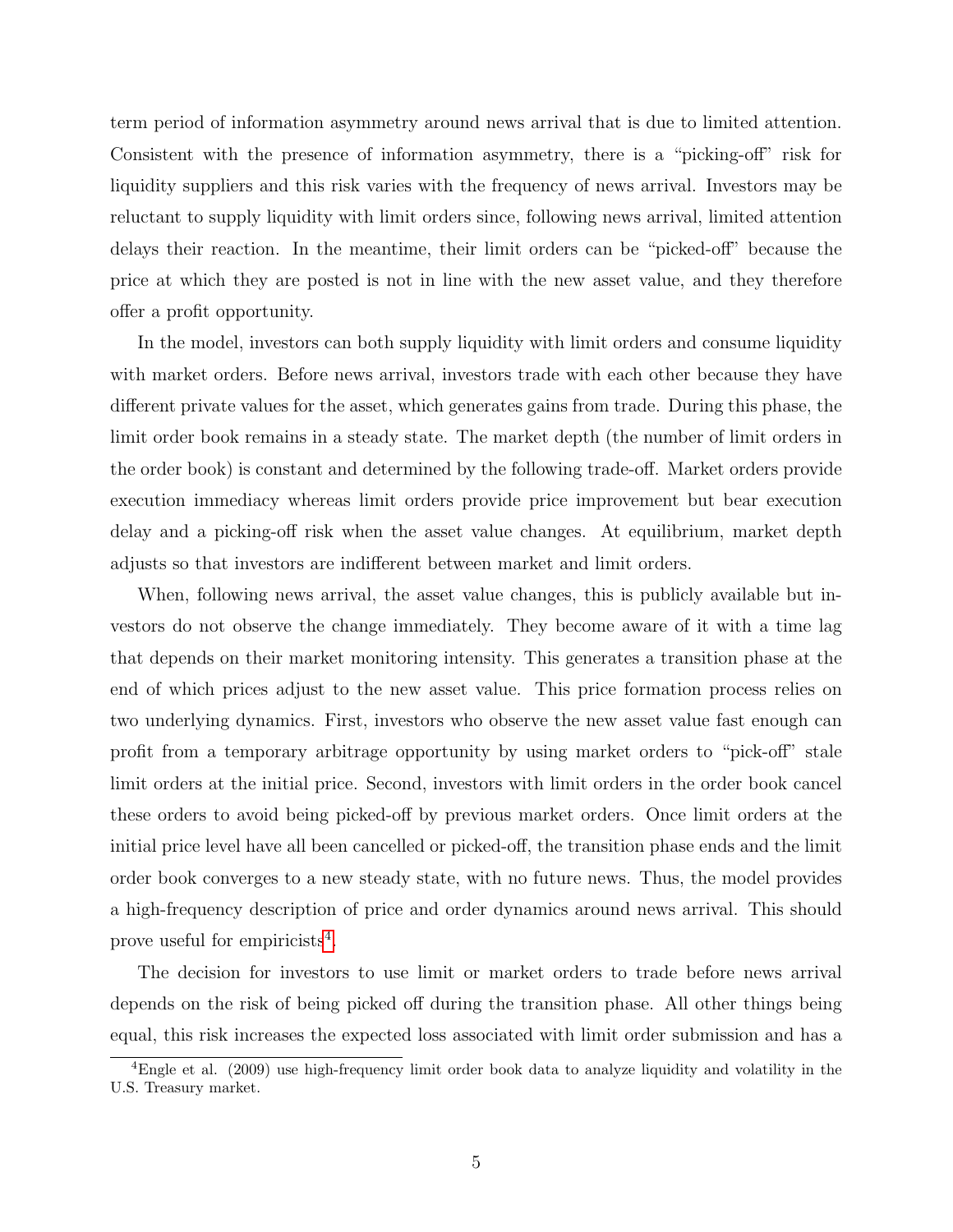negative impact on market depth. In this context, the effect of the frequency of news arrival is intuitive. More frequent news arrivals increase the likelihood of an event after which limit orders may be picked off, which leads to higher picking-off risk. Consequently market depth depends negatively on this frequency. Since market depth is thinner, the amount of stale limit orders that must be cancelled or executed in the transition phase is smaller, which makes the price adjustment faster. Finally, during the transition phase, the flow of limit order cancellations is proportional to market depth and depends negatively on news arrival frequency, while the flow of limit order executions corresponds to the flow of market orders, which does not depend on the news arrival frequency. This is why the number of limit order cancellations decreases relative to the number of executions when news arrival frequency increases.

Investors' limited attention capacity also influences the level of picking-off risk prior to news arrival. However, it has an ambiguous effect. To see why, let us consider an increase of investors' monitoring intensity<sup>[5](#page-2-0)</sup>. On the one hand, investors can cancel their limit orders faster after news arrival, which reduces their risk of being picked off and makes limit orders more profitable. However, investors can also send market orders faster to execute against stale limit orders, following news arrival, which aggravates the risk of being picked off for limit orders. Overall, limit orders may be more or less profitable after an increase in monitoring intensity. I identify conditions under which limit orders are overall more profitable after such an increase. However the magnitude of its effect on market depth appears to be very small, especially if compared with the effect that news arrival frequency has. This suggests that monitoring abilities can have a quantitative impact on investors' trading strategies only when they are different between investors. Only relative monitoring abilities matter.

The paper is organized as follows. Section [2](#page-8-0) reviews the related literature. Section [3](#page-10-0) presents the set-up and assumptions of the model. Section [4](#page-17-0) gives the equilibrium and its general description. Sections [5,](#page-21-0) [6](#page-32-0) and [7](#page-35-0) describe the properties of the different phases involved in the equilibrium dynamics of the limit order market. Section [8](#page-37-0) discusses empirical implications of the model. Section [9](#page-41-0) concludes.

<sup>5</sup>This increase may result from a reduction of latencies.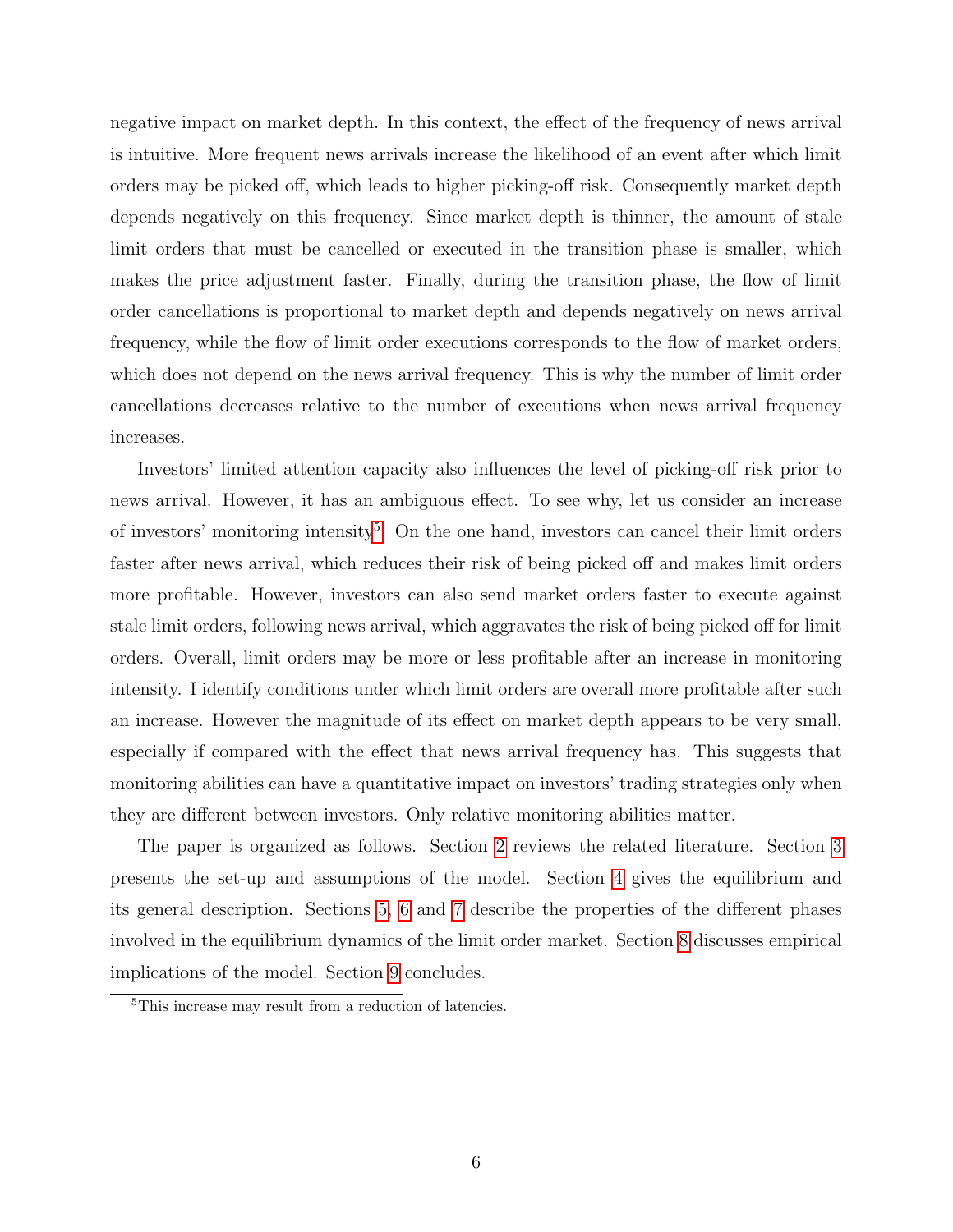## <span id="page-8-0"></span>2 Literature review

A number of theoretical works have studied the reaction of financial markets to public information releases. For instance, Kim and Verrecchia (1994) propose a model to analyze the market reaction to earnings announcements. They assume that traders have heterogenous information processing abilities, which advantages the skilled ones. They then make empirical predictions about market liquidity and trading volumes around these events. The essential difference between a model  $\dot{a}$  la Kim and Verrecchia and the model in this paper is that the former does not consider a realistic trading mechanism and cannot make predictions about the dynamics of order flows. As mentioned in section [1](#page-4-0) several empirical studies have analyzed market reactions to public information, such as Eredington and Lee (1993, 1995), Fleming and Remolona (1999) and Green (2004). More recently Tetlock (2010) uses a large data set on all types of public news to address the effect of public news releases on the level of asymmetric information and how it affects returns around these events. Della Vigna and Pollet (2009) link market reactions to earnings announcements and investors' attention to explain post-earnings announcement drift.

The link between attention capacity and investors' decision-making in financial markets is a fairly new research topic. Recent studies by Peng and Xiong (2006), Van Nieuwerburgh and Veldkamp (2009) and Mondria (2010) have developed theories in which investors have limited attention capacity and must allocate it across different assets. The more they allocate attention to an asset the more precise their information about its future payoff is. Through this channel, these papers analyze the effect of limited attention on portfolio diversification and asset prices. My paper contributes to this literature by addressing limited attention from a different angle. It maps limited attention capacity to imperfect market monitoring at the high-frequency level, which allows me to analyze its effect on the optimal order choice for traders to implement their trading strategies.

In his presidential address (2010), Darrell Duffie stresses that market monitoring imperfection is a key determinant to understanding market dynamics. Foucault, Kadan and Kandel (2013) address this problem in a limit order book setting. They consider traders with heterogenous private values for the asset who can post orders to trade with each other and can choose ex ante their frequency of market monitoring. But they are exogenously defined as limit order or market order users. Biais, Hombert and Weill (2013) also consider agents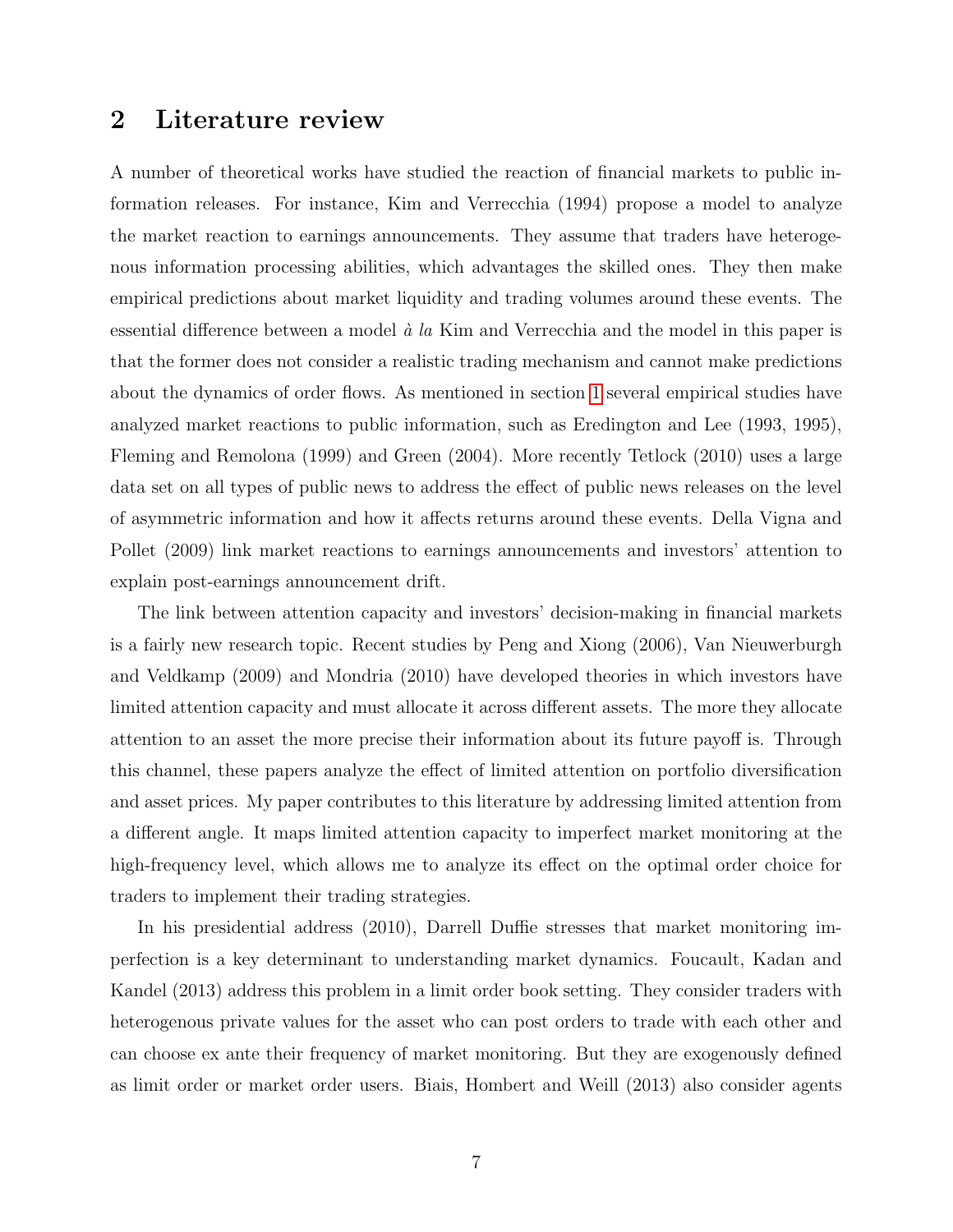with imperfect market monitoring abilities. The structure of their model has similarities with the one proposed here. However, the focus of their papers is different since they consider limit order market dynamics generated by aggregate liquidity shocks rather than by a change in the asset value. Moreover I model how asset value uncertainty affects trading strategies before this change occurs. In Biais et al., market dynamics start with a liquidity shock. Pagnotta and Philippon (2013) study the effect of competition between exchanges on the market monitoring intensity, or latency, they provide to their customers. They show that competition is an incentive for investing in fast trading technologies. Biais et al. (2013), Pagnotta and Philippon (2013), as well as my paper, use and adapt the model of search friction in OTC markets introduced by Duffie, Gârleanu and Pedersen (2005, 2007) and extended by Lagos and Rocheteau (2009), Lagos, Rocheteau and Weill (2011), Vayanos and Weill(2008) and Weill (2007,2008).

The effect of information monitoring on market liquidity has been studied by Foucault, Roëll and Sandas (2003) in the case of a dealership market. In their model, market makers face adverse selection due to the presence of informed traders. They can reduce the adverse selection risk by monitoring information which allows them to acquire information before the informed traders and, thus, to adjust their quote accordingly. The choice of intense monitoring is costly. In my model monitoring intensity is an exogenous parameter but it affects both liquidity suppliers and demanders, which is consistent with how limit order markets work. Goettler, Parlour and Rajan (2009) design a very realistic environment of limit order market that is not tractable and meant to be solved numerically. In their paper, traders do not continuously monitor the market and decide ex ante to be privately informed or not about the asset value.

This paper also builds on the dynamic limit order market literature. This literature is quite scarce when compared to its practical importance. One of the reasons for this is that limit order markets are very hard to model. Foucault (1999) and Parlour (1998) are the first models of limit order markets designed as dynamic games that deal with the inter-temporal aspect of the problem. The tractability of these models is appreciable but is reached at the cost of strong assumptions. Both incorporate private and/or common value as drivers of trading and price formation processes but do not allow for strategic decisions (cancellation, resubmission) over the limit order lifetime. Foucault, Kadan and Kandel (2005) focus on the dynamics of liquidity supply in a limit order market. In their paper, investors trade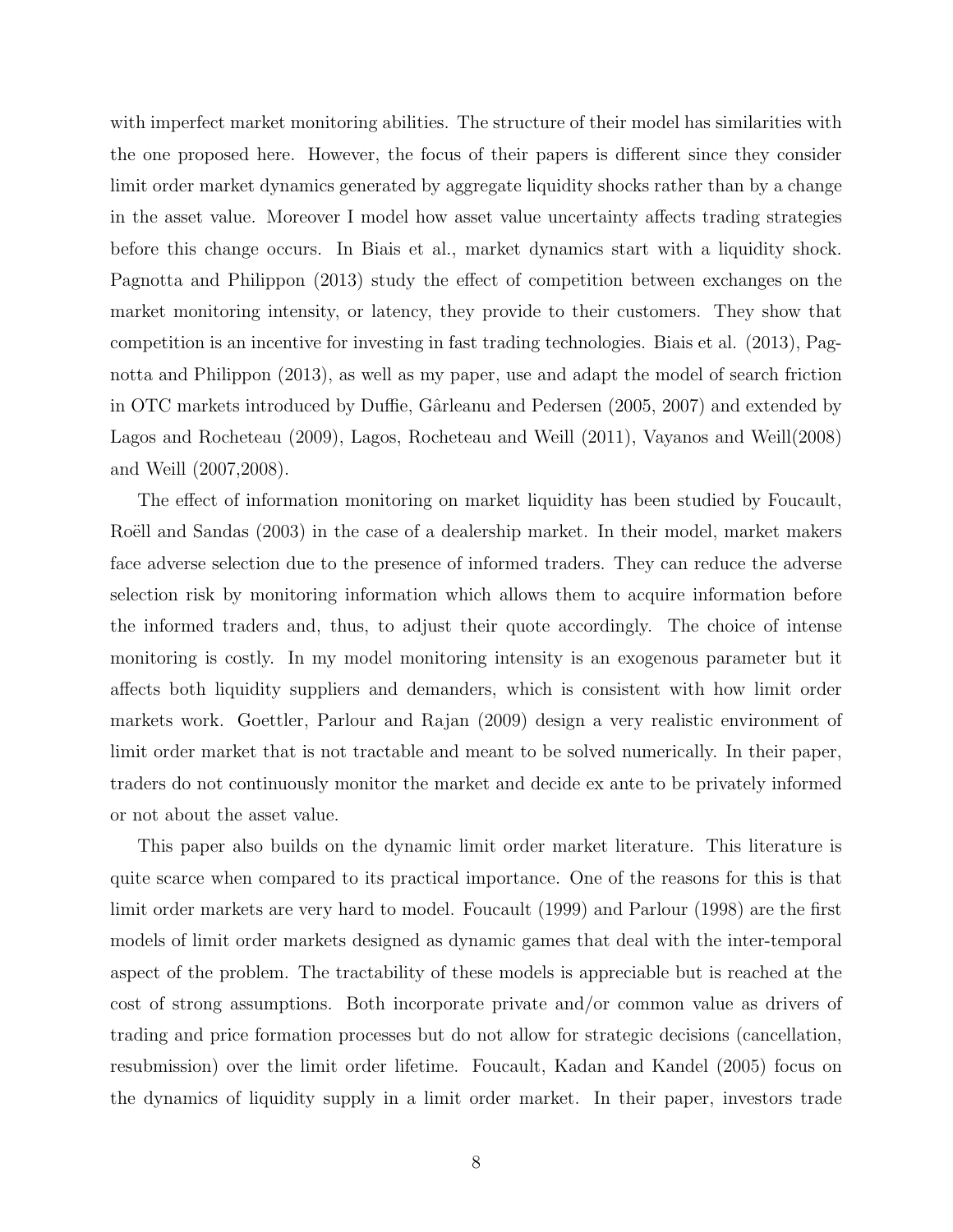for liquidity reasons. They have different preferences for immediacy, which determines their order choice. Rosu (2009) generalizes Foucault, Kadan and Kandel (2005) framework and designs a continuous time model in which traders can freely send limit orders at any price and can cancel them. Rosu (2013) adds a varying asset common value to his previous model. The two papers by Rosu are based on the fundamental assumption that limit orders are continuously monitored by their owners. As in Rosu's models, I design a framework that allows for complete freedom of choice for investors' order management, with the exception of the zero or one unit holding constraint (as in Rosu (2009,2013)). Pagnotta (2013) designs a limit order book model with insider trading in which agents optimally choose their trading frequency. At equilibrium they do not trade continuously but they continuously observe the market and revise their beliefs accordingly.

# <span id="page-10-0"></span>3 Model

#### 3.1 Preferences and asset dynamics

I consider a continuous time framework with an infinite horizon,  $t \in [0, +\infty)$ . There is a continuum of investors [0, 1]. They are risk neutral and infinitely lived, with time preferences determined by a time discount rate  $r > 0$ . These investors can trade an asset that has a value  $v_t$  that changes over time.

**Preferences.** As in Duffie, Gârleanu and Pedersen (2005, 2007), an investor is characterized by an intrinsic private value for the asset that can be "high" or "low". An investor with a high private value receives a utility flow  $v_t$  per asset unit that she owns. An investor with a low private value receives a utility flow  $v_t - \delta$  per asset unit that she owns. Between time t and time  $t + dt$  the private value of an investor can switch from one level to another (high to low or low to high) with probability  $\rho \, dt$ .

Asset holding and supply. As in Duffie et al., I assume that an investor can own either one or zero unit of the asset - this is the " $\theta$  or  $1$ " asset holding constraint. The asset supply is equal to  $\frac{1}{2}$ . These two assumptions imply that half of the population owns the asset<sup>[6](#page-2-0)</sup>.

 $6$ The choice of a supply of  $1/2$  allows to make the problem symmetric between buyers and sellers of the asset. The results of the paper should hold, by a continuity argument, if the supply is equal to  $s \in [0,1]$  with s "close enough" to  $1/2$ .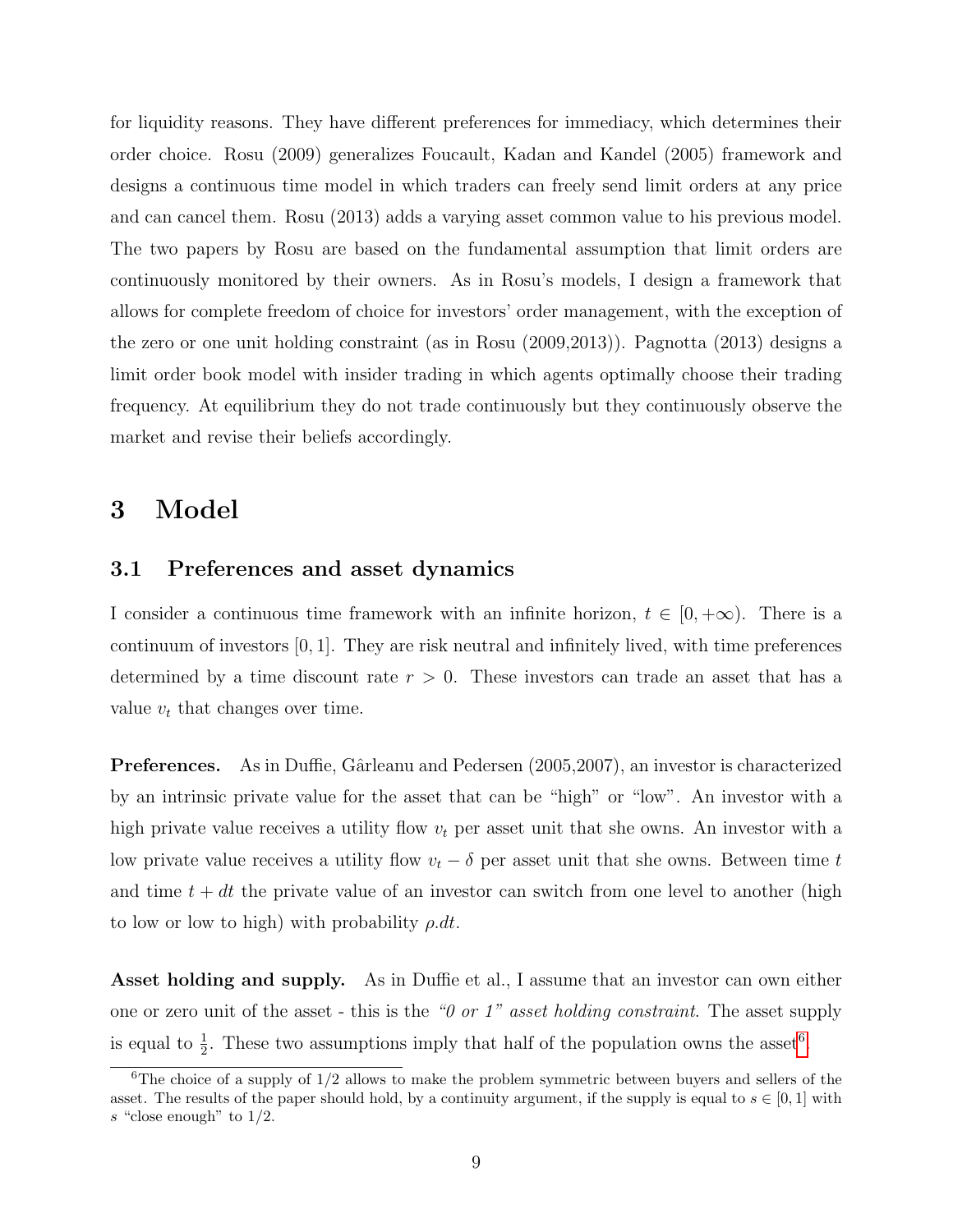Types of investors. In the remainder of the paper we define the type of each investor as a combination of her asset holding status and her private value for the asset. The type of each investor belongs to the set  $\{ho, hn, lo, ln\}$  (h: high, l: low, o: owner, n: non-owner). Hence, we can divide the mass of investors into 4 populations:  $L_{ho}$ ,  $L_{hn}$ ,  $L_{lo}$ ,  $L_{ln}$ . Given the assumptions made about investors' preferences and holding constraints, they must verify the following equations

$$
L_{ho} + L_{hn} + L_{lo} + L_{ln} = 1,\t\t(1)
$$

$$
L_{ho} + L_{lo} = \frac{1}{2}.
$$
 (2)

It is possible to extend the number of possible types by taking into account the limit order submission status of investors. Indeed, in a limit order book, an owner can either be out of the market or have an order in the order book. This is also true for a non-owner. This setting can generate many sub-types of the previous types. Let us call  $\mathcal T$  the set of all possible types. If an investor does not have any limit order submitted in the order book, she is out. If she has a limit order submitted, we have to specify at what price. For instance a ln type can be  $ln - out$  or  $ln - B$  with a buy limit order at price B. Symmetrically a lo type can be  $lo - out$ or  $lo - A$  with a sell limit order at price A.

**Asset value dynamics.** The dynamics of the asset common value  $v_t$  are the following:

- at  $t = 0$ , the asset common value is equal to  $v_0$
- at date  $\tau > t$ , the common value of the asset changes. This time  $\tau$  is random and follows a Poisson distribution of intensity  $\mu$ ,  $\mathcal{P}(\mu)$ . At date  $\tau$  the common value switches to  $v_u = v_0 + \omega$  or  $v_d = v_0 - \omega$  with equal probabilities  $\frac{1}{2}$
- for  $t > \tau$  the asset value is  $v_u$  or  $v_d$  until the end of the game.
- for  $0 < t < \tau$  the state of the world is  $\zeta = 0$ . For  $\tau < t$  the state of the world is either  $\zeta = u$  if  $v_t = v_0 + \omega$  or  $\zeta = d$  if  $v_t = v_0 - \omega$ .

In this set-up, time  $\tau$  corresponds to the news arrival event. Consequently,  $\mu$  can be interpreted as the news arrival frequency since it is the likelihood for such an event to occur in the next period. Parameter  $\omega$  measures the news surprise, that is, the innovation in the asset common value that is publicly released by the piece of news.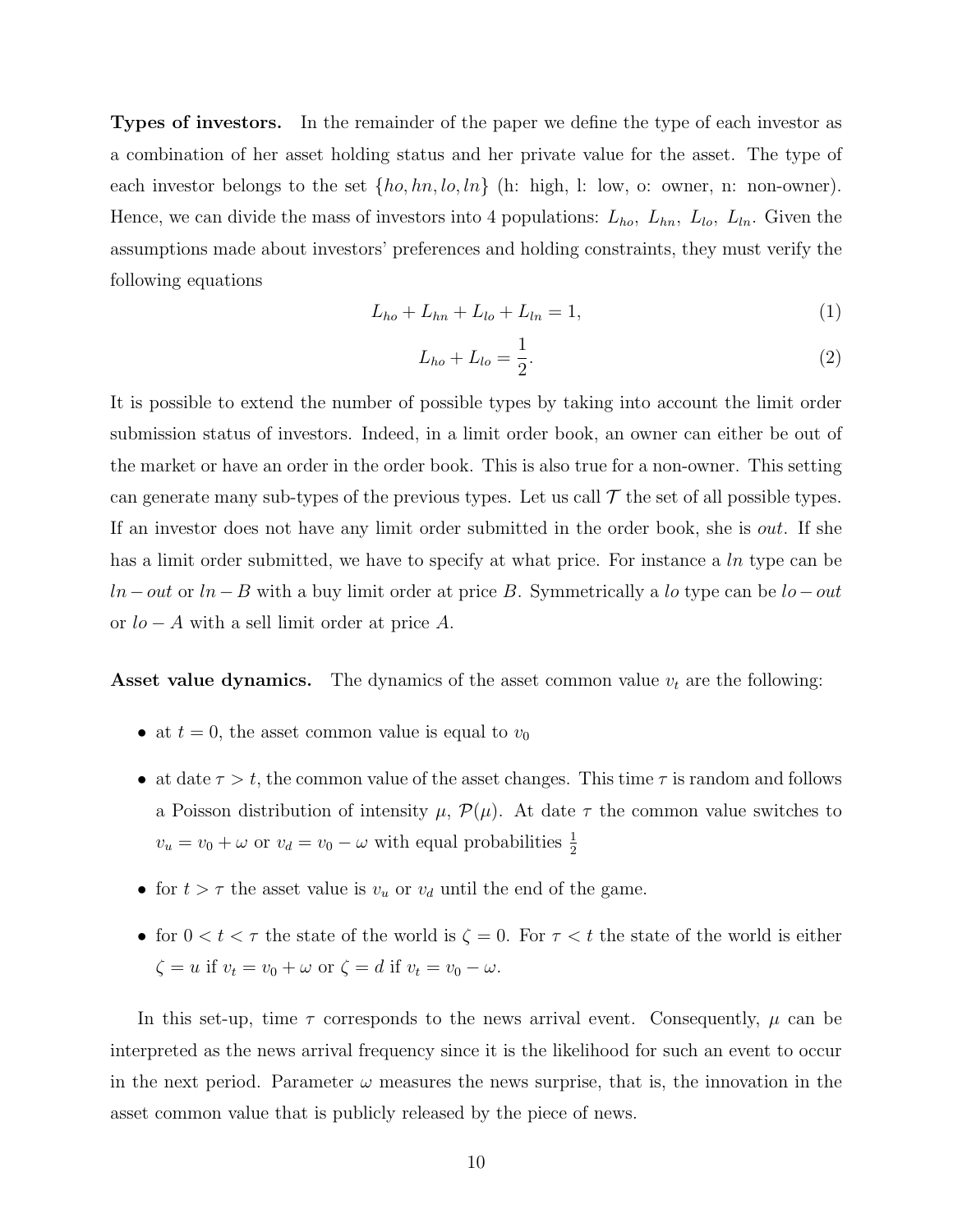#### <span id="page-12-0"></span>Assumption 1.

$$
\omega > 3\delta \times \max\left[1, \frac{2r + \rho}{2\rho}\right].\tag{3}
$$

Assumption [1](#page-12-0) states that  $\omega$  is big compared to  $\delta$ . It ensures that, if the change in the asset common value, with magnitude  $\omega$ , is not followed by a change in price, the profit opportunity, measured by  $\omega$ , is bigger than gains from trade due to differences in private values, measured by  $\delta$ .

The asset value is seen here as a utility flow for the investor who holds one share. It is directly taken from Duffie et al. However, one could argue that this way of modelling the asset value implicitly considers time horizons that are longer than that which is relevant for this paper (i.e. one trading day). I argue here that this is not a concern since the former model is equivalent to other dynamics for which the asset pays off at some random time and does not provide a continuous flow of utility. For instance, the following formulation yields the same result; the asset pays off cash-flow  $V = \frac{v_t}{r}$  $\frac{v_t}{r}$  at a random time that occurs with respect to a Poisson process of intensity r, and the low private value corresponds to a cost of holding the asset, which is equal to  $\delta$  per unit of time.

#### 3.2 Limited attention

News arrival can have an interesting effect on financial markets only if these markets are not fully efficient. News is public information and would be immediately impounded into prices otherwise. Hence, we need to introduce a friction that would prevent market participants from having a "perfect" reaction following news arrival. In this paper, I consider investors who monitor the market imperfectly, in the sense that I explain in assumption [2](#page-13-0) below.

Conceptually, imperfect market monitoring can stem from investors' limited attention or, put another way, from their limited cognitive capacity. This simply means that a human being is not able to process information instantaneously - he needs time. Moreover, he cannot process more than a limited number of information sources at the same time. He must decide which sources to allocate his attention capacity to. For instance, an investor will not pay attention all day to a particular market. As a consequence, market monitoring is imperfect: the investor cannot track and interpret continuously the flow of public news and other market activities. Neither is he able to trade at all moments during the day.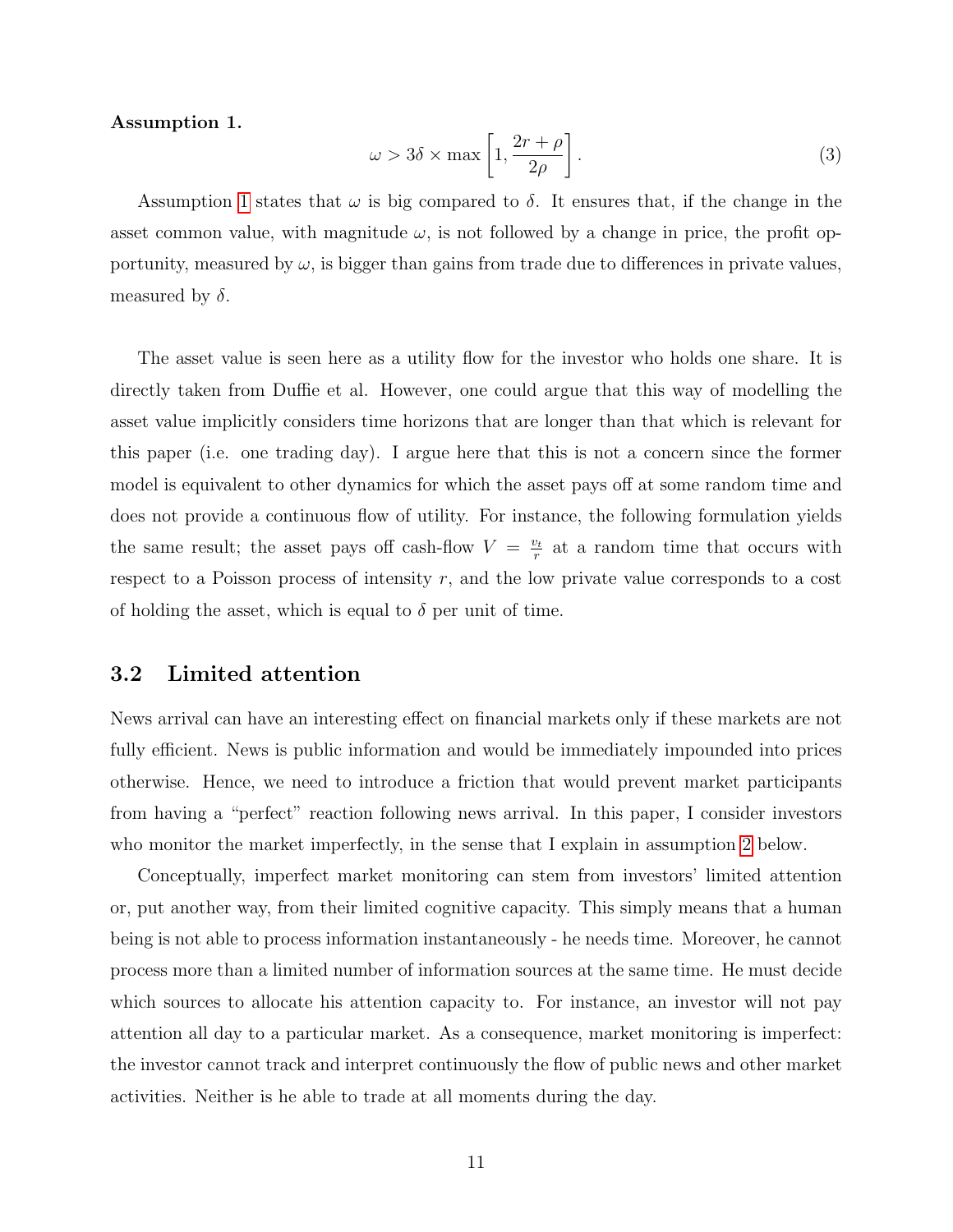In the model, I exogenously define the imperfect market monitoring process of investors. Of course, we may think that this process should be endogenous and depend on the optimal allocation of attention capacity by investors. This problem constitutes a natural extension of the model introduced here but is not treated in this paper.

<span id="page-13-0"></span>**Assumption 2.** I assume that an investor observes the asset value, the market, her private value and contacts the market at random times  $\{t_i\}_{i\in\mathbb{N}}$ . I call these times "market monitoring times". This sequence of market monitoring times is generated by a Poisson process of intensity  $\lambda + \rho$ . More specifically, between time t and  $t + dt$ , an investor monitors the market in two situations:

- when she uses market monitoring technology, which occurs with probability  $\lambda$ .dt
- when her private value changes, which occurs with probability  $\rho \, dt$ .

The level of investors' attention allocated to market monitoring is measured by  $\lambda$ . At the limit  $\lambda = \infty$  investors monitor the market continuously. In a sense, they are infinitely attentive to the market and to the flow of news.

The second point of assumption [2](#page-13-0) states that investors continuously monitor their private value for the asset and contact the market whenever this private value changes. This assumption makes it possible to reduce the anticipation problem of the investor who has to take into account the possibility of future shocks to her private value especially when facing the decision to send a limit order. Indeed, she knows that when a shock occurs she has the possibility of cancelling a previous limit order. This prevents her from being executed when it is no longer optimal given her new private value.

#### 3.3 The limit order market

Trading takes place in a limit order market. Prices at which trades can occur belong to a discrete set of prices, the price grid. The minimum difference between two prices is the tick size, ∆. Investors can use limit or market orders to trade. Limit orders are orders that specify a limit price at which the order can be executed. They are posted in the order book until matched with a market order. The depth of the limit order book at price  $P, D<sub>P</sub>$ , is the number of limit orders posted at price P. Market orders do not specify a price limit. They hit the most competitive limit orders and are immediately executed.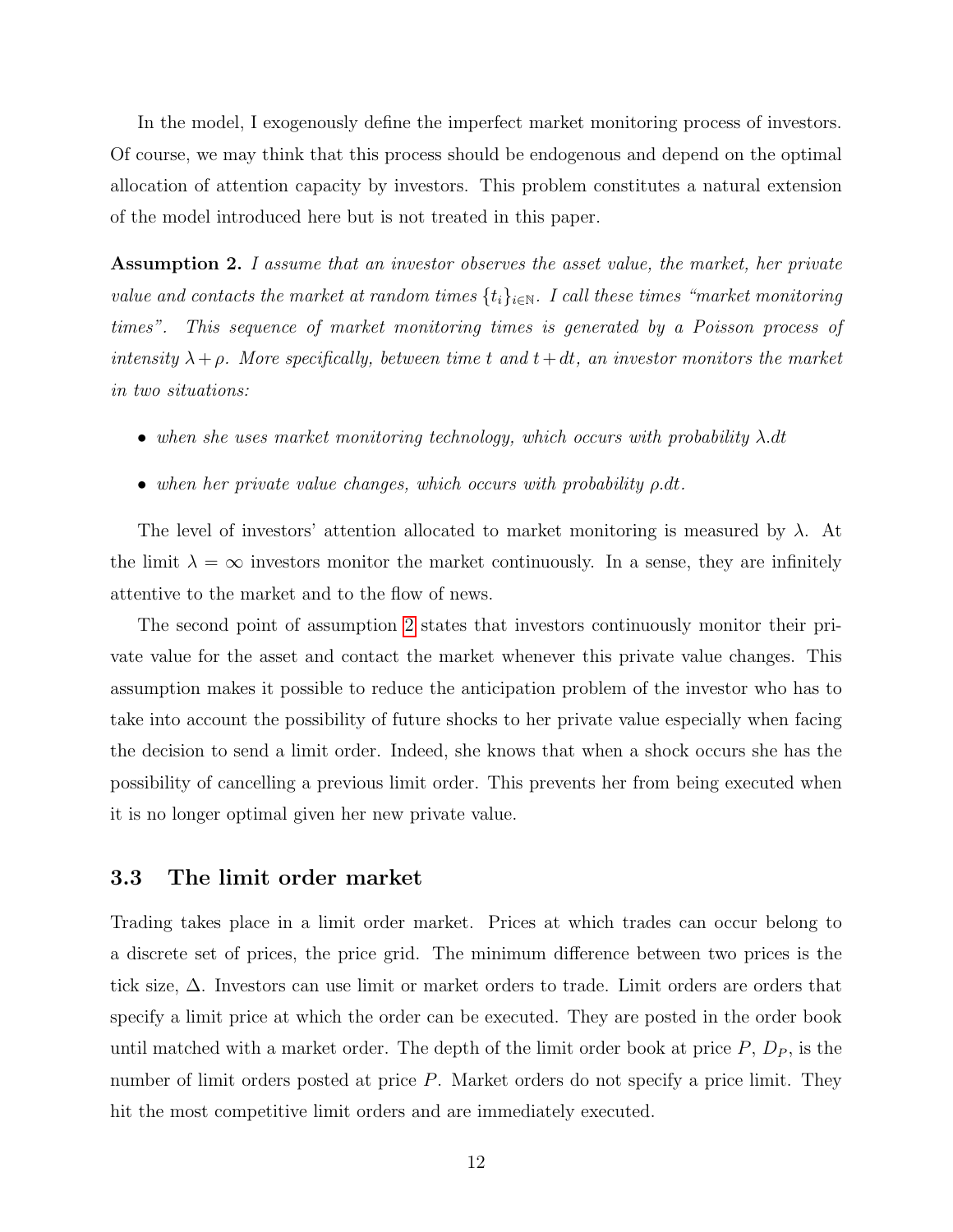<span id="page-14-0"></span>**Assumption 3.** There is an integer  $K \in \mathbb{N}$  such that the price grid is the following set  $\mathcal{G}$ ,

$$
\mathcal{G} = \{k\Delta, k = 0, 1, 2, \dots K\}.
$$

There are three integers  $0 < k_d < k_0 < k_u < K$  such that

$$
for \t * = 0, u \text{ or } d, \frac{v_*}{r} - \frac{\delta}{2r} = \left(k_* + \frac{1}{2}\right)\Delta.
$$
 (4)

The assumption that the price grid is bounded is made for technical reasons. It is reasonable since trading will not occur at prices higher than a certain threshold since the asset value is bounded (the corresponding strategies would be strictly dominated by a strategy in which investors do not trade). A similar assumption is made in Parlour (1998), Foucault, Kadan and Kandel (2005) for instance. The second point of assumption [3](#page-14-0) will impose that the average asset private value  $\frac{v_*}{r} - \frac{\delta}{2r}$  $\frac{\partial}{\partial r}$  is at the same distance from the closest bid and ask prices, which facilitates the solving of the equilibrium.

<span id="page-14-1"></span>Assumption 4. In the limit order book, limit orders are executed following a "pro-rata matching" execution rule. In this set-up, all limit orders submitted at the same price have the same probability of execution at any point in time, regardless of their submission date.

Assumption [4](#page-14-1) is a simplifying assumption because two investors of the same type and with a limit order in the book at the same price will have the same value function. In almost all stock limit order markets, the rule is different since the time priority applies. However, in practice, there are some limit order markets where "pro-rata matching" is implemented, in particular in some Euribor or Eurodollar futures markets, studied in Field and Large (2012). Moreover, if we think of the present model as the order book consolidated across multiple trading platforms then the reality of the time priority is mitigated. Indeed, the flow of market orders is split among different trading platforms. Then a limit order in one platform may be executed before a limit order sent previously on another platform.

#### <span id="page-14-2"></span>Assumption 5.

$$
\delta > (r + 4\rho)\Delta \tag{5}
$$

Assumption [5](#page-14-2) states that  $\frac{\delta}{r}$  is big compared to  $\Delta$ . It ensures that the gains from trade due to differences in private values, measured by  $\frac{\delta}{r}$ , is bigger that the implicit cost of trading, the bid-ask spread, which is measured by the tick size,  $\Delta$ .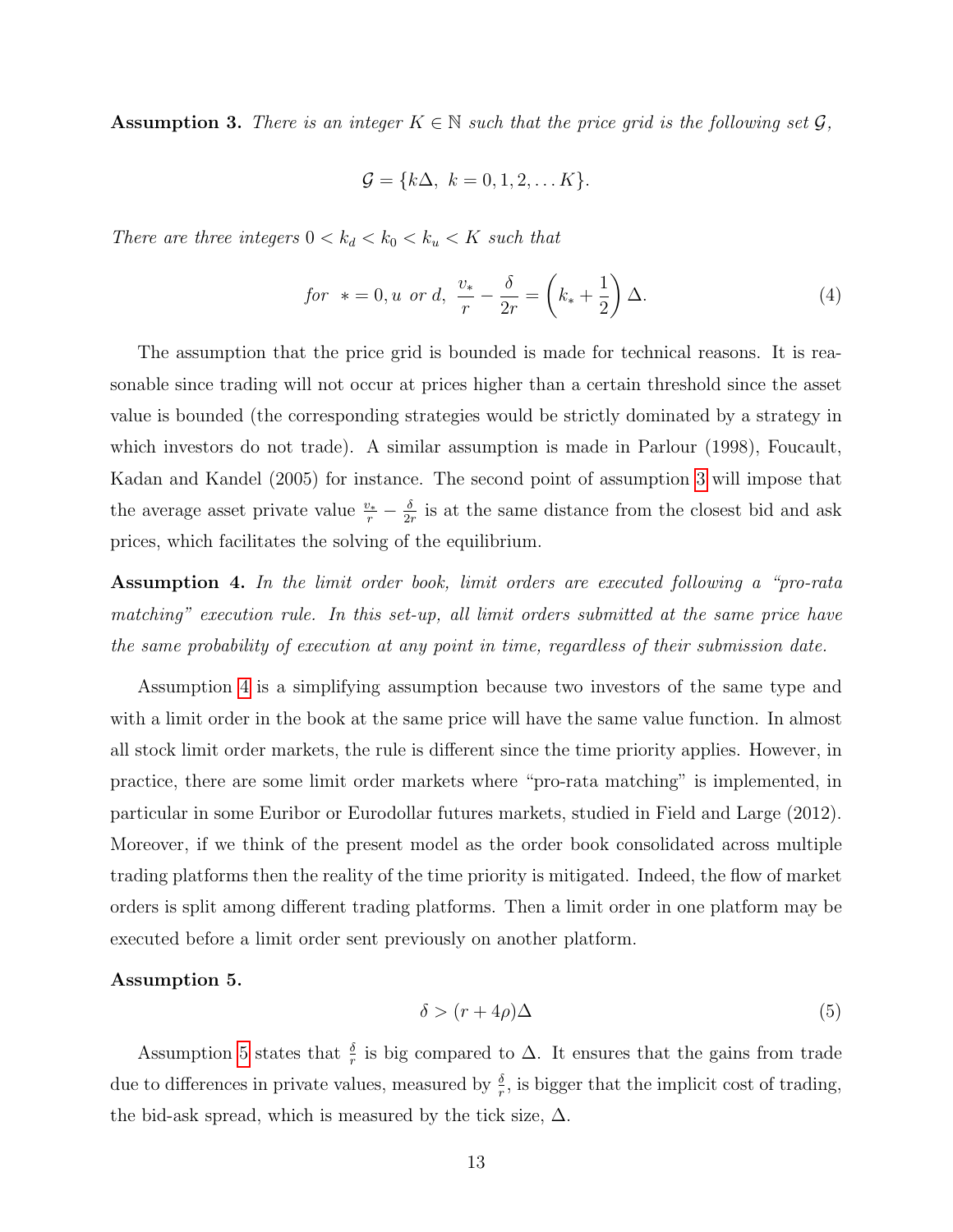#### 3.4 Value function and equilibrium concept

To finalize the model's description, I first define an investor's action set and strategy in this game. Based on this, I can formally define the value function of an investor and the equilibrium concept that I use to solve the model.

Action set. Each time an investor monitors the market at a "market monitoring time" she can decide to take some actions. These actions are a combination of the following "elementary actions".

- As an owner, she can take the following "elementary actions";  $a_o^1$ : do nothing and remain an owner;  $a_o^2$ : submit a sell limit order;  $a_o^3$ : submit a sell market order and become a non-owner;  $a_o^4$ : cancel her previous sell limit order.
- As a non-owner, she can take the following "elementary actions";  $a_n^1$ : do nothing and remain a non-owner;  $a_n^2$ : submit a buy limit order;  $a_n^3$ : send a buy market order and become an owner;  $a_n^4$ : cancel her previous buy limit order.

**Assumption 6.** Element a of action set  $A$  is a sequence of the "elementary actions" defined above, such that, after this sequence is implemented by an investor, the "0 or 1" asset holding constraint is satisfied and the investor has at most 1 limit order in the book, the "0 or 1" order status constraint.

$$
\mathcal{A} = \{a \in \{a_o^1, a_o^2, a_o^3, a_o^4, a_n^1, a_n^2, a_n^3, a_n^4\}^n, n \in \mathbb{N}, \text{ s.t a satisfies the "0 or 1" constraints}\}.
$$

The definition of the action set implies that the investor is not constrained in her actions, except that she can manage at most one order in the book so we are sure that she cannot have two limit orders executed which would violate the "0 or 1" asset holding constraint. Otherwise it is possible for an investor to submit a sequence of buy and sell limit orders an indeterminate number of times, or to submit and cancel a limit order many times during the same "market monitoring time". However, it is obvious that the former action will not be undertaken at equilibrium since implementing these multiple round-trips only leads to paying the bid-ask spread multiple times. In the second example as well, cancelling and submitting does serve the purpose of an investor. If she wants to submit a market order in the end, generating this "flickering quote" first cannot be a way of manipulating the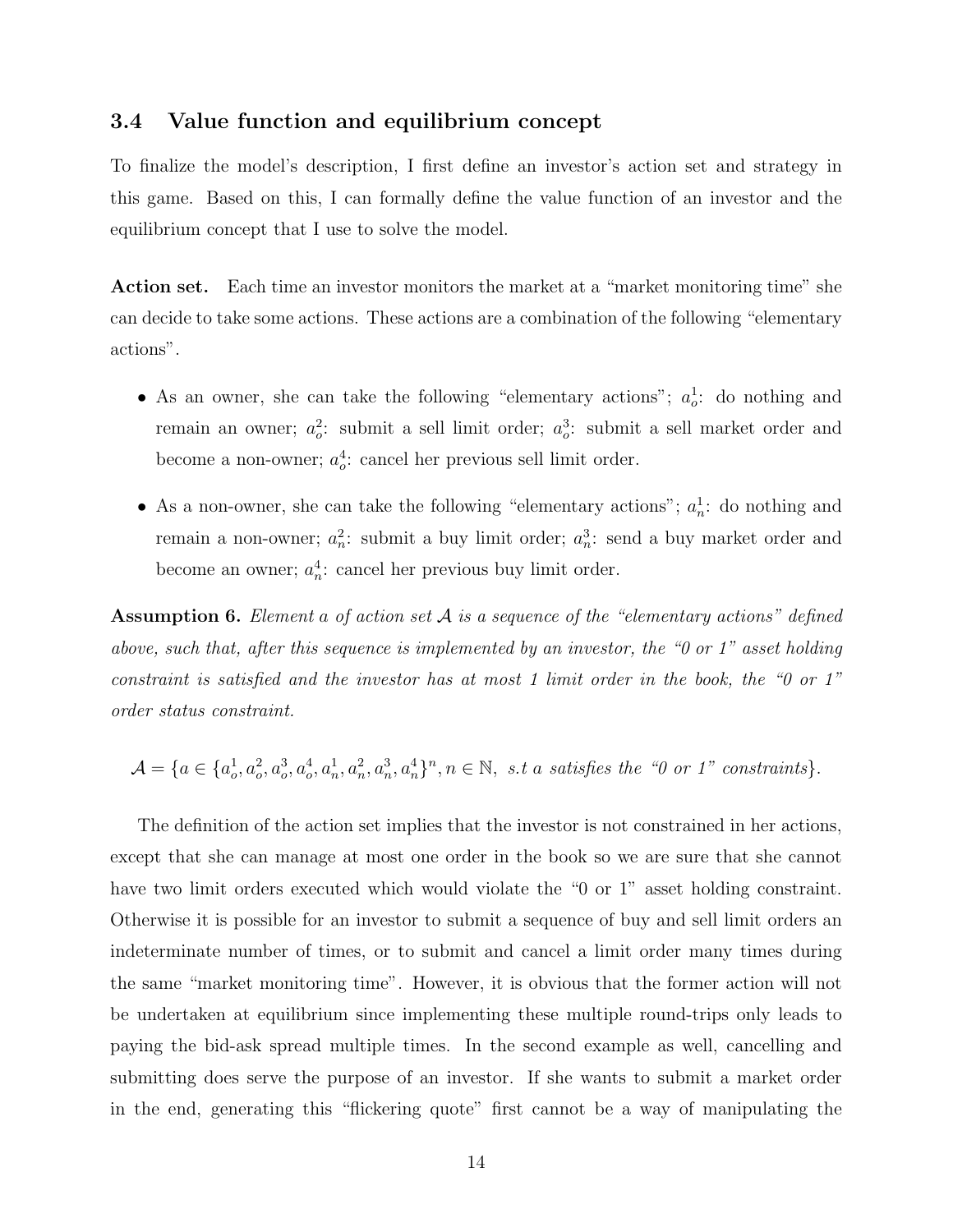market since the investor's impact is infinitesimal, hence submitting the final order of the sequence straightaway is totally equivalent. More generally, we can intuitively see that at each "market monitoring time" an investor will not trade more than once, otherwise, given the "0 or 1" asset holding constraint, it would involve round-trips that are a strictly dominated strategy. And if the action ends with a limit order submission, there will be at most one limit order cancellation before, because making numerous prior submissions and cancellations is pointless.

Strategy. At a "market monitoring time", an investor takes an action based on strategy. An investor's strategy is a function,  $\sigma$ , that maps the history, her current type, the current state of the market and the actual time to the action set,

$$
\sigma : \mathcal{H} \times \mathcal{Q} \times [0, \infty) \to \mathcal{A},
$$

$$
(h, q, t) \mapsto a.
$$

Set Q brings together all the potential state variables. An element of this set  $q \in \mathcal{Q}$  is defined as  $q = (\theta, v, S)$  where  $\theta \in \mathcal{T}$  is the type of the investor, v the common value of the asset and S the aggregate state of the limit order book, that is, the bid and ask prices and all of the market depths at these prices.  $\mathcal{H}$  is the set of all the possible histories of an investor's actions and observations:

$$
\mathcal{H} = \{h \in (a_{t_1}, \ldots, a_{t_n}, q_{t_1}, \ldots, q_{t_n}, t_1, \ldots, t_n) \in \mathcal{A}^n \times \mathcal{Q}^n \times [0, \infty)^n, t_1 < \ldots < t_n, n \in \mathbb{N}\}.
$$

**Value function.** Given an investor's strategy,  $\sigma$ , and the set of strategies of all the other investors, noted  $\Sigma$ , we can define her asset holding process  $\eta_t \in \{0, 1\}$  that is equal to 1 when she holds one unit of the asset and 0 otherwise. We call her type process  $\theta_t \in \mathcal{T}$ . And finally, we note  $P_t$  the process of trading prices at which her orders are executed, that is, at times when  $\eta_t$  switches from 0 to 1 or vice versa. Hence, at each time t the value function of an investor with strategy  $\sigma$  can be written as:

$$
V(h_t, q_t, t; \sigma, \Sigma) = \mathbb{E}_t \int_t^{\infty} e^{-r(s-t)} [\eta_s(v_s - \delta \mathbb{I}_{\{\theta_s \in \{b\}}}) ds - P_s d\eta_s]. \tag{6}
$$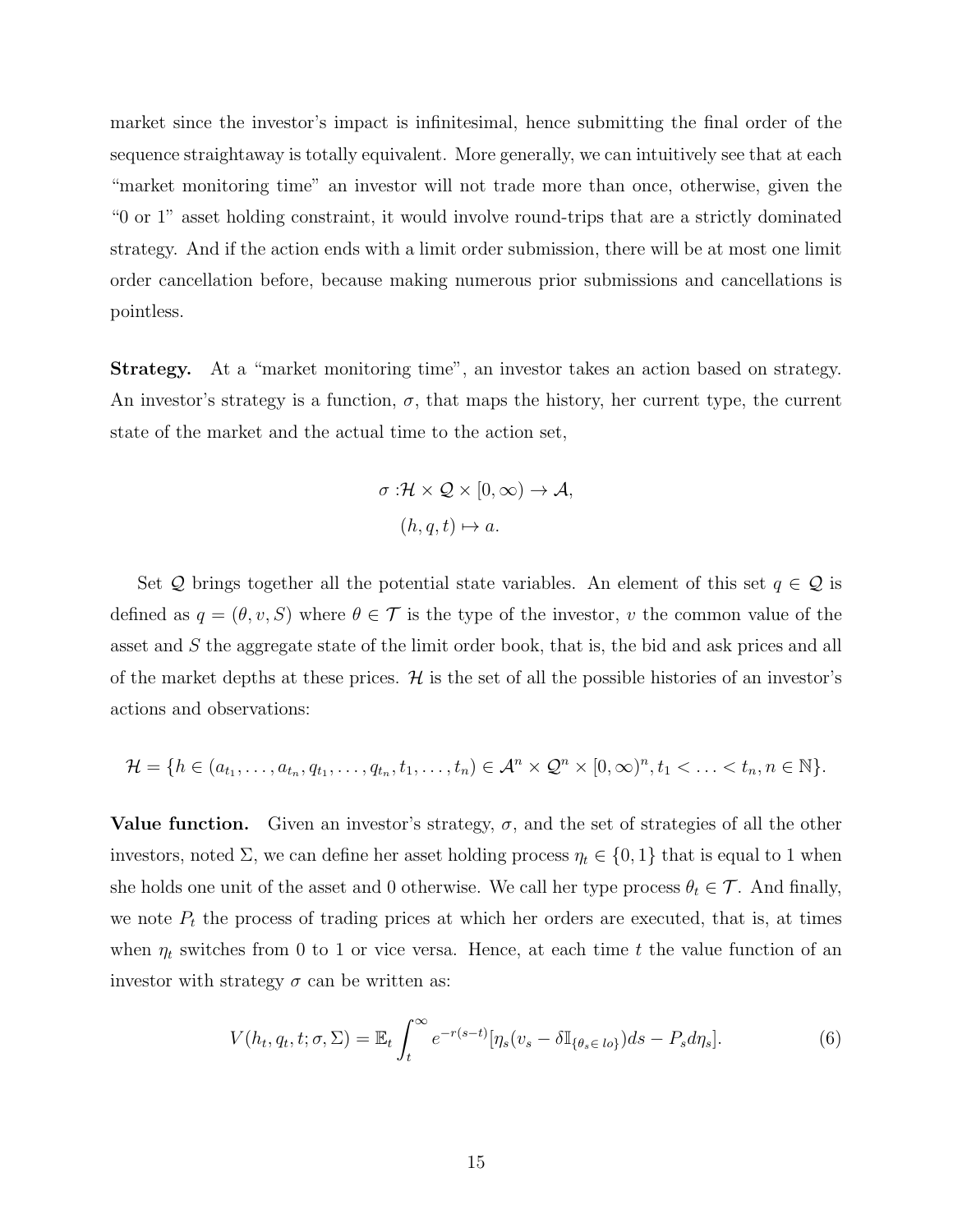**Equilibrium concept.** The strategy  $\sigma$  is a best response to the other players' set of strategies  $\Sigma$  if and only if for any strategy  $\gamma$ ,

$$
\forall h_t \,\forall q_t \,\forall t \quad V(h_t, q_t, t; \sigma, \Sigma) \ge V(h_t, q_t, t; \gamma, \Sigma). \tag{7}
$$

In this paper, I focus on *Markov perfect equilibria*, in which the strategies depend only on state variables,  $q = (\theta, v, S)$ . In these type of equilibria, investors make decisions based on their current type  $\theta$ , on the current set of the public information, that is, on the current asset value  $v$ , and on the current aggregate state of the market  $S$ .

# <span id="page-17-0"></span>4 Equilibrium

In the first part of this section, I set out the equilibrium result of the paper. I focus on the symmetric equilibrium. This equilibrium constitutes the core of the paper. I describe it in more detail in sections [5,](#page-21-0) [6](#page-32-0) and [7.](#page-35-0) I derive empirical implications from the equilibrium result in section [8.](#page-37-0) In the second part of this section, I show that this is not a unique equilibrium.

#### 4.1 The symmetric equilibrium

<span id="page-17-1"></span>**Proposition 1.** There is an equilibrium which involves three pair of bid and ask prices. Each pair of prices is associated with one possible asset common value,  $v_0$ ,  $v_u$  or  $v_d$ : its bid and ask prices are symmetrical with respect to the average private value of the asset,  $\frac{v_*}{r} - \frac{\delta}{2n}$  $2r$  $(* = 0, u \text{ or } d),$ 

<span id="page-17-2"></span>
$$
B^* = \frac{v_*}{r} - \frac{\delta}{2r} - \frac{\Delta}{2}, \quad A^* = \frac{v_*}{r} - \frac{\delta}{2r} + \frac{\Delta}{2}.
$$
 (8)

 $(A^0, B^0)$  is the pair of bid and ask prices at the beginning of the game.  $(A^u, B^u)$  (resp.  $(A^d, B^d)$ ) is the pair of bid and ask prices at the end of the game if the asset common value jumps to  $v_u$  (resp.  $v_d$ ).

Before news arrival, the depths of the limit order book at prices  $A^0$  and  $B^0$  are both equal to the depth parameter  $\alpha^0$  ( $D_{A^0} = D_{B^0} = \alpha^0$ ). Limit orders posted at these prices are executed at idiosyncratic random times, according to a Poisson distribution of intensity  $l^0$ . The two parameters,  $\alpha^0$  and  $l^0$ , are interdependent:

•  $l^0$  is such that investors are indifferent between limit and market orders. This depends,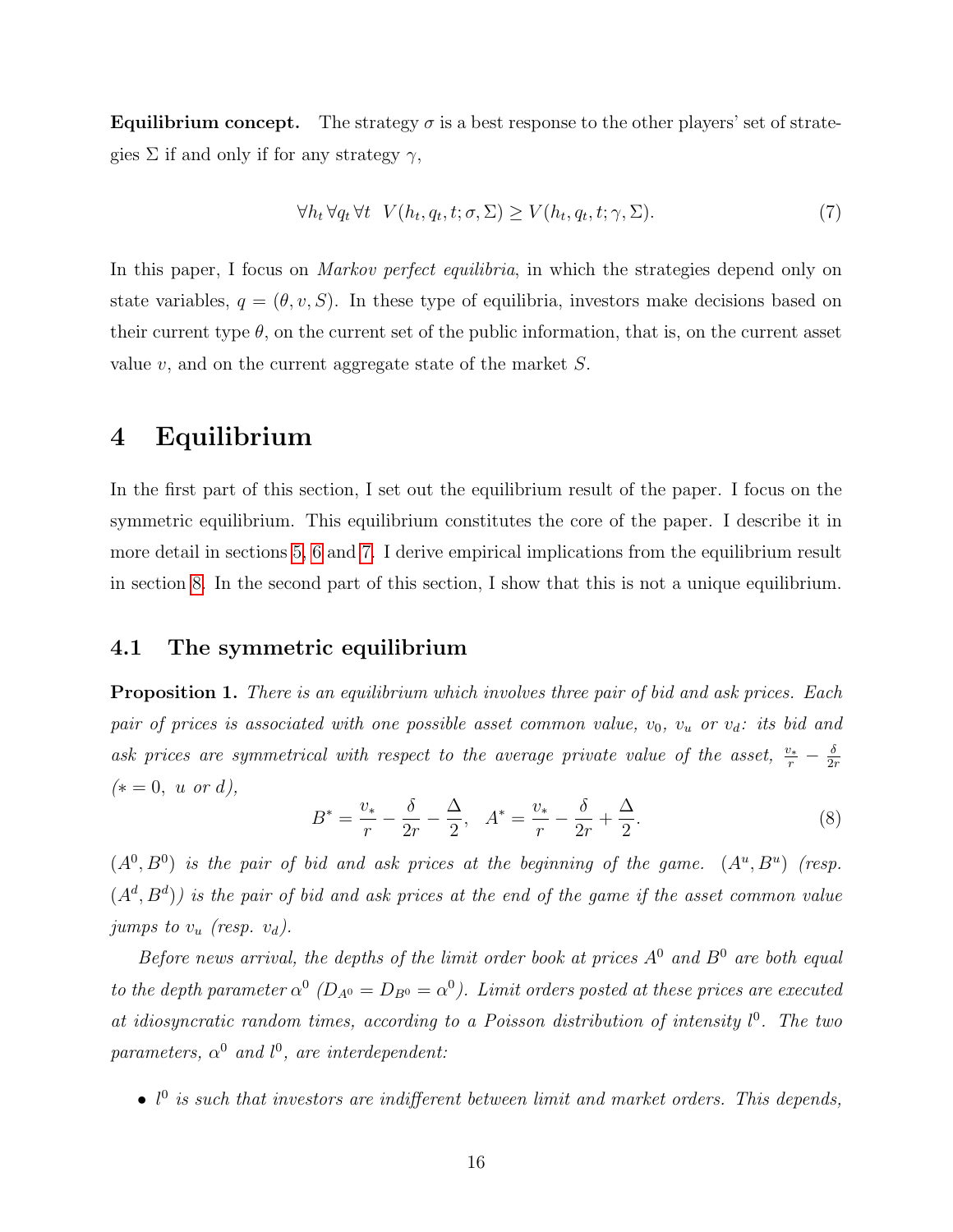among other things, on the state of the order book and particularly on  $\alpha^0$ 

•  $\alpha^0$  depends on  $l^0$  because  $l^0$  determines the flow of executed limit orders and consequently the depth of the order book.

The equilibrium values  $(\alpha_{eq}^0, l_{eq}^0)$  are defined as the unique fixed point solution to this problem of interdependence.

*Proof.* Proposition [1](#page-17-1) characterizes the model's equilibrium that is analyzed in the paper. It summarizes the results given in propositions [2](#page-21-1) to [9.](#page-37-1)  $\Box$ 

The equilibrium strategies and the limit order book dynamics (cf Figure [1\)](#page-20-0) have the following features. In the first phase, for  $0 \le t < \tau$ , when the asset common value is equal to  $v_0$ , trading occurs because of differences in private values across investors: lo's and  $hn$ 's trade with each other via the limit order book, ho's and ln's do not trade. In particular buy limit orders are submitted by types hn and sell limit orders are submitted by types lo. During this phase the dynamics of the limit order market are as follows:

- the limit order book is in a *steady state phase*. The market depths at  $A^0$  and  $B^0$  are both equal to  $\alpha_{eq}^0$  and do not vary over time.
- *lo* type investors submit sell limit or market orders using a mixed strategy. They choose to submit a market order at price  $B^0$  with probability m or a limit order at price  $A^0$ with probability  $1 - m$ . They do not submit sell limit orders at prices higher than  $A^0$ .
- *hn* type investors submit buy limit or market orders using a mixed strategy. They choose to submit a market order at price  $A^0$  with probability m or a limit order at price  $B^0$  with probability  $1 - m$ . They do not submit buy limit orders at prices lower than  $B^0$ .
- A sell or buy limit order submitted at price  $A^0$  or  $B^0$  is executed at an idiosyncratic random time according to a Poisson distribution of intensity  $l_{eq}^{0}$ . It is such that  $l_{o}$ 's and hn's are indifferent between limit and market orders.

Once the asset common value has changed, a *transition phase* starts for the limit order book. This transition phase lasts for a finite duration T. During this phase, for  $\tau < t < \tau + T$ , trading takes place because the new value of the asset is not in line with market prices,  $A^{0}$ and  $B^0$ , and thus generates a profit opportunity.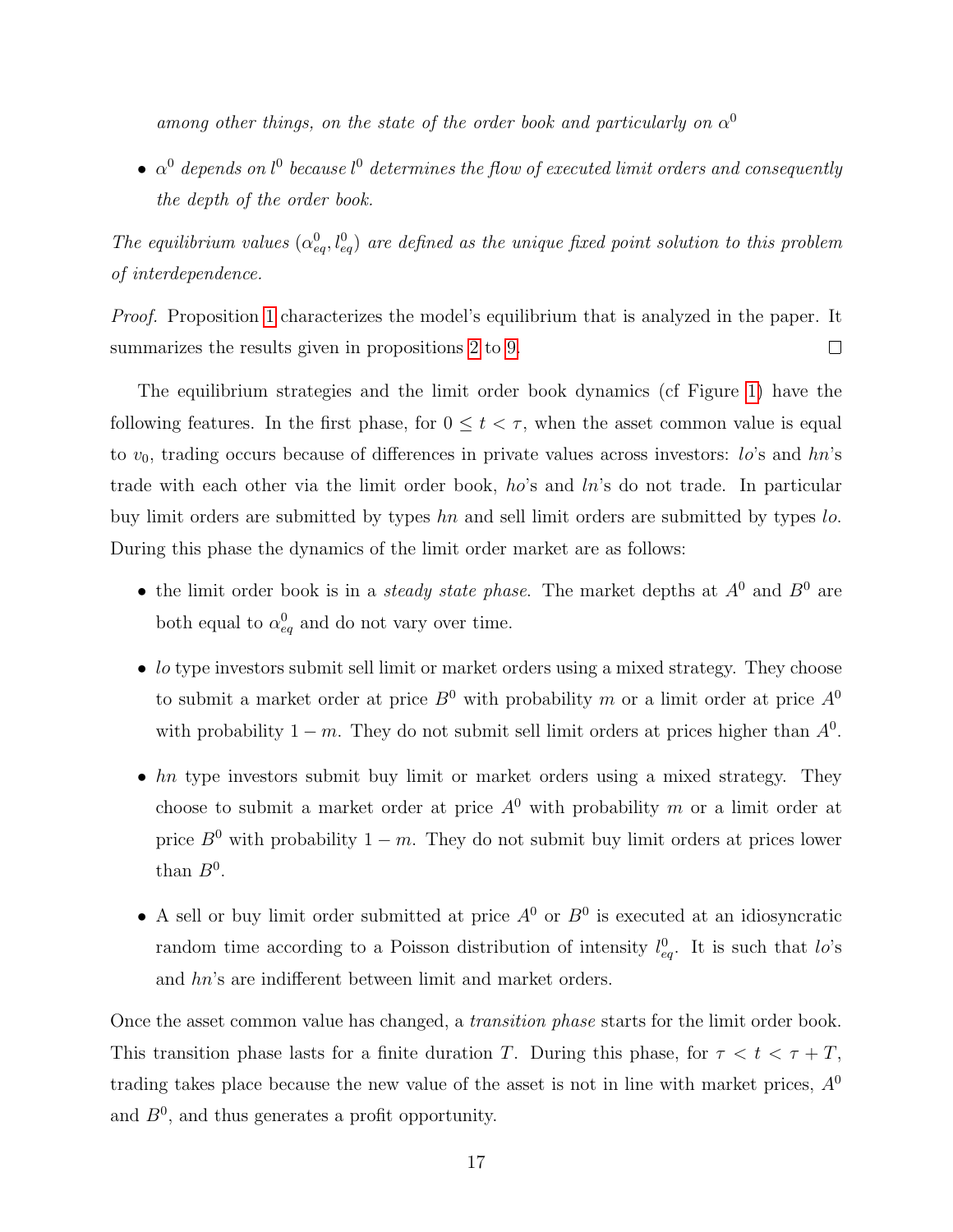- if the new common value is  $v_0 + \omega$ , investors of type lo cancel their sell limit orders, if they have any, and resubmit them at a higher price  $A<sup>u</sup>$ ; investors of type ho stay out of the order book; investors of types  $hn$  and  $ln$  send buy market orders to execute against stale limit orders at price  $A^0$  and then behave according to their new type, ho or lo.
- if the new common value is  $v_0 \omega$ , investors of type hn cancel their buy limit order, if they have any, and resubmit them at a lower price  $B^d$ ; investors of type ln stay out of the order book; investors of types ho and lo send sell market orders to execute against stale limit orders at price  $B^0$  and then behave according to their new type, hn or ln.

When all of the limit orders that could potentially be picked off have been executed or cancelled, the transition phase is over. Then trading occurs again because of differences in private values across investors. During this last phase, ho's and  $ln$ 's do not trade, and  $ln$ 's and hn's trade with each other via the limit order book. The limit order book converges to a steady state phase that has the same features as the first phase except that there is no uncertainty for the future common value,  $\mu = 0$ . Bid and ask prices are either  $A^u$  and  $B^u$  or  $A^d$  and  $B^d$  depending on the previous change in the common value.

#### 4.2 Other equilibria

There are other equilibria than the one described above. First there is the class of equilibria to which the symmetric equilibrium belongs. Each of these equilibria is characterized by the three pairs of prices,  $(A^0, B^0)$ ,  $(A^u, B^u)$  and  $(A^d, B^d)$ . The equilibrium strategy is qualitatively the same and differs from the symmetric equilibrium strategy in the values that the equilibrium parameters  $(\alpha_{eq}^0, l_{eq}^0,...)$  take.

There are also some other classes of equilibria but they are not easy to find. Indeed in order to solve for the equilibrium of this game one must proceed by guess and check. The first step is to conjecture equilibrium strategies for all agents. The easiest thing is to assume that all agents have the same strategy. Given this strategys it is possible to determine the dynamics of the limit order book. The last step is then to check that it is not profitable to operate a one-shot deviation from the conjectured strategy for any type at any point in the game while other agents are playing the conjectured strategy. Solving the problem in that way is difficult. Defining the set of all equilibria is even harder.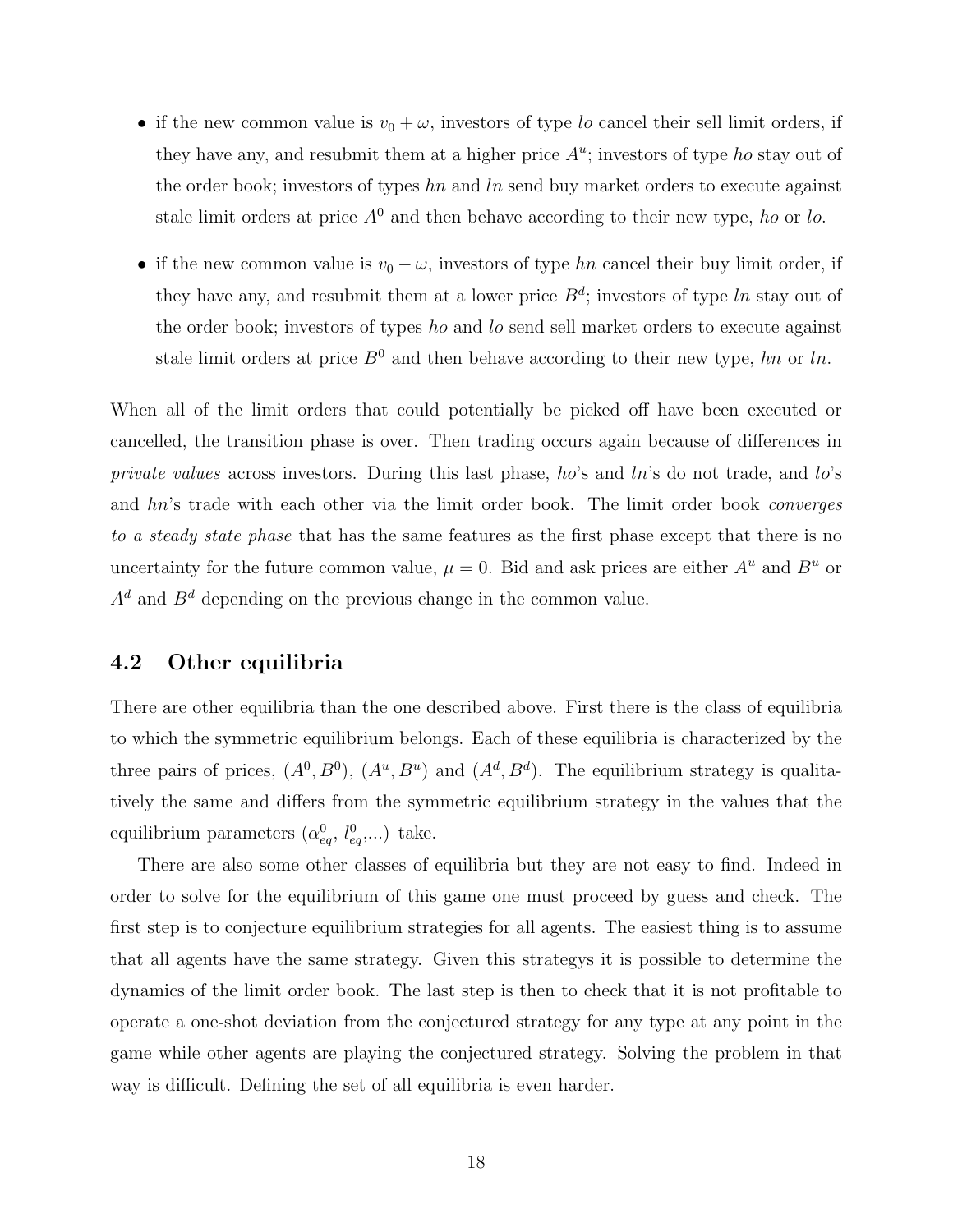

<span id="page-20-0"></span>Figure 1: Dynamics of the limit order book following the arrival of "good" news

An example of another equilibrium is the *empty limit order book equilibrium*. It has the following features:

- For  $0 \le t < \tau$ , when the asset common value is equal to  $v_0$ , trading takes place because of differences in private values across investors: lo's and hn's trade with each other via the limit order book while ho's and  $ln$ 's do not trade. Investors coordinate on a trading price P at which ho's and ln's send (marketable) limit orders. The buy and sell order flows due to  $lo$ 's and  $hn$ 's are exactly equal, which implies that their limit orders are immediately executed and that the limit order book is always empty.
- For  $t > \tau$  the same type of trading dynamics take place at price  $P^u$  if  $v = v_0 + \omega$  and at  $P^d$  if  $v = v_0 - \omega$

In this type of equilibrium, there is no transition phase. The trading price immediately adjusts when the common value changes. Moreover, this equilibrium reaches the maximum welfare possible in the model. Indeed, it is such that investors of type ho and  $\ln$  have incentives to trade immediately and thus do not stay with their current position more than an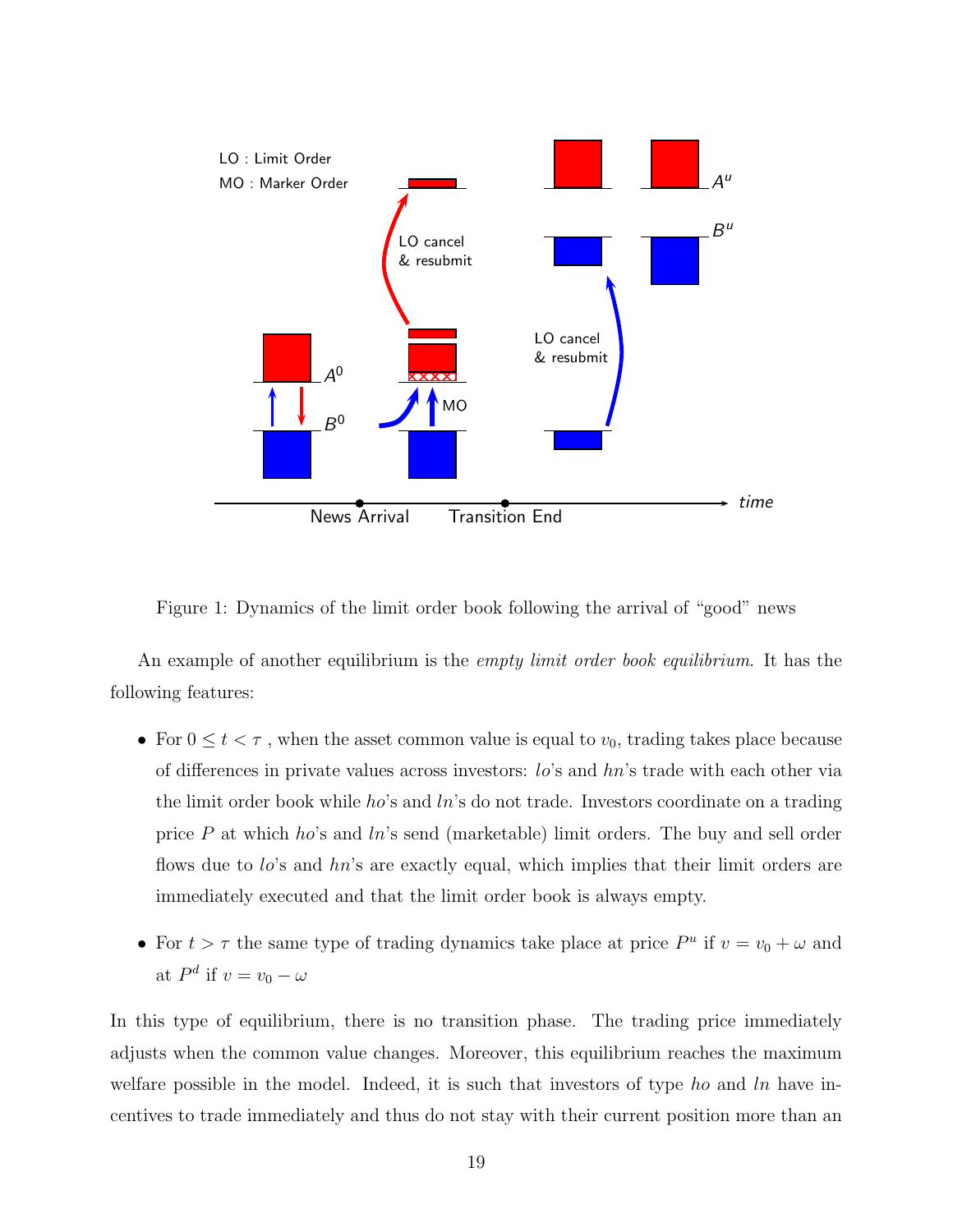infinitesimal period of time. In the end, all of the asset supply is owned by investors with a high private value, which is socially optimal.

In this paper, I focus on the first class of equilibria, which is more realistic than the second one. Moreover, in the empty limit order book equilibrium, investors coordinate with each other to trade at a price that they do not observe when they observe the limit order book since it is empty. When the limit order book is not empty, investors can figure out what the equilibrium prices are by observing the state of the limit order book.

## <span id="page-21-0"></span>5 Limit order book in a steady state

In this section, I describe the equilibrium strategy and the state of the limit order book in the first phase of the game. During this phase the limit order book is in a steady state. This phase ends at the time when news arrives. In the description of the steady state phase, I take the bid and ask prices at which trading occurs,  $(A, B)$ , as first undetermined. At some point, I focus on the pair of prices  $(A^0, B^0)$  that defines the symmetric equilibrium. In this way, I separate what is specific to the symmetric equilibrium and what is not.

Definition 1. A limit order market is in a steady state when the depths displayed in the order book and the different order flows are deterministic and do not change over time.

This steady state is possible in the model because there is a continuum of investors. Each investor faces idiosyncratic uncertainty about her private value for the asset. She switches from "high" to "low" or "low" to "high" with respect to a Poisson process of intensity  $\rho$ . By the law of large numbers applied to the continuum of investors, the share of investors switching from one private value to another is deterministic and equal to  $\rho \, dt$  at each point in time. For the same reason, the share of investors monitoring the market is deterministic and equal to  $\lambda$ .dt. Hence the flow of investors who monitor the market is constant over time.

#### 5.1 One-tick market

<span id="page-21-1"></span>**Proposition 2.** A limit order market in a steady state at equilibrium is necessarily a one-tick market. Its bid-ask spread is equal to the tick of the market,  $A - B = \Delta$ . Moreover liquidity supply is concentrated at best bid and ask prices: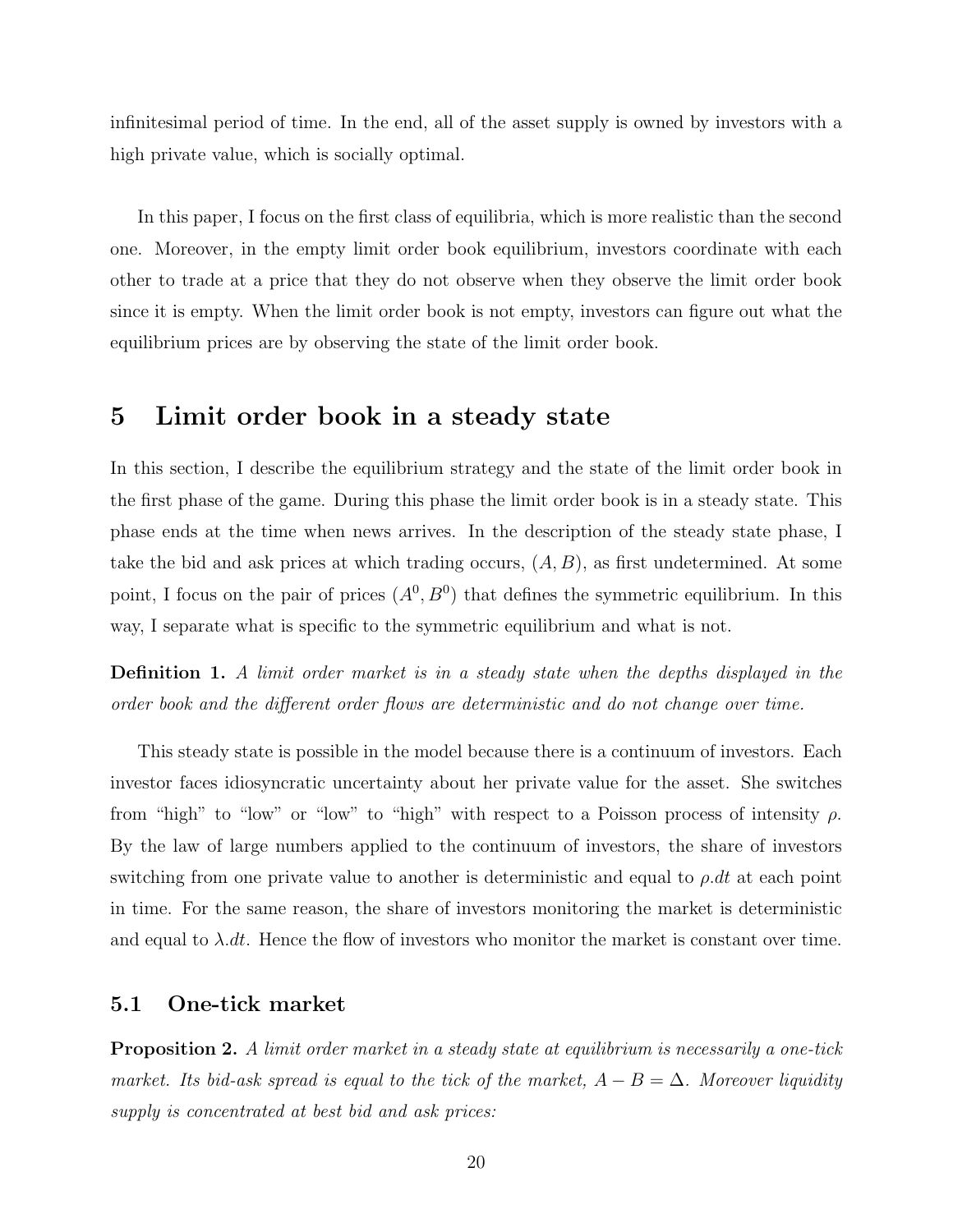- all sell limit orders are sent at price A, generating depth  $D_A$ , and there are no sell limit orders at higher prices than A
- all buy limit orders are sent at price  $B$ , generating depth  $D_B$ , and there are no buy limit orders at lower prices than B

Proof. The proof of proposition [2](#page-21-1) relies on a simple argument. In a steady state at equilibrium limit orders and market orders are sent by investors in accordance with an equilibrium strategy. It generates flows of limit and market orders that are constant and deterministic over time so that the steady state holds. Let us consider an investor for whom it is optimal to send a buy market order at A. If there was a reachable price  $A < P < B$  it would be profitable to send a limit order at  $P$  since it would immediately be hit by the flow of market orders and would get price improvement compared to A. This would contradict the  $\Box$ optimality of the strategy.

This one-tick market result relies on the modelling approach. There is a continuum of investors and a "0 or 1" asset holding constraint. Random idiosyncratic events affect a deterministic share of investors, because of the law of large numbers, which create deterministic flows of orders and cancellations. These flows are finite because of the holding constraint. The key reason for this result is that the flow of market orders is deterministic, continuous and positive. Hence, any limit order that is submitted alone within the bid-spread would be immediately executed. It is also because the instantaneous flow of market orders is infinitesimal and is thus not big enough to move prices. One might think that in a large market where trades take place almost continuously and where market orders are small enough to have no price impact, for instance if robots optimize execution by slicing big orders into small ones, then the occurrence of one-tick bid-ask spreads could be high. Indeed, there would be an incentive to send a limit order within the best quotes rather than a market order because execution would be almost immediate.

#### 5.2 Steady state strategy

When the limit order book is in a steady state trading takes place due to differences in private values across investors. Investors of types ho and ln do not trade because prices are between the value of owning the asset for an investor with a high private value and that of an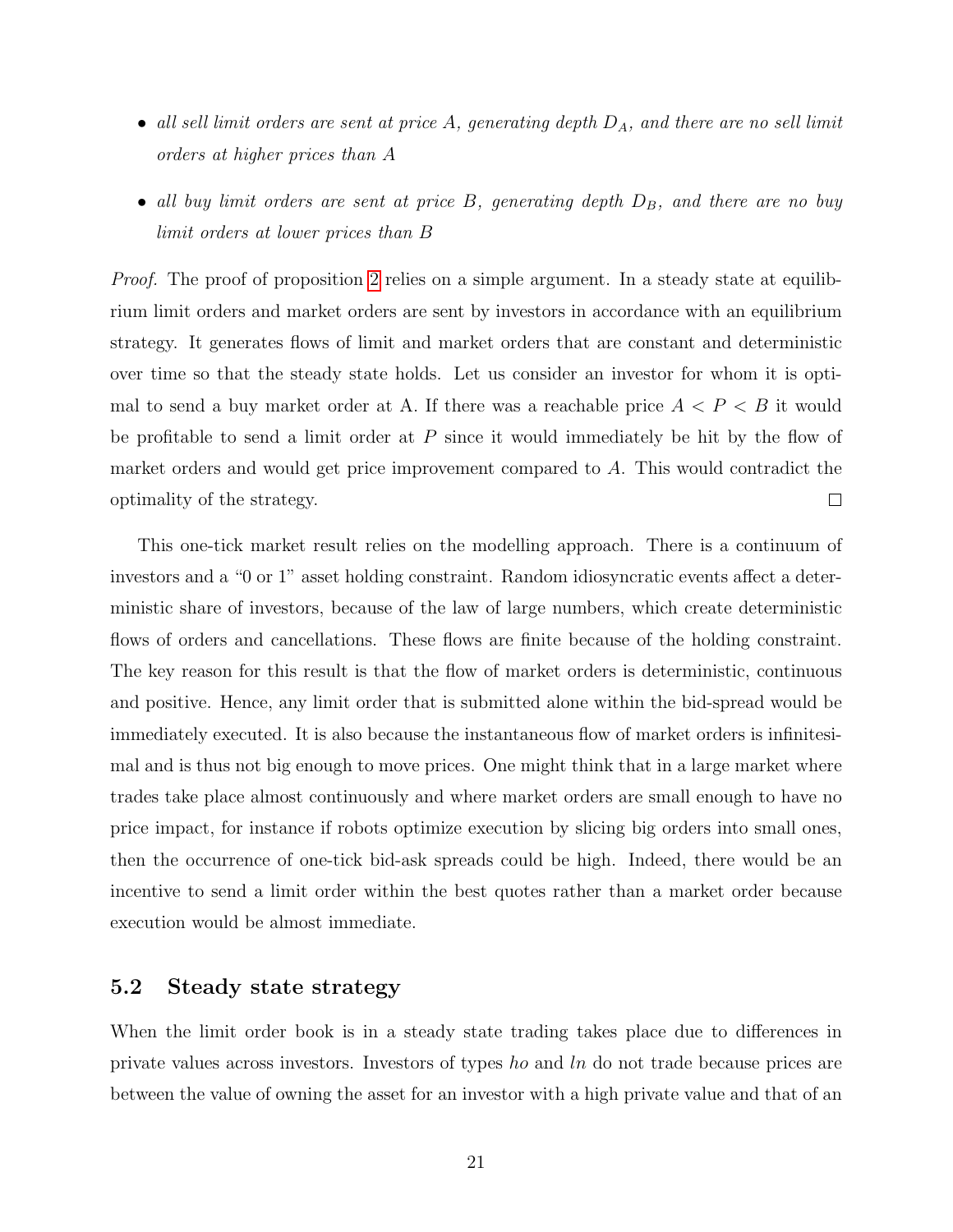investor with a low private value. Given these prices, investors of type hn and lo are better off if they change their holding status, therefore they trade. If they use market orders, they immediately join the group of "satisfied" investors  $(ho \text{ and } ln)$ . If they use limit orders, they become "satisfied" once their order is executed. The consequence of this strategy is that investors of types lo and hn, who have monitored the market at least once, have a limit order in the order book. In the steady state, they all have a limit order in the order book since they have all monitored the market at least once.

<span id="page-23-0"></span>**Proposition 3.** The equilibrium strategy in the steady state phase is defined as follows:

- ho: cancel any sell limit order and stay out of the market
- hn: send a buy limit or market order as part of a mixed strategy. When she monitors the market she submits a buy market order with probability  $m_A \in [0,1]$ . It is executed at the ask price A.
- lo: send a sell limit or market order as part of a mixed strategy. When she monitors the market she submits a sell market order with probability  $m_B \in [0, 1]$ . It is executed at the bid price B.
- In: cancel any buy limit order and stay out of the market.

In this equilibrium, investors of type ho or ln do not have a limit order in the order book. When an ho type switches to a lo type she also monitors the market: either she switches to a ln type, if she sends a sell market order, or she remains a lo type if she sends a sell limit order. Symmetrically, when an  $ln$  type switches to a  $hn$  type, she also monitors the market: either she switches to an ho type, if she sends a buy market order, or she remains a hn type if she sends a buy limit order. Consequently, at equilibrium, the depths of the order book at prices A and B are equal to the number of investors of types  $l_0$  and  $hn$  respectively:  $D_A = L_{lo}$  and  $D_B = L_{hn}$ .

#### 5.3 Steady state populations

In a steady state, the aggregate size of each type of population does not change over time. Here, the flow of investors that migrate from the pool of investors with a high private value to the pool of investors with a low private value and the reverse flow must be equal to each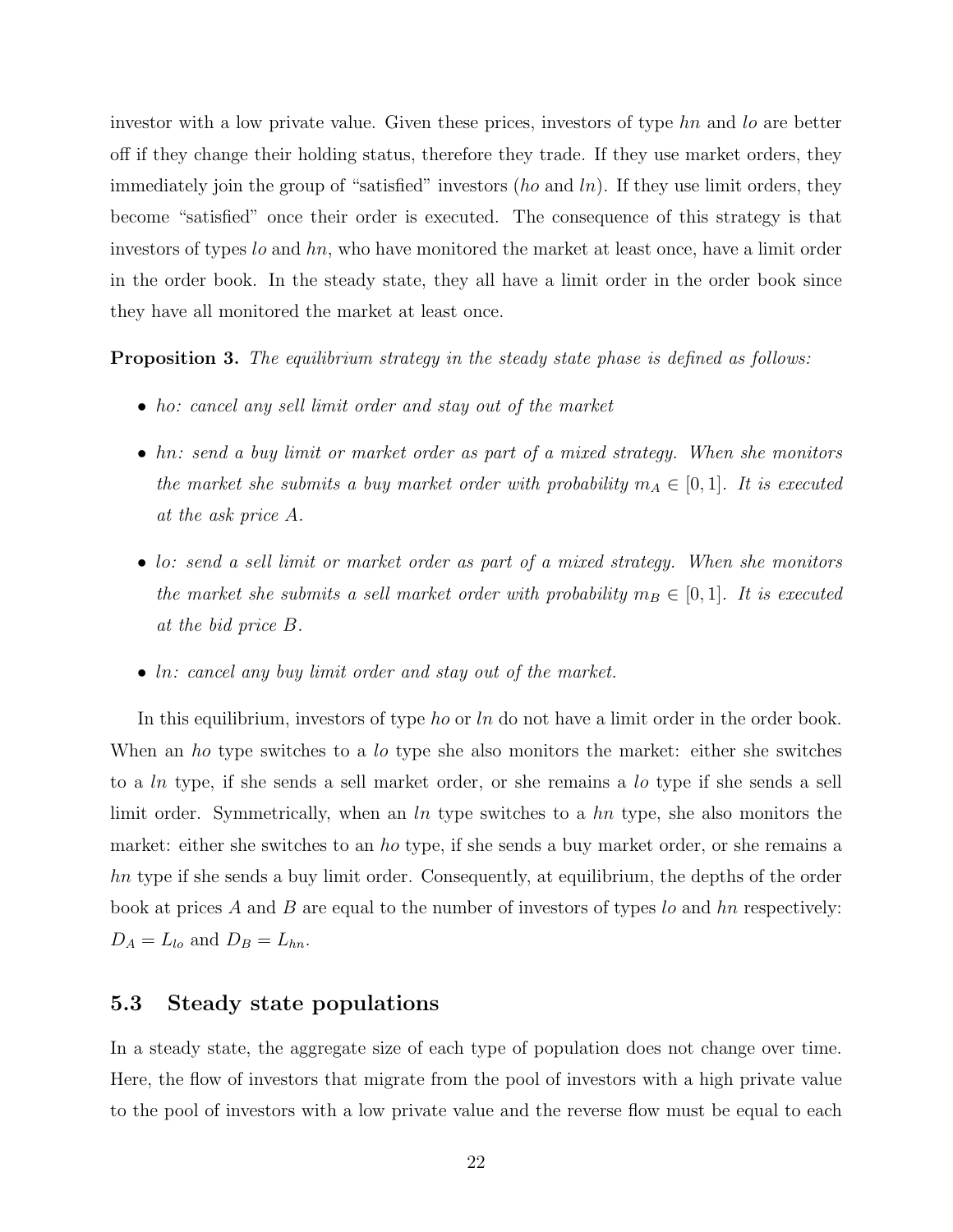other,  $\rho(L_{ho} + L_{hn}) dt = \rho(L_{lo} + L_{ln}) dt$ . Combined with the constraints that the overall population has a size equal to 1, we obtain that  $L_{lo} + L_{ln} = L_{ho} + L_{hn} = \frac{1}{2}$  $\frac{1}{2}$ . In addition, the asset supply equal to  $1/2$  imposes that  $L_{lo} + L_{ho} = \frac{1}{2}$  $\frac{1}{2}$ . These constraints lead to the following proposition:

<span id="page-24-0"></span>**Proposition 4.** In a steady state, there is one freedom parameter  $\alpha^0 \in \mathbb{R}$  such that the different populations satisfy

$$
L_{ho} = L_{ln} = \frac{1}{2} - \alpha^0,
$$
\n(9)

$$
L_{hn} = L_{lo} = \alpha^0. \tag{10}
$$

It must satisfy the constraints of non-negativity,  $\frac{1}{2} - \alpha^0 \geq 0$  and  $\alpha^0 \geq 0$ .

This freedom parameter  $\alpha^0$  is determined at equilibrium. It is equal to the liquidity supply in the limit order book since the depths are equal to  $D_A = L_{lo} = \alpha^0$  and  $D_B = L_{hn} = \alpha^0$ . Let us emphasize here that proposition [4](#page-24-0) is true in any steady state equilibrium and does not depend on the structure of the market. This would remain true in an over-the-counter market framework  $\dot{a}$  la Duffie, Gârleanu and Pedersen (2005).

#### 5.4 Micro-level dynamics of the limit order book

At equilibrium, investors of types hn and lo are indifferent between limit and market orders and play a mixed strategy. This implies that both types of orders are submitted in the market. The flows of limit and market orders must be such that the limit order book is in a sustainable steady state. Moreover these flows must be in a steady state as well, that is, constant over time.

The flows of buy market orders and buy limit orders depend on the share,  $m_A$ , of investors of type hn who send buy market orders when they monitor the market and on the complementary share,  $1 - m_A$ , who send buy limit orders. On the sell side, a share,  $m_B$ , of investors of type lo send sell market orders when they monitor the market and the remaining share,  $1 - m_B$ , send sell limit orders.

Ask Side. At each time t, on the ask side of the market, depth is constantly equal to  $D_A = L_{lo}$ . The flows of order entering or leaving the ask side of the order book are as follows: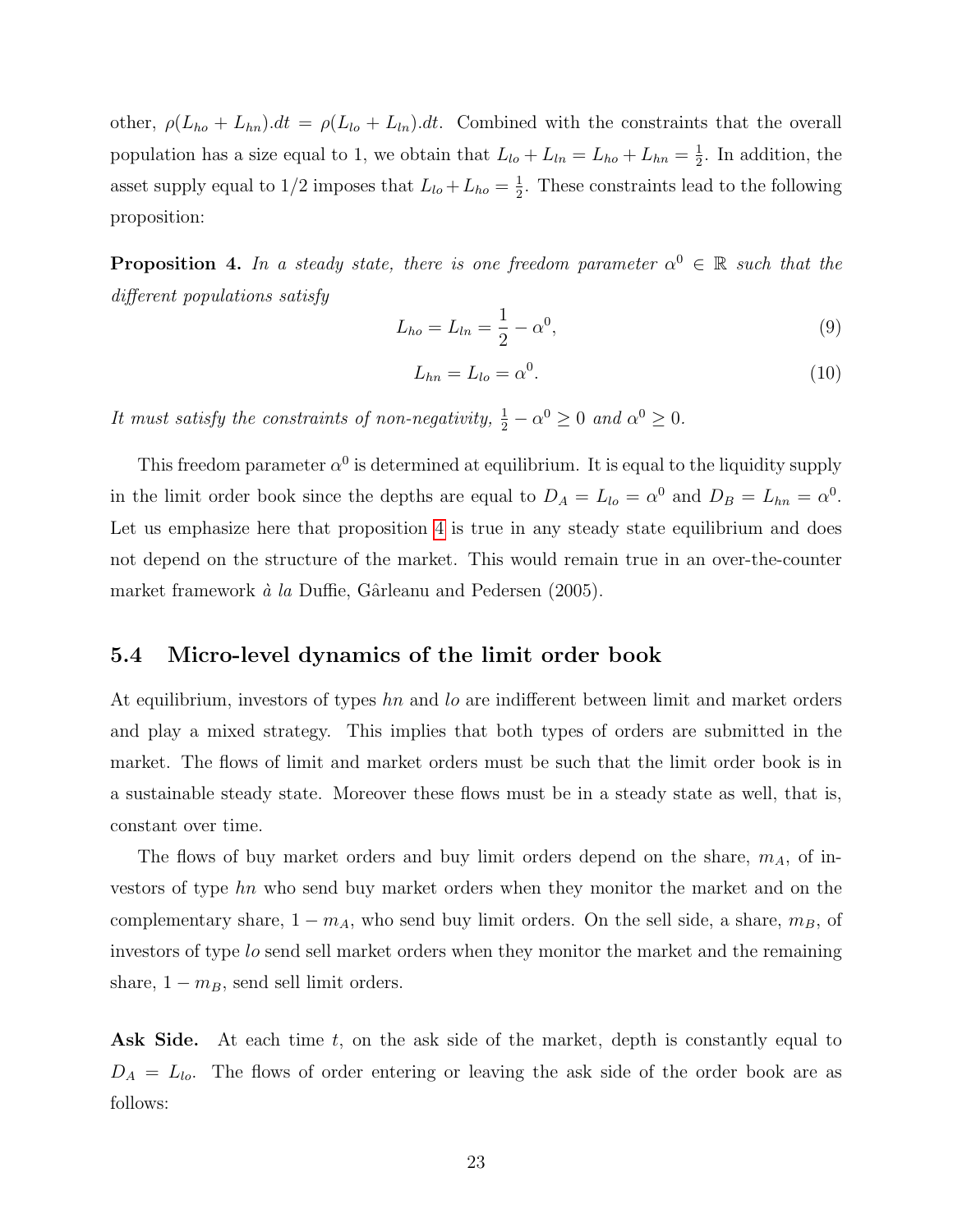- Outflow due to limit order executions: execution of buy market orders sent by hn's monitoring the market,  $m_A(\lambda L_{hn} + \rho L_{ln}).dt$ .
- Outflow due to limit order cancellations: investors switching from lo to ho,  $\rho L_{lo}.dt$ , lo's cancelling their sell limit order to send a sell market order,  $m_B\lambda L_{lo}.dt$
- Inflow due to limit order submissions: investors switching from ho to lo submitting a sell limit order,  $(1 - m_B)\rho L_{ho}.dt$

The steady state condition for the ask side of the book is :

<span id="page-25-0"></span>
$$
\rho L_{lo} + m_A(\lambda L_{hn} + \rho L_{ln}) + m_B(\lambda L_{lo} + \rho L_{ho}) = \rho L_{ho}.
$$
\n(11)



Figure 2: Steady state dynamics of market depth

**Bid Side.** At each time  $t$ , on the ask side of the market the depth is constantly equal to  $D_B = L_{hn}$ . The flows of orders entering or leaving the bid side of the order book are as follows: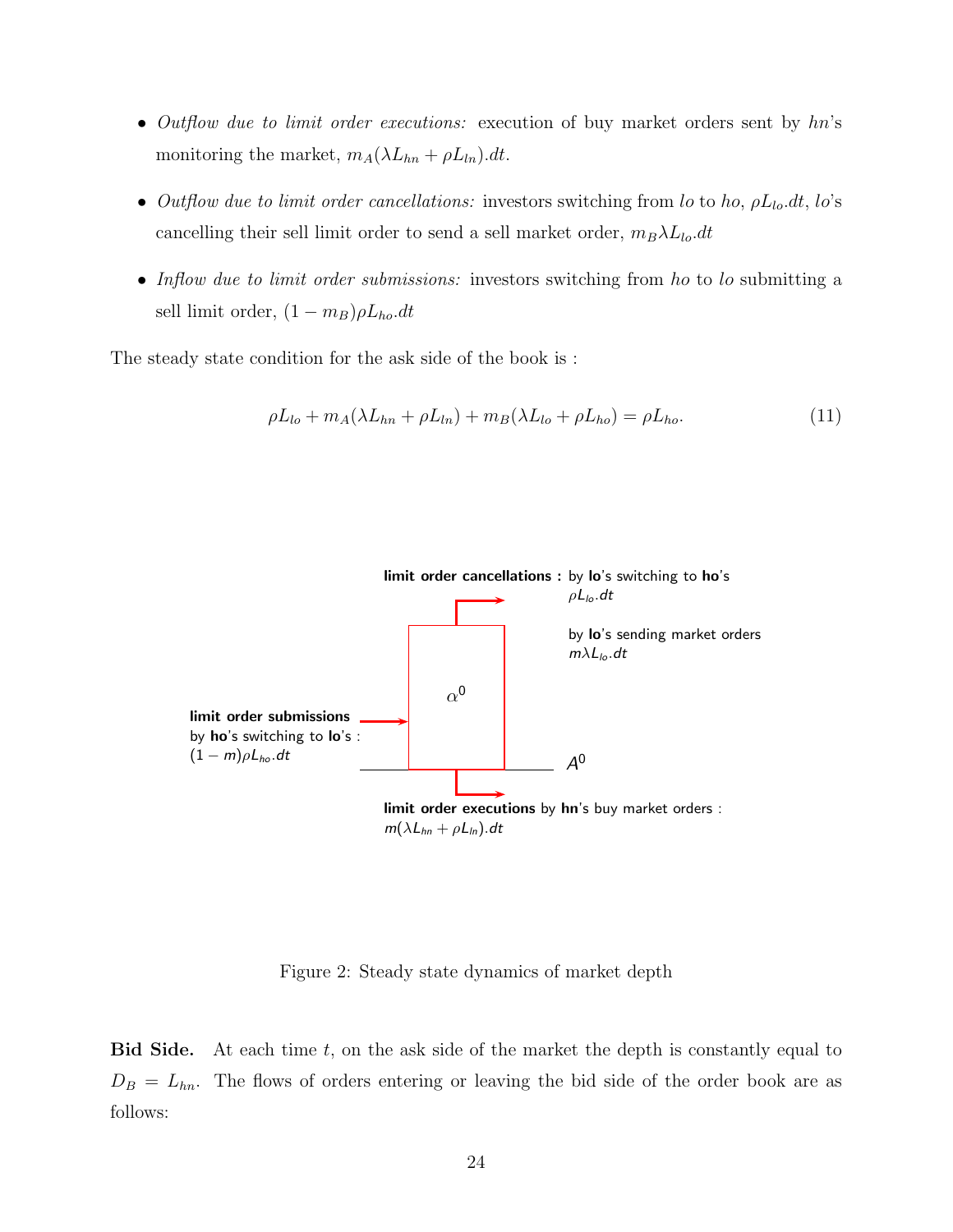- Outflow due to limit order executions: executions of sell market orders sent by lo's monitoring the market,  $m_B(\lambda L_{lo} + \rho L_{ho})$ .dt.
- Outflow due to limit order cancellations: investors switching from hn to  $ln$ ,  $\rho L_{hn}.dt$ , hn's cancelling their sell limit order to send a sell market order,  $m_A \lambda L_{hn}.dt$
- Inflow due to limit order submissions: investors switching from ln to hn submitting a sell limit order,  $(1 - m_A)\rho L_{ln}.dt$

The steady state condition is :

<span id="page-26-0"></span>
$$
\rho L_{hn} + m_B(\lambda L_{lo} + \rho L_{ho}) + m_A(\lambda L_{hn} + \rho L_{ln}) = \rho L_{ln}.
$$
\n(12)

#### 5.5 Execution rate and liquidity provision

At any time t in the steady state phase, the flow of market orders hits a share of limit orders in the order book. Because of the Pro-Rata execution rule, all limit orders on the same side of the book are equally likely to be executed. Between t and  $t + dt$  the probability of execution is equal to the ratio of the flow of market orders over the market depth.

For instance, on the ask side, the flow of market orders is equal to  $m_A(\lambda L_{hn} + \rho L_{ln}).dt$ and market depth is equal to  $D_A = L_{lo}$ . Hence the instantaneous probability of execution is equal to

$$
l_A.dt = \frac{m_A(\lambda L_{hn} + \rho L_{ln})}{L_{lo}}.dt.
$$
\n(13)

 $l_A$  is the execution rate for sell limit orders. In the same way, we can define the execution rate for buy limit orders as  $l_B = \frac{m_B(\lambda L_{lo} + \rho L_{ho})}{L_{br}}$  $\frac{L_{lo} + \rho L_{ho)}}{L_{hn}}$ .

Compensation for providing liquidity. When an investor submits a limit order instead of a market order, she chooses her execution price but forgoes execution immediacy and eventually takes the risk of being picked off when the asset common value changes. Providing liquidity therefore requires some compensation for risk-taking. This compensation is obtained through an appropriate execution delay for limit order execution. More precisely, the execution rates  $l_A$  and  $l_B$  must incentivize liquidity provision via limit orders. At equilibrium these execution rates are such that market and limit orders are equally profitable for types hn and lo. This mechanism appears clearly in investors' value functions (see next sub-section).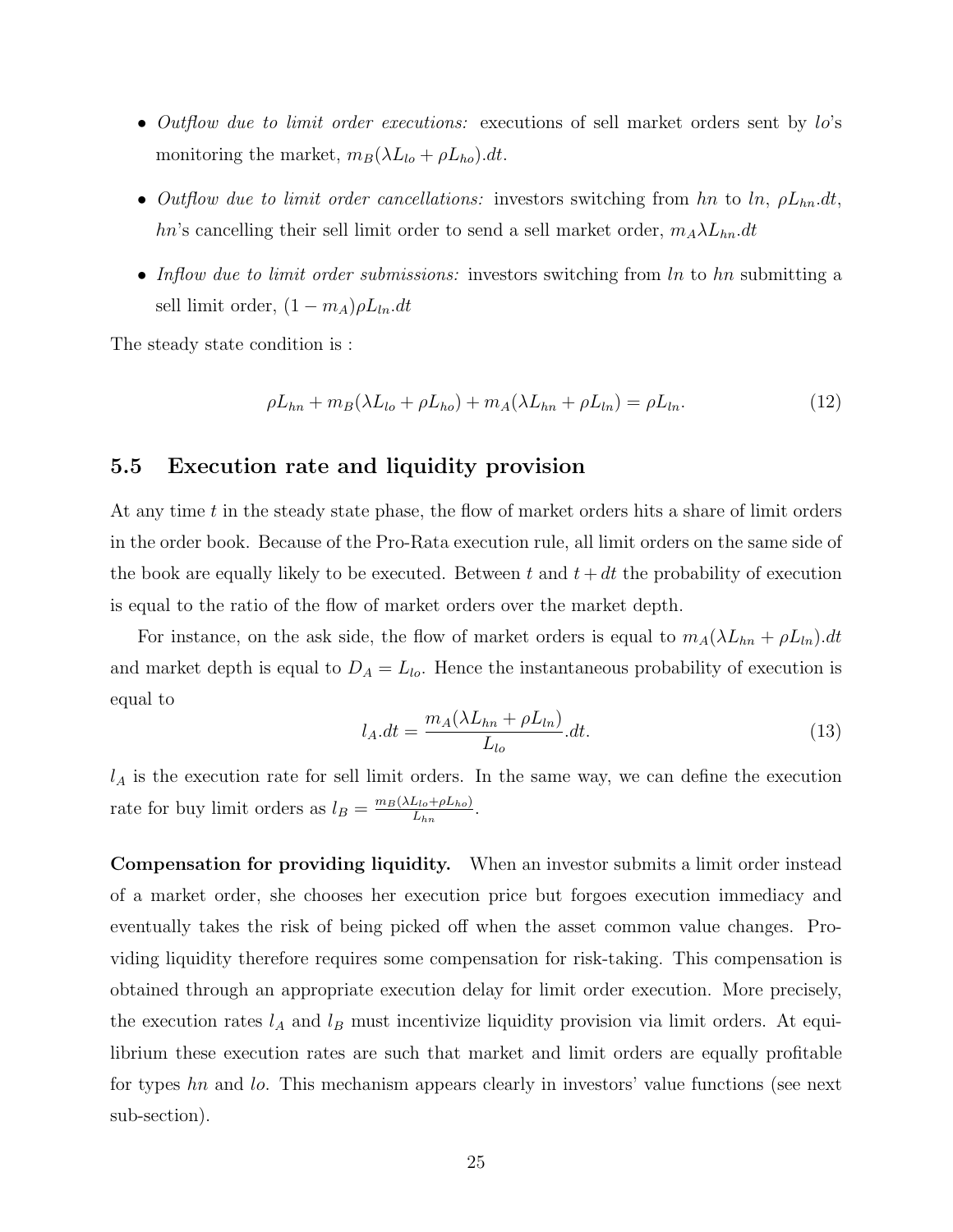Once execution rates and the state of the limit order book are defined at equilibrium, the mixed strategies are perfectly defined as well. For instance, the probability of sending a sell market order for an investor of type lo is equal to  $m_B = \frac{L_{hn}}{\lambda L_{lab} + \rho}$  $\frac{L_{hn}}{\lambda L_{lo} + \rho L_{ho}} l_B.$ 

Steady state liquidity provision. By incorporating the execution rates, the two steady state equations [11](#page-25-0) and [12](#page-26-0) can be rewritten as

$$
\rho L_{hn} + l_B L_{hn} + l_A L_{lo} = \rho L_{ln} \tag{14}
$$

$$
\rho L_{lo} + l_A L_{lo} + l_B L_{hn} = \rho L_{ho} \tag{15}
$$

These equations are in fact the same and define the value of the steady state populations. Indeed, it pins down the value of the depth parameter  $\alpha^0$ ,

<span id="page-27-1"></span>
$$
\alpha^0 = \frac{1}{2} \frac{\rho}{2\rho + l_A + l_B} \tag{16}
$$

The aggregate properties of the limit order book in the steady state phase are completely characterized by  $\alpha^0$  and the execution rates  $l_A$  and  $l_B$ . Indeed, they define the steady state populations, market depth and aggregate order flows in the limit order book.

#### 5.6 Value functions

The equilibrium strategy generates a system of equations that defines the different value functions for each type of investor. Here I only provide the value functions for investors of types ho and hn. The cases of investors of types  $ln$  and  $ln$  are very similar.

**Type** ho. At time t, an ho type investor is out of the market and receives a utility flow  $v_0$ .dt. In the next instant, she may switch to the lo type with probability  $\rho$ .dt and obtain the value function  $V_{lo}$ . She may also be affected by a change in the asset common value which happens with probability  $\mu \, dt$ . Her value function  $V_{ho}$  is defined as follows:

<span id="page-27-0"></span>
$$
V_{ho} = v_0 \cdot dt + (1 - r \cdot dt) \left[ \rho \cdot dt V_{lo} + \mu \cdot dt \frac{1}{2} (V_{ho}^u(0) + V_{ho}^d(0)) + (1 - (\rho + \mu) dt) V_{ho} \right].
$$
 (17)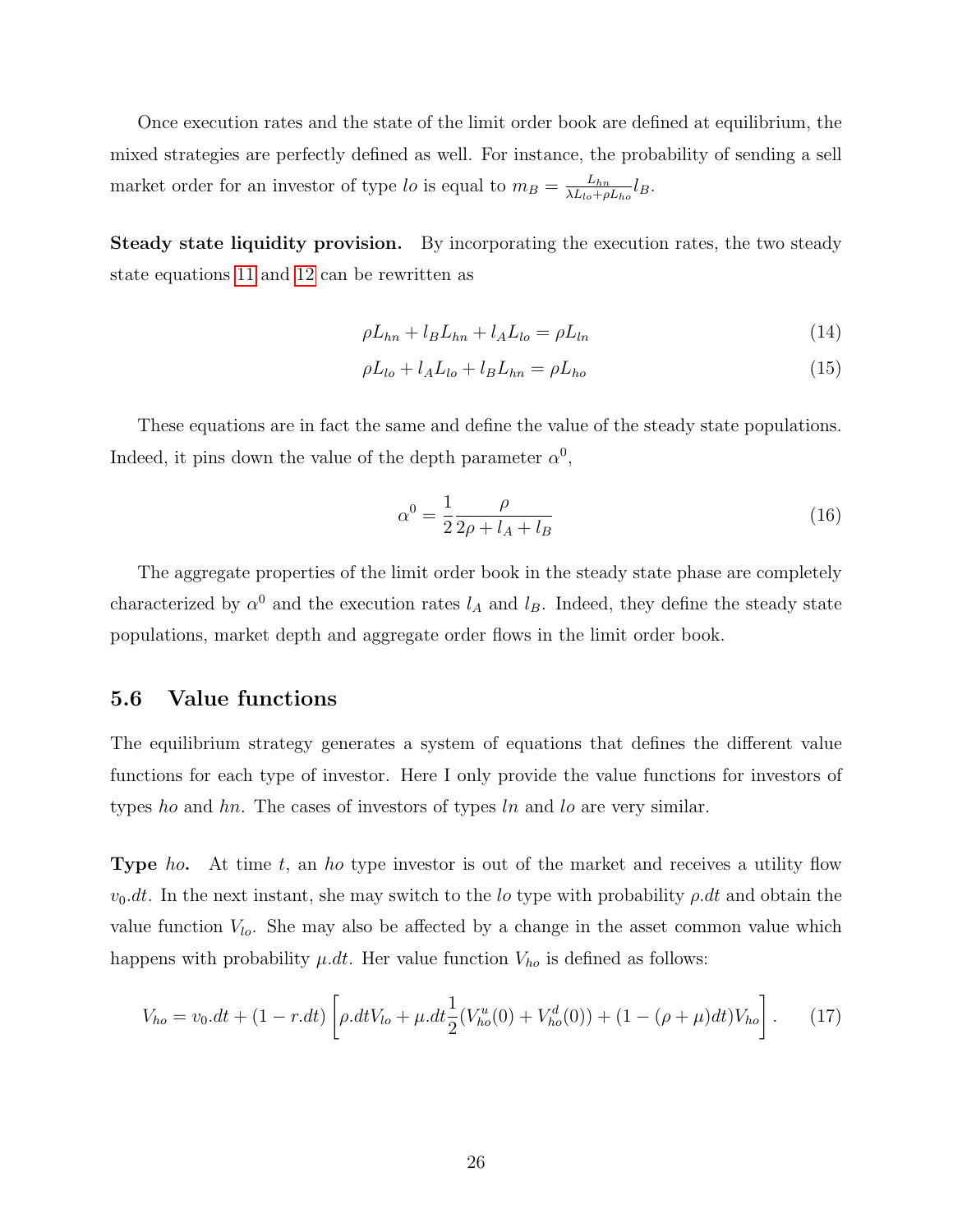Equation [17](#page-27-0) can be simplified and rewritten as:

$$
V_{ho} = \frac{v_0 + \rho V_{lo} + \frac{\mu}{2} [V_{ho}^u(0) + V_{ho}^d(0)]}{r + \rho + \mu}.
$$
\n(18)

The term  $\frac{\mu}{2}[V_{ho}^u(0) + V_{ho}^d(0)]$  corresponds to the average value function of an ho type investor after the asset common value has changed, whether upwards or downwards. These are the values of being an ho type at the beginning, "time 0", of the transition phase.

**Type** hn. At time t, an hn type investor monitors the market with probability  $\lambda$ .dt. She sends a buy market order with probability  $m_A$  or a limit order with probability  $1 - m_A$ . Sending a buy market order at price A provides her with the value function  $V_{ho} - A$ . Indeed, she gets execution immediacy by trading at the ask price A and instantaneously switches to type ho. Sending a buy limit order at price B provides her with the value function  $V_{hn-B}$ defined as follows:

$$
V_{hn-B} = \frac{\rho V_{ln-out} + m_A \lambda (V_{ho} - A) + l_B (V_{ho} - B) + \frac{\mu}{2} [V_{hn-B}^u(0) + V_{hn-B}^d(0)]}{r + \rho + l_B + m_A \lambda + \mu}.
$$
 (19)

Once the limit order has been submitted, several events can occur: either the investor's type changes with intensity  $\rho$  and becomes ln, or the investor monitors the market again with intensity  $\lambda$  and cancels her limit order to send a market order with probability  $m_A$ , or the limit order is executed with intensity  $l_B$ . Each of these events corresponds to a change in the utility function and defines the value function of submitting a limit order. Type hn becomes indifferent between limit and market orders if and only if  $V_{hn-B} = V_{ho} - A$ , that is, if sending a market order or a limit order yields the same expected profit. When this condition is fulfilled, the value function of an hn type is defined as  $V_{hn} = V_{hn-B} = V_{ho} - A$  and can be rewritten as:

<span id="page-28-0"></span>
$$
V_{hn} = \frac{\rho V_{ln} + l_B (V_{ho} - B) + \frac{\mu}{2} [V_{hn-B}^u(0) + V_{hn-B}^d(0)]}{r + \rho + l_B + \mu}.
$$
\n(20)

The indifference conditions for an hn type investor define the required values for  $l_B$ (similarly the indifference conditions of a lo type investor define  $l_A$ ). It is easy to check that this value does not depend on the mixed strategy  $m_B$ . Actually, as mentioned above, these parameters adjust to make the equilibrium possible. Typically  $l_B$  depends on value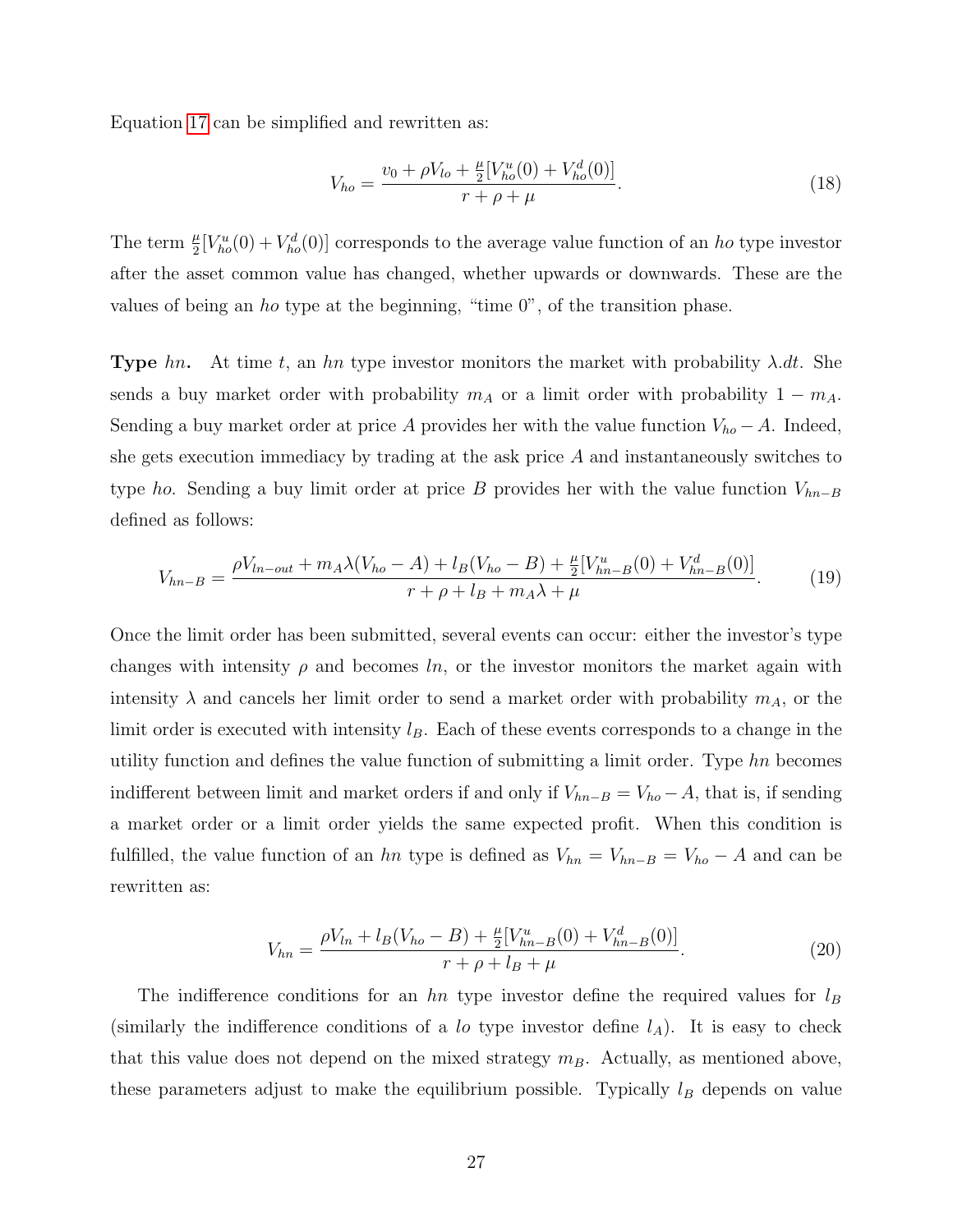functions in the transition phase. These value functions depend on  $\alpha^0$  since the level of liquidity provision affects the duration of the transition phase, among other things. Let us recall that  $\alpha^0$  corresponds to the depth of the limit order book and that the transition phase lasts until this depth has been completely executed or removed. Overall,  $l_B$  depends on  $\alpha^0$ and vice versa. Solving for the game's equilibrium is equivalent to solving this fixed point problem in the first steady state phase. It also requires solving the sub-game starting with the transition phase, after the asset common value has changed, to obtain the corresponding value functions.

#### 5.7 Steady state in the symmetric equilibrium

In the initial steady state of the symmetric equilibrium, investors trade at bid and ask prices  $A<sup>0</sup>$  and  $B<sup>0</sup>$ , defined by equation [8](#page-17-2) of proposition [1.](#page-17-1) The symmetry of this equilibrium is such that the trade-off between limit orders and market orders is quantitatively the same on both sides of the market. The execution rates that make investors indifferent between limit and market orders are the same for sell and buy orders:

$$
l_{A^0} = l_{B^0} = l^0. \tag{21}
$$

In the symmetric equilibrium, investors of type lo or hn use the same mixed strategies to choose between limit or market orders. The probabilities  $m_A$  and  $m_B$  are both equal to m which is equal to

$$
m = \frac{\alpha^0 l^0}{\lambda \alpha^0 + \rho \left(\frac{1}{2} - \alpha^0\right)}\tag{22}
$$

The steady state condition for the limit order book (equation [16\)](#page-27-1), in the specific case of the symmetric equilibrium, implies that the equilibrium execution rate  $l^0$  depends on the depths of the order book, measured by  $\alpha^0$  in the following way:

$$
l^0 = \rho \left(\frac{1}{4\alpha^0} - 1\right) = g(\alpha^0). \tag{23}
$$

The execution rate implied by this formula is infinite for  $\alpha^0 = 0$  ( $g(0) = \infty$ ) and nil for  $\alpha^0 = \frac{1}{4}$  $\frac{1}{4}$   $(g(1/4) = 0).$ 

<span id="page-29-0"></span>**Proposition 5.** The execution rate,  $l^0$ , that makes investors of types lo and hn indifferent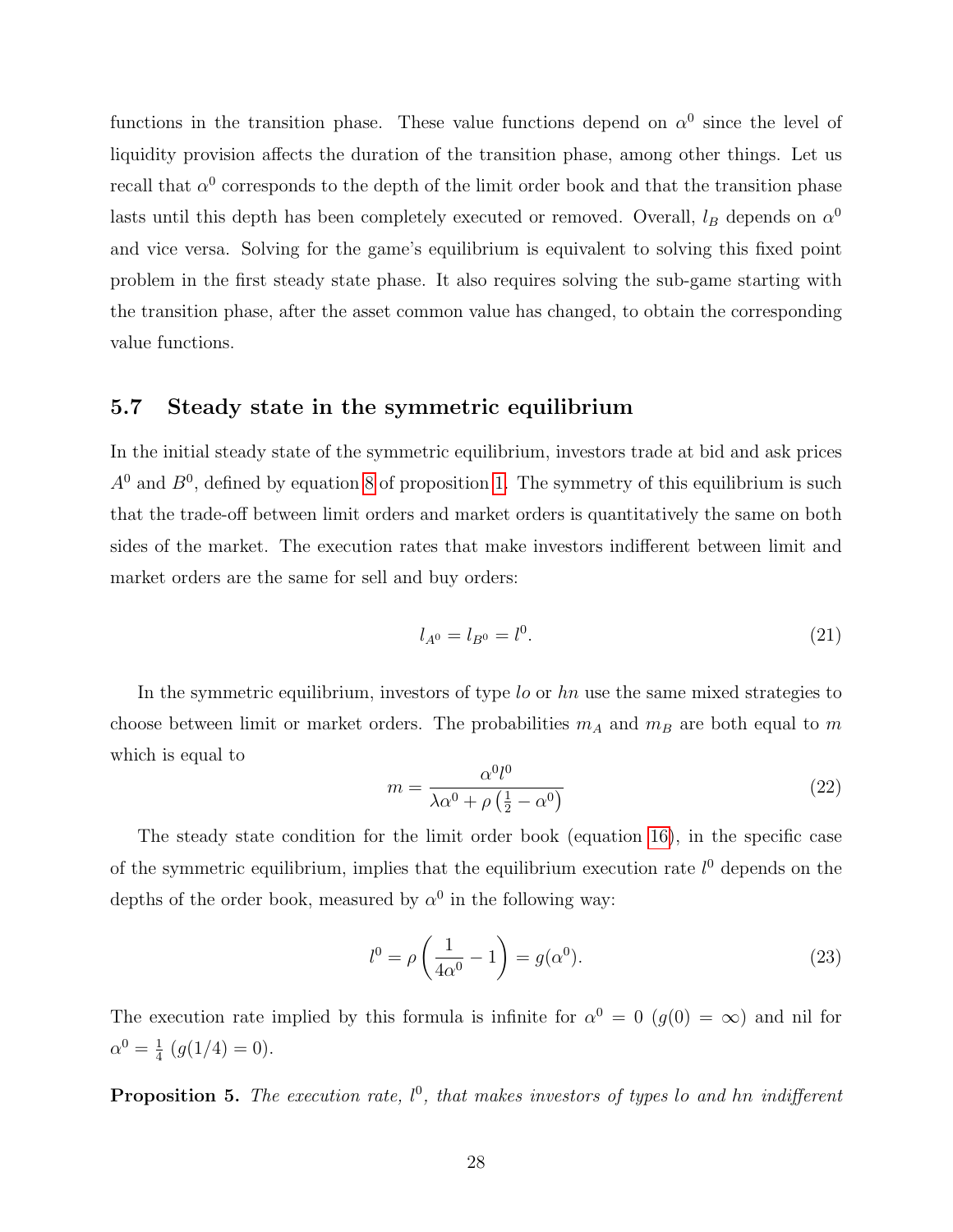

<span id="page-30-0"></span>Figure 3: Plot of f and g in function of  $\alpha^0$  ( $\lambda = 100$ ,  $\mu = 50$ ,  $r = 1$ ,  $\rho = 2$ ,  $\Delta = 1$ ,  $\delta =$ 10,  $\omega = 50$ ).

between limit and market orders is a function of  $\alpha^0$ ,  $l^0 = f(\alpha^0)$ . For  $\alpha^0 = 0$  and  $\alpha^0 = \frac{1}{4}$  $\frac{1}{4}$ , f is finite and positive. Moreover f is decreasing with respect to  $\alpha^0$ ,

$$
\frac{\partial f}{\partial \alpha^0} < 0. \tag{24}
$$

There is a unique  $\alpha_{eq}^0 \in [0, 1/4]$  such that  $f(\alpha_{eq}^0) = g(\alpha_{eq}^0)$ . The intersection point defines the equilibrium values,  $\alpha_{eq}^0$  and  $l_{eq}^0$  (cf Figure [3\)](#page-30-0).

Proposition [5](#page-29-0) ensures that once the trading prices  $(A^0, B^0, A^u, B^u, A^d, B^d)$  have been set then the equilibrium aggregate state of the limit order market is unique. Only one level of market depth can be an equilibrium one.

#### 5.8 Steady state equilibria without uncertainty

When there is no uncertainty,  $\mu = 0$ , the equilibrium dynamic of the limit order market is a steady state dynamic that lasts for the whole duration of the game. In this specific case, the indifference conditions can be solved in closed form. And we can generalize the analysis in principle to any pair of bid and ask prices  $(A, B)$ , not only the symmetric one. Let us first reconsider the indifference conditions required for an equilibrium to hold.

An hn type is indifferent between limit and market orders when equation [20](#page-28-0) holds. In the specific case where  $\mu = 0$  and by replacing  $V_{hn}$  with  $V_{ho} - A$ , since they are equal, we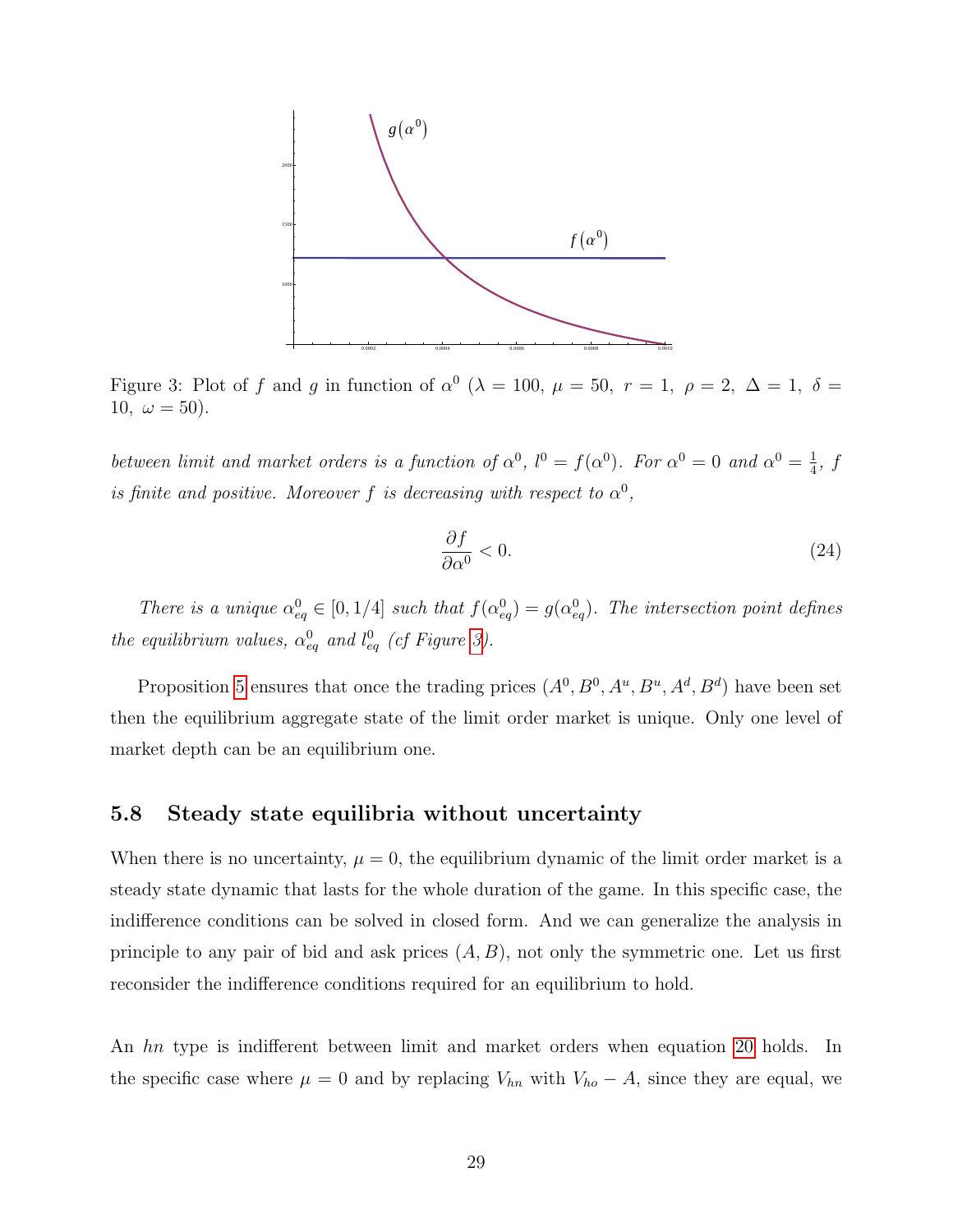obtain

$$
(r + \rho + l_B)(V_{ho} - A) = \rho V_{ln} + l_B(V_{ho} - B). \tag{25}
$$

Similarly a lo type is indifferent between limit and market orders at the following condition,

$$
(r + \rho + l_A)(V_{ln} + B) = v_0 - \delta + \rho V_{ho} + l_A(V_{ln} + A). \tag{26}
$$

<span id="page-31-1"></span>**Proposition 6.** When there is no uncertainty, the steady state equilibrium is defined by the following values:

$$
l_B = \frac{v_0 - rA - \rho\Delta}{\Delta},\tag{27}
$$

$$
l_A = \frac{rB - \rho\Delta - (v_0 - \delta)}{\Delta},\tag{28}
$$

$$
V_{ho} = \frac{1}{r} \frac{1}{2} (v_0 - \rho \Delta) + \frac{1}{r + 2\rho} \frac{1}{2} (v_0 + \rho (A + B)),
$$
\n(29)

$$
V_{ln} = \frac{1}{r} \frac{1}{2} (v_0 - \rho \Delta) - \frac{1}{r + 2\rho} \frac{1}{2} (v_0 + \rho (A + B)),
$$
\n(30)

$$
V_{hn} = V_{ho} - A,\tag{31}
$$

$$
V_{lo} = V_{ln} + B. \tag{32}
$$

The equilibrium bid and ask prices, B and A, verify the inequalities

<span id="page-31-0"></span>
$$
\frac{v_0}{r} - \frac{\delta}{r} + \frac{\rho}{r}\Delta \le B < A \le \frac{v_0}{r} - \frac{\rho}{r}\Delta,\tag{33}
$$

and the one-tick market property,  $A - B = \Delta$ . And the equilibrium populations are characterized by the value

$$
\alpha_{eq}^0 = \frac{1}{2} \frac{\rho \Delta}{\delta - r \Delta}.
$$
\n(34)

Symmetric equilibrium. The particular pair of prices on which I focus in this paper defines the symmetric case. This is the case where the term of limit order vs. market order trade-off is the same on both sides of the market. The equilibrium prices  $(A^0, B^0)$  make the execution rates equal,  $l_{A^0} = l_{B^0}$ . In the particular setting, in which  $\mu = 0$ , the value of the execution rate is  $l_{A^0} = l_{B^0} = l_{eq}^0 = \frac{\delta - (r+2\rho)\Delta}{2\Delta}$ . The execution rate depends on  $\delta$ , the difference between the low and high private value, which measures gains from trade. The bigger it is the less investors are willing to wait and thus require a higher execution rate. This execution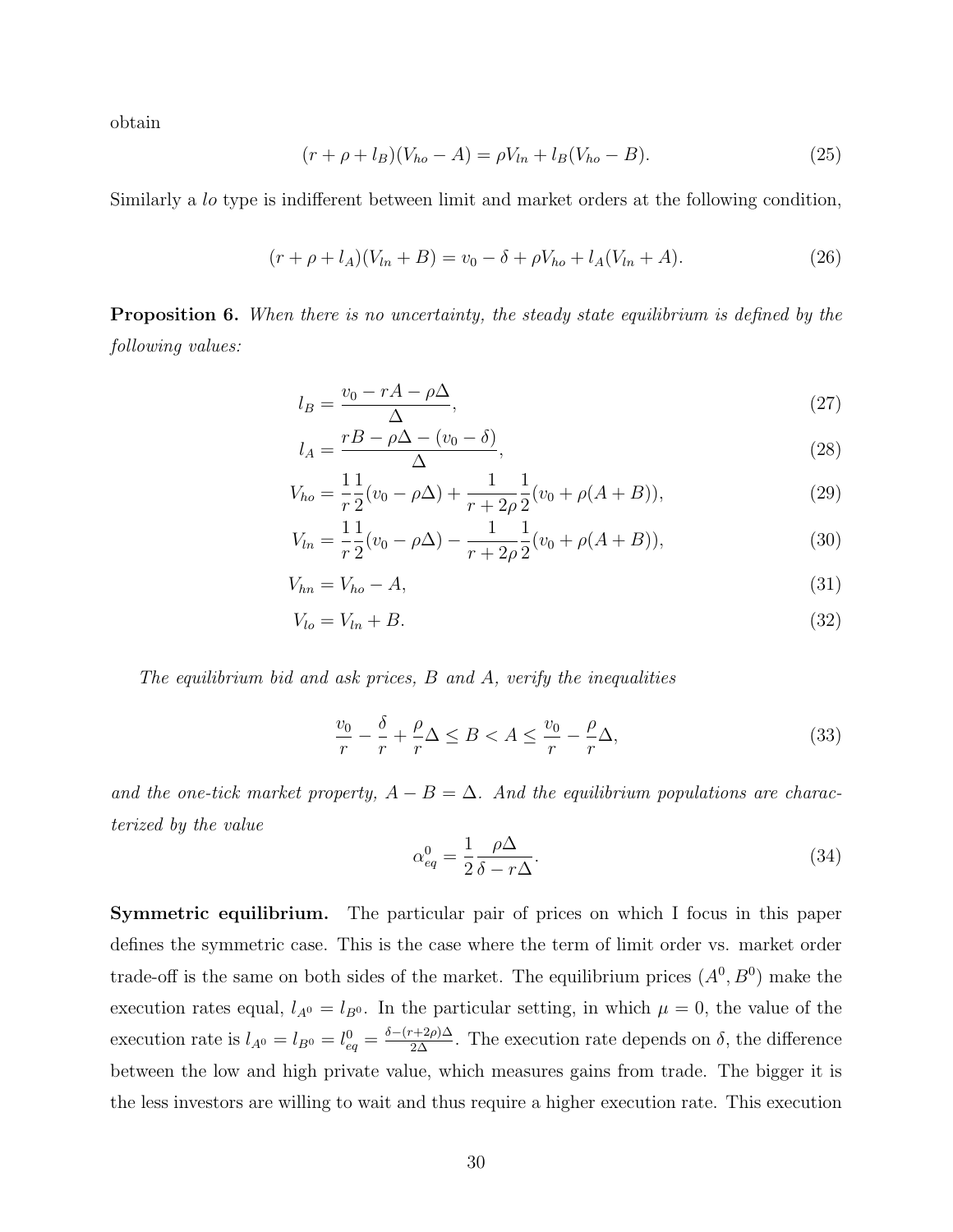rate is also negatively impacted by the tick size since a high tick size corresponds to a high trading cost for market orders. It makes investors more willing to wait and trade with a limit order to save the bid-ask spread.

Monitoring intensity irrelevance. An interesting feature of this equilibrium is that aggregate outcomes, such as  $\alpha_{eq}^0$ , do not depend on  $\lambda$ , the monitoring intensity. This is an expected outcome of the model since trades occur because of differences in private values and because these private values are monitored continuously. This suggests that market monitoring has a limited role in a stable market. More specifically, market monitoring plays a role when liquidity supply is, for instance, cyclical, such as in Foucault et al. [2009]. In my model, there is no cycle since order flows are such that the order book is steady.

**Remark 1.** The assumption [5,](#page-14-2)  $\delta - (r + 2\rho)\Delta > 0$ , is necessary to ensure that the interval  $\left[\frac{v_0}{r} - \frac{\delta}{r} + \frac{\rho}{r}\Delta, \frac{v_0}{r} - \frac{\rho}{r}\Delta\right]$  is non-empty and larger than  $\Delta$ .

To understand inequality [33,](#page-31-0) we can look at the interval prices  $\left[\frac{v_0}{r} - \frac{\delta}{r}\right]$ r  $r+\rho$  $\frac{r+\rho}{r+2\rho}, \frac{v_0}{r} - \frac{\delta}{r}$ r ρ  $\frac{\rho}{r+2\rho}$ . First, let us emphasize that this interval is a subset of all possible equilibrium prices - it is included in  $\left[\frac{v_0}{r} - \frac{\delta}{r} + \frac{\rho}{r}\Delta, \frac{v_0}{r} - \frac{\rho}{r}\Delta\right]$ . This inclusion is a consequence of  $\delta - (r + 2\rho)\Delta > 0$ .  $\frac{v_0}{r} - \frac{\delta}{r}$ r  $r+\rho$  $\frac{r+\rho}{r+2\rho}$  is the value, for an investor with a low private value, to hold the asset forever and  $\frac{v_0}{r} - \frac{\delta}{r}$ r ρ  $\frac{\rho}{r+2\rho}$  is the value, for an investor with a high private value, to hold the asset forever. These are the reserve values of these investors when they hold the asset. In the case where an owner with a low private value and a non-owner with a high private value meet only once, and leave the market afterwards, then the trading price has to be in this interval for the two investors to trade.

In the steady state equilibrium of the limit order market, trading also takes place between owners with a low private value and non-owners with a high private value. However, the range of trading prices is wider than the difference between the two reserve values because investors can trade more than once.

# <span id="page-32-0"></span>6 Limit order book in the transition phase

When there is uncertainty,  $\mu > 0$ , the first steady state phase does not last forever and is followed by a transition phase. Preceding the beginning of the transition phase, the world is in the state  $\zeta = 0$ . The transition phase starts when the asset common value changes. It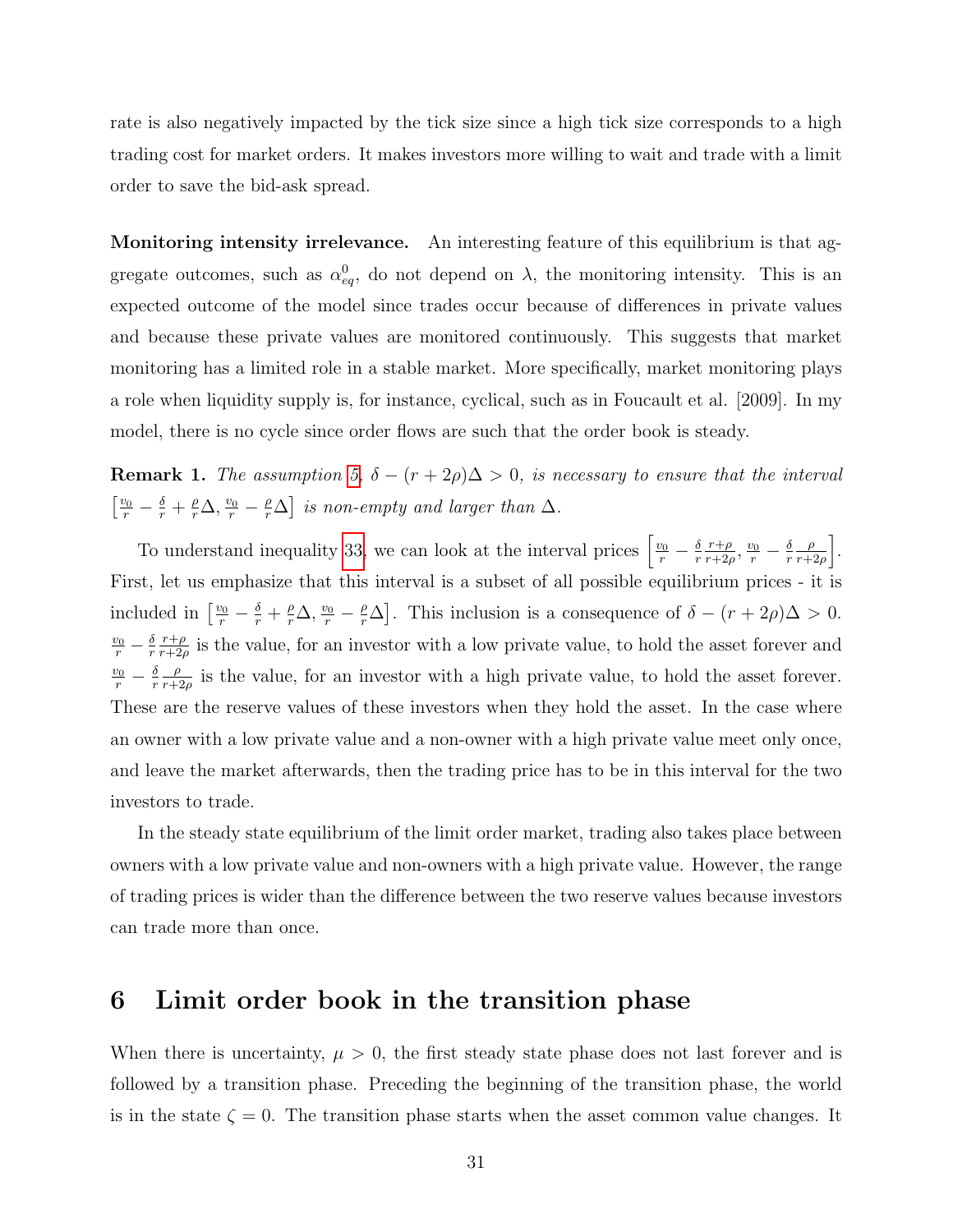corresponds to the public news arrival event. It occurs at some point in time  $\tau$  that follows a Poisson distribution,  $\mathcal{P}(\mu)$ . At times  $t > \tau$  the state of the world is either  $\zeta = u$  (up) with  $v_u = v_0 + \omega$  or  $\zeta = d$  (down) with  $v_d = v_0 - \omega$  with equal probability. T is the the duration of the transition phase and it is the same in both states of the world.

#### 6.1 Transition phase strategy

Once the asset common value has changed, to a high level  $v<sub>u</sub>$  for instance, investors of types  $hn$  and  $ln$  who do not own the asset turn into arbitrageurs. It is profitable for them to buy the asset while it is tradable at a low price,  $A^0$ , and to resell it at a higher price,  $A^u$ , later. The price  $A^u$  will also be the ask price in the phase that will follow the transition phase.

<span id="page-33-0"></span>Proposition 7. After the asset common value has changed, during the transition phase, the equilibrium strategy is as follows:

- In the case  $\zeta = u$ , for  $\tau < t < \tau + T$  : investors coordinate on a pair of future ask and bid prices  $(A^u, B^u)$ ; investors of type lo cancel any sell limit order that is not at price  $A^u$  and submit a limit order at price  $A^u$ ; investors of type ho cancel any sell limit order and stay out of the market; investors of type ln send a buy market order and immediately follow the strategy of investors of type lo; investors of type hn send a buy market order and immediately follow the strategy of investors of type ho.
- In the case  $\zeta = d$ , for  $\tau < t < \tau + T$  : investors coordinate on a pair of future ask and bid prices  $(A^d, B^d)$ ; investors of type hn cancel any buy limit order that is not at price  $B^d$  and submit a limit order at price  $B^d$ ; investors of type  $ln$  cancel any buy limit order and stay out of the market; investors of type ho send a sell market order and immediately follow the strategy of investors of type hn; investors of type lo send a sell market order and immediately follow the strategy of investors of type ln.

#### 6.2 Limit order book dynamics in the transition phase

Before the transition phase begins the limit order book is filled with limit orders submitted during the previous steady state phase. The initial market depths at best ask and bid prices  $A^0$  and  $B^0$  are noted  $D_{A^0}$  and  $D_{B^0}$ . Both are equal to  $\alpha^0$ . During the transition phase, trading occurs only on one side of the order book. It is the side of the market where posted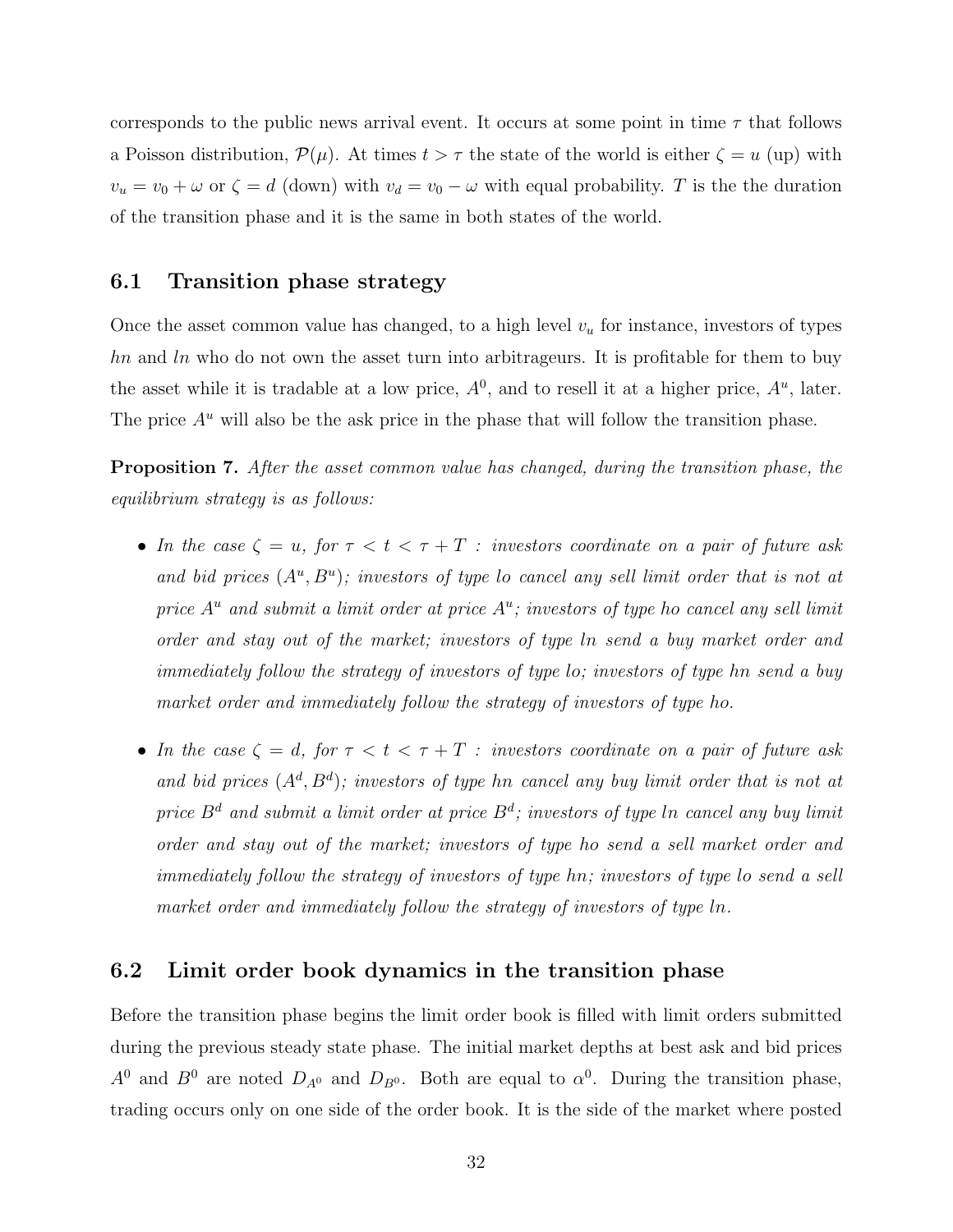limit orders offer a profit opportunity. On the other side, limit orders do not offer such an opportunity. Investors with these orders will cancel them and send market orders to hit limit orders on the other side.

For instance, when the asset common value makes a positive jump,  $\zeta = u$ , sell limit orders submitted at price  $A^0$  offer a profit opportunity to buyers. Indeed  $A^0$  was an equilibrium price when the asset common value was equal to  $v_0$  but is no longer once this value has moved up to  $v_0 + \omega$ . At time  $t > \tau$ , market depth on the ask side  $D_{A^0}^u(t)$  is meant to disappear. It decreases by virtue of two mechanisms. At each time t, a mass  $(\lambda + \rho)D_{A^0}^u(t) dt$  of investors who have a limit order posted at  $A<sup>0</sup>$  monitor the market and cancel their limit orders at price  $A^0$ . At the same time, a mass  $(\lambda + \rho) \times (L_{hn}(t) + L_{ln}(t)) dt = \frac{\lambda + \rho}{2}$  $\frac{+\rho}{2}$ .dt of investors, who do not own the asset, monitor the market and send buy market orders that execute at price  $A<sup>0</sup>$ . The dynamics of the depth  $D_{A^0}^u(t)$  are given by the following proposition:



Figure 4: Dynamics of market depth at  $A<sup>0</sup>$  following the arrival of "good" news

<span id="page-34-0"></span>Proposition 8. After the common value has changed, during the transition phase,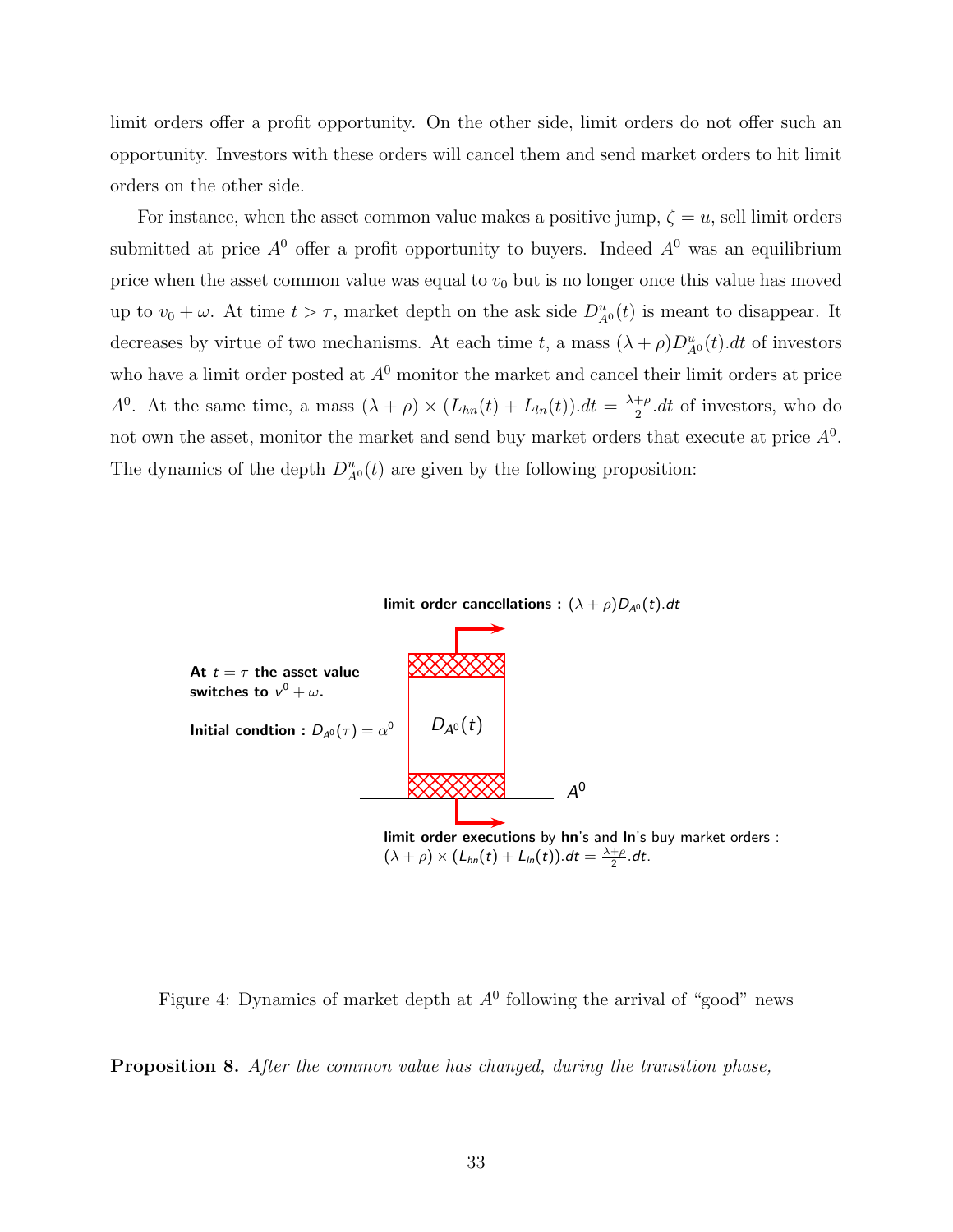• when  $\zeta = u$ , market depth at price  $A^0$  varies as

$$
D_{A^0}^u(t) = D(t) = -\frac{1}{2} + \left(\alpha^0 + \frac{1}{2}\right)e^{-(\rho + \lambda)(t-\tau)}
$$
(35)

- when  $\zeta = d$ , market depth at price  $B^0$  varies as  $D_{B^0}^d(t) = D(t)$  as well.
- In both cases, the transition phase has the same duration  $T$  with

$$
T = \frac{1}{\rho + \lambda} \ln(1 + 2\alpha^0). \tag{36}
$$

Transition phase in the symmetric equilibrium. The symmetric equilibrium is the equilibrium at which investors will trade on future bid and ask prices  $(A^u, B^u)$  in state  $\zeta = u$ , or  $(A^d, B^d)$  in state  $\zeta = d$  (defined by equation [8](#page-17-2) of proposition [1\)](#page-17-1), in the phase that follows the transition phase. In section [8,](#page-37-0) I describe in more detail the underlying trading mechanism in the transition phase. It has interesting empirical implication regarding the impact of news arrival frequency or market monitoring on the speed of price adjustment following news arrival. It also makes it possible to disentangle the different roles that limit and market orders play in this price formation process. In particular, it is possible to quantify the effect of news arrival frequency on the share of limit order cancellations and market order executions in the erosion process of initial market depth.

# <span id="page-35-0"></span>7 After the transition phase : convergence to a steady state without uncertainty

In this section, I describe the strategy and the dynamics of the limit order book that correspond to the last phase of the game, after the transition phase is over. In the last phase of the game, the limit order book converges to a steady state. The asymptotic steady state of the last phase has the same type of strategy as in the steady state of the first phase. Trading takes place at prices  $A^u$  and  $B^u$  if  $\zeta = u$  or at  $A^d$  and  $B^d$  if  $\zeta = d$ . The main difference is that there is no aggregate uncertainty in the last phase,  $\mu = 0$ .

Here I present the general case of this dynamic equilibrium that converges to a steady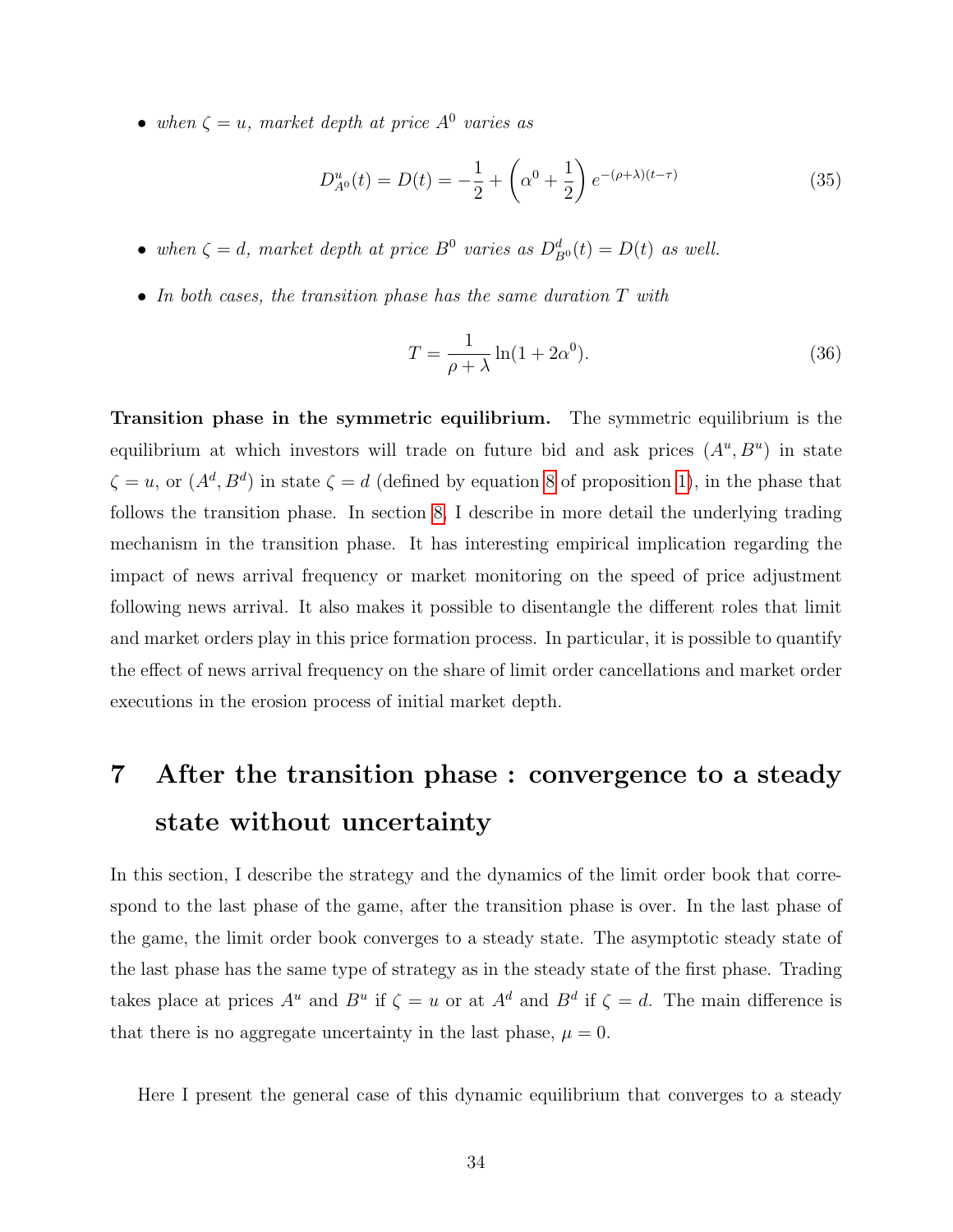state without uncertainty. In this equilibrium, the trade-off between limit and market orders does not change over time. The different value functions are constant over time and are the same as those in the equilibrium steady state without uncertainty. I use the same notations I used for the limit order book in a steady state without uncertainty  $(\alpha_{eq}^0, A, B...$ etc).

The game starts at  $t = 0$  in a one-tick market where the market depths at prices A and B are  $D_A(0)$  and  $D_B(0)$ . They are constituted by a share of the population  $L_{lo}(0)$  and a share of  $L_{hn}(0)$  respectively. Investors use their steady state equilibrium strategy described in section [4.](#page-17-0) The rates at which hn and lo types send market orders,  $m_A(t)$  and  $m_B(t)$ , vary so that the limit order execution rates,  $l_A$  and  $l_B$ , are constant over time and equal to their value in the steady state equilibrium. In this setting, the dynamics of the different populations are given by the dynamics of the parameter  $\alpha(t)$ :

$$
L_{ho}(t) = L_{ln}(t) = \frac{1}{2} - \alpha(t)
$$
\n(37)

$$
L_{hn}(t) = L_{lo}(t) = \alpha(t). \tag{38}
$$

To fully characterize the level of convergence of the limit order book, we look at how its state is different from the limit steady state. First, in the steady state all investors have positions in line with their optimal strategy. For instance, at the limit  $t = \infty$  all lo types have a limit order in the book at price A. In this game, an lo type investor may be out of the market at  $t = 0$  and then has to wait for her first market monitoring time to submit a limit order. Hence,  $L_{lo}(t) - D_A(t)$  measures the mass of lo types out of the market. At time t, the mass of investors of type lo or hn that are still out of the market are given by the following equations:

$$
L_{lo}(t) - D_A(t) = (L_{lo}(0) - D_A(0))e^{-(\lambda + \rho)t}, \qquad (39)
$$

$$
L_{hn}(t) - D_B(t) = (L_{hn}(0) - D_B(0))e^{-(\lambda + \rho)t}.
$$
\n(40)

Second, we must measure the difference between the population sizes at time  $t$  and their level in the steady state equilibrium. This difference is given by the value  $\alpha(t) - \alpha_{eq}^0$ . Overall, describing the changes in  $\alpha(t)$  is enough to describe the dynamics of the order book since  $L_{ho}(t)$ ,  $L_{ln}(t)$ ,  $L_{ln}(t)$ ,  $L_{lo}(t)$ ,  $D_A(t)$  and  $D_B(t)$  are fully defined when  $\alpha(t)$  is known.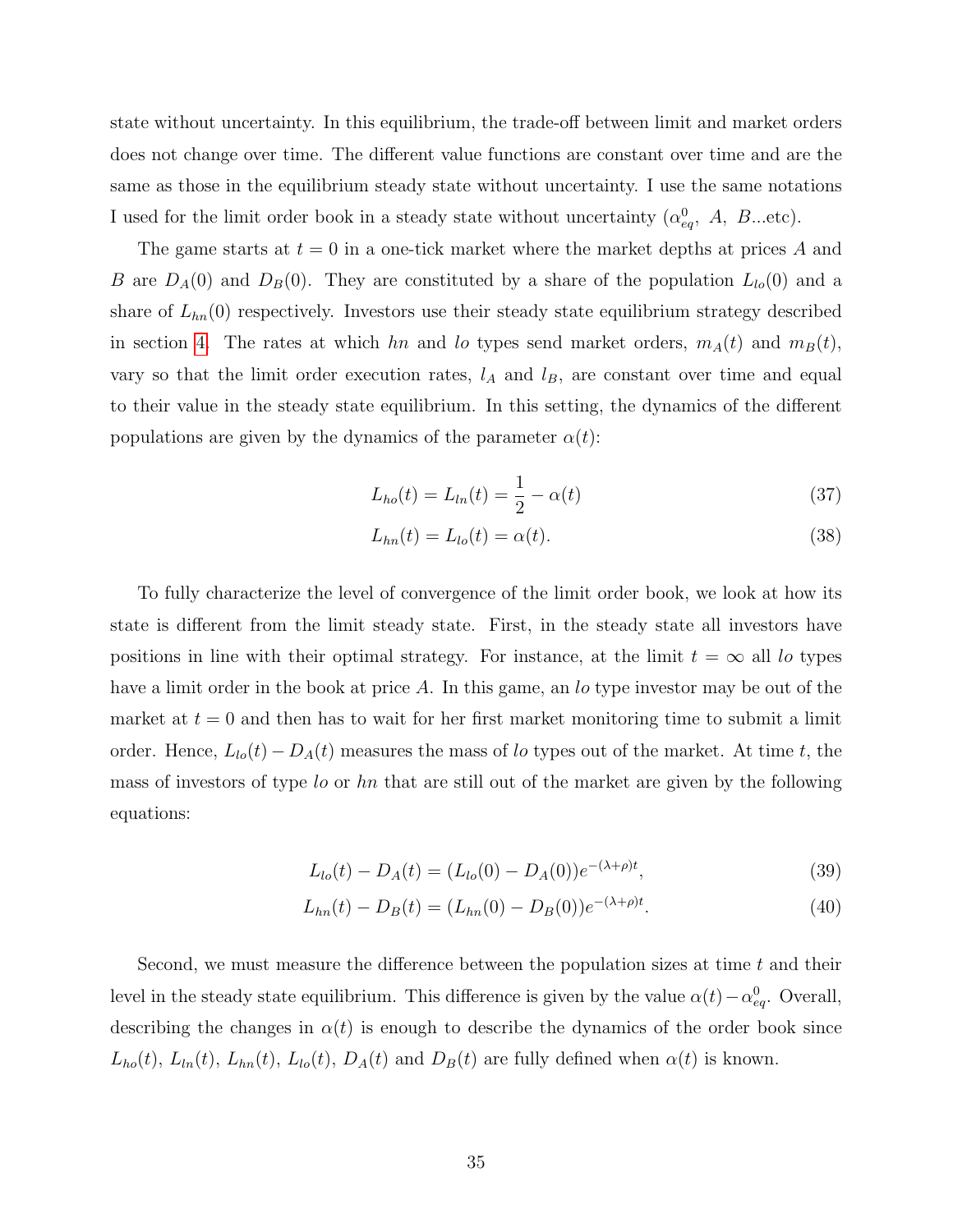<span id="page-37-1"></span>**Proposition 9.** The dynamics of the parameter  $\alpha(t)$  are given by the following equation:

$$
\alpha(t) = \alpha_{eq} + \left[ \alpha(0) - \alpha_{eq}^0 + (l_A \kappa_A + l_B \kappa_B) \frac{1 - e^{-[\lambda - (\rho + l_A + l_B)]t}}{\lambda - (\rho + l_A + l_B)} \right] e^{-(2\rho + l_A + l_B)t}
$$
(41)

with  $\kappa_A = L_{lo}(0) - D_A(0)$ ,  $\kappa_B = L_{hn}(0) - D_B(0)$ 

# <span id="page-37-0"></span>8 Empirical implications

### 8.1 Determinants of the liquidity supply before news arrival

In the initial steady state phase when investors decide to supply liquidity or not, they anticipate that news arrival will trigger a transition phase during which their limit order may bear adverse selection risk. The model's parameters influence this risk of being picked off in different ways and thus have an effect on the size of market depth.

<span id="page-37-3"></span>**Proposition 10.** An increase in  $\mu$  or  $\omega$  has a negative impact on  $\alpha_{eq}^0$  (cf. Figure [5\)](#page-38-0)

<span id="page-37-2"></span>
$$
\frac{\partial \alpha_{eq}^0}{\partial \mu} < 0, \quad \frac{\partial \alpha_{eq}^0}{\partial \omega} < 0. \tag{42}
$$

Moreover  $\lim_{\mu \to \infty} \alpha_{eq}^0 = 0$ .

For a value of  $\mu$  not too low, an increase in the monitoring rate  $\lambda$  has a positive impact on  $\alpha_{eq}^0$  (cf. Figure [5\)](#page-38-0).

$$
\frac{\partial \alpha_{eq}^0}{\partial \lambda} > 0 \tag{43}
$$

**Prediction 1.** The liquidity supply before news arrival  $\alpha_{eq}^0$ 

- decreases with the frequency of news arrival,  $\mu$ , or news surprise,  $\omega$ .
- decreases with the monitoring rate  $\lambda$  when  $\mu$  is not too low

The comparative statics [\(42\)](#page-37-2) can be explained by the effect that  $\mu$  and  $\omega$  have on the limit order execution rate  $l^0$ . All other things being equal, investors are less willing to use limit orders when the volatility of the asset common value, driven by  $\mu$  and  $\omega$ , increases. As a consequence, in order to keep investors indifferent between limit and market orders, the execution rate must increase.

$$
\frac{\partial l^0}{\partial \mu} > 0, \quad \frac{\partial l^0}{\partial \omega} > 0.
$$
\n(44)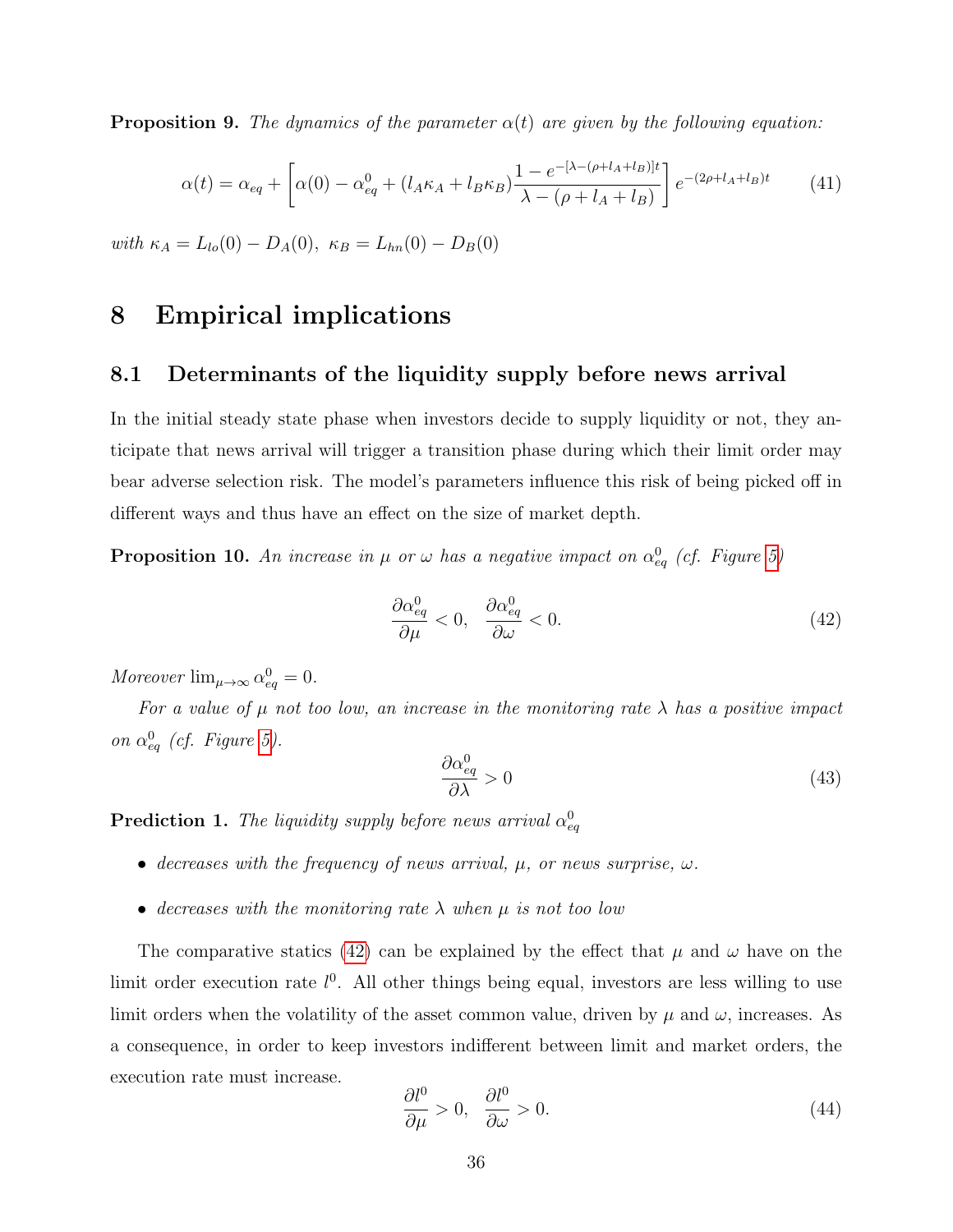

<span id="page-38-0"></span>Figure 5: (i) Changes in  $\alpha_{eq}^0$  in function  $\mu \in [20, 70]$  for  $\lambda = 100$  and (ii) changes in  $\alpha_{eq}^0$  in function of  $\lambda \in [0, 1000]$  for  $\mu = 50$   $(r = 1, \ \rho = 2, \ \Delta = 1, \ \delta = 10, \ \omega = 50)$ .

Then the depth of the order book adjusts downwards because the relation  $\alpha^0 = \frac{\rho}{4(\alpha+1)}$  $\frac{\rho}{4(\rho+l^0)}$  has to be satisfied.

The effect of  $\lambda$  on  $\alpha_{eq}^0$  can also be explained by the fact that  $l^0$  decreases with respect to  $\lambda$ . However this dependence of  $l^0$  on  $\lambda$  arises from two different channels with opposite effects and hence has no intuitive direction. On the one hand, the increase of  $\lambda$  makes investors quicker to cancel limit orders following news arrival. It reduces the picking-off risk and increases the incentive to use limit orders through, then  $l^0$  decreases to maintain the indifference condition. On the other hand, when  $\lambda$  increases, investors can send market orders faster following news arrival, which increases the picking-off risk for limit orders, which ultimately increases  $l^0$ . Overall, the effect is ambiguous. Numerical investigations confirm this ambiguity. We can see that for different values of  $\mu$ , with the same parametrization as in Figure [5,](#page-38-0) the effect is different. Figure [6](#page-39-0) shows that market depth is non-monotonic with respect to  $\lambda$  for  $\mu = 0.1$ and decreasing for  $\mu = 0.01$ . The effect is changed when  $\mu$  is fairly small. For instance, for  $\mu = 1, \alpha_{eq}^0$  increases with  $\lambda$ . But overall, if we look at the magnitude of the variation of  $\alpha_{eq}^0$ with  $\lambda$ , it is small and even negligible compared to the effect of  $\mu$ .

The negligible effect of  $\lambda$  on market depth  $\alpha_{eq}^0$ , and implicitly on investors' trading strategies, is in line with the intuition that only relative reaction speed should matter in a game where faster traders will earn higher profits following the arrival of new information. In our set-up, an increase in  $\lambda$  corresponds to an increase in the reaction speed of all investors, but their speed remains the same relative to each other. Put differently, monitoring abilities are homogenous across the population.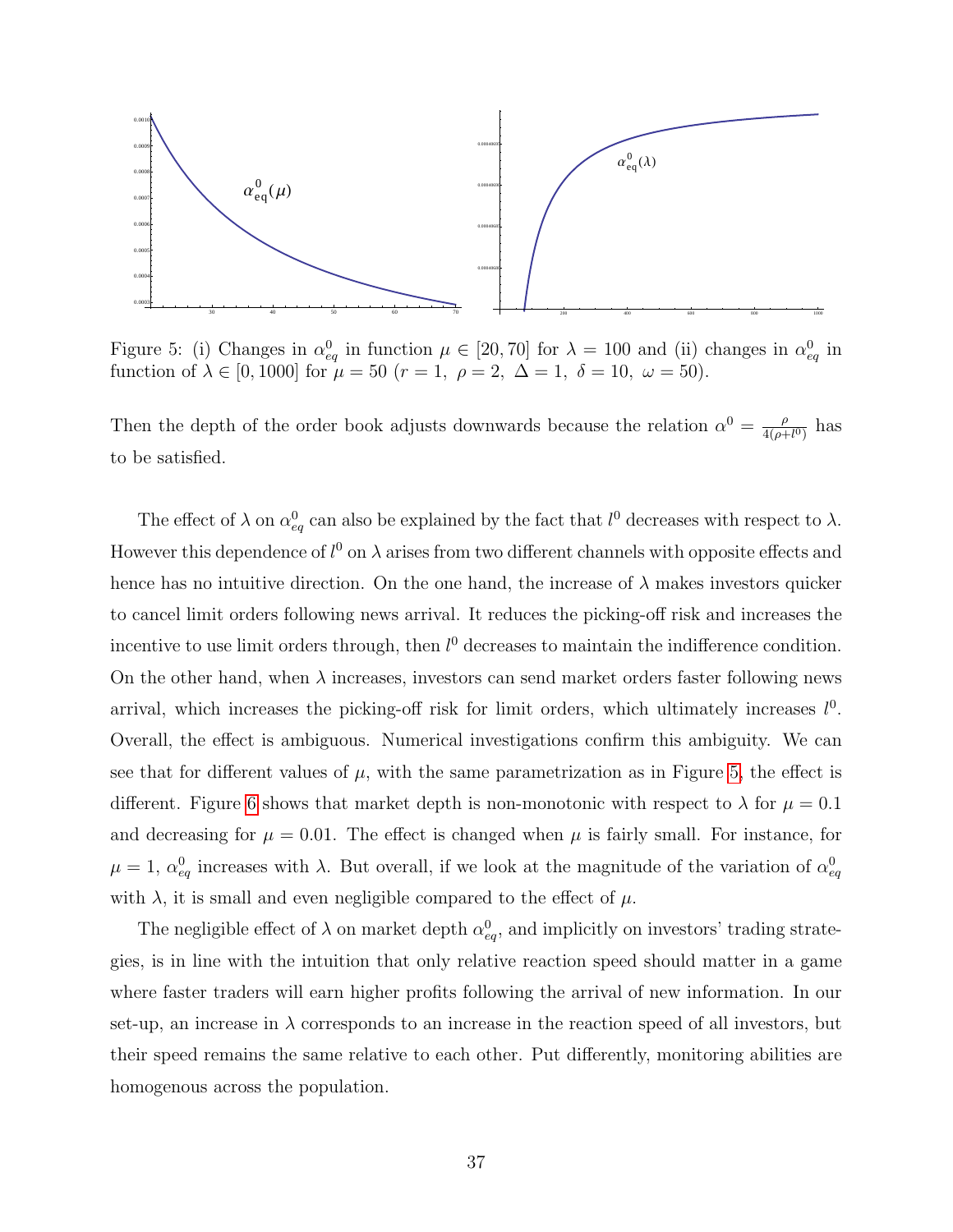

<span id="page-39-0"></span>Figure 6: Changes of  $\alpha_{eq}^0$  in function of  $\lambda \in [0, 1000]$  (i) for  $\mu = 0.1$  and (ii) for  $\mu = 0.01$  $(r = 1, \ \rho = 2, \ \Delta = 1, \ \delta = 10, \ \omega = 50).$ 

#### 8.2 Duration between news arrival and price changes

The duration between news arrival and the change in trading prices in the limit order book is the duration of the transition phase.

$$
T = \frac{1}{\rho + \lambda} \ln(1 + 2\alpha_{eq}^0)
$$
\n(45)

**Prediction 2.** For values of  $\lambda$  and  $\mu$  not too low, the duration of the transition phase T

- decreases with the frequency of news arrival,  $\mu$ , or news surprise,  $\omega$ .
- decreases with the monitoring rate  $\lambda$ .

Prices in the limit order book reflect the new common value of the asset once there is no arbitrage opportunity left, that is, once limit orders submitted at the initial prices that offered the arbitrage opportunity have disappeared. The population of potential arbitrageurs is fixed. It corresponds to the group of non-owners if the common value goes up and to the group of owners if the common value goes down. Both groups have the same size,  $\frac{1}{2}$ . Then, in the transition phase, the flow of directional market orders used to take advantage of the arbitrage opportunity is proportional to the rate at which this population monitors the market,  $\lambda + \rho$ . This flow is equal to  $[(\lambda + \rho)/2]dt$  and does not depend on  $\mu$  or  $\omega$ .  $\mu$  and  $\omega$ only affect the initial market depth  $\alpha_{eq}^0$ . The effect of an increase of  $\mu$  or  $\omega$  is mechanical: it reduces the initial market depth. Thus, it is consumed and removed faster in the transition phase. The monitoring intensity  $\lambda$  affects both market depth and the flow of market orders.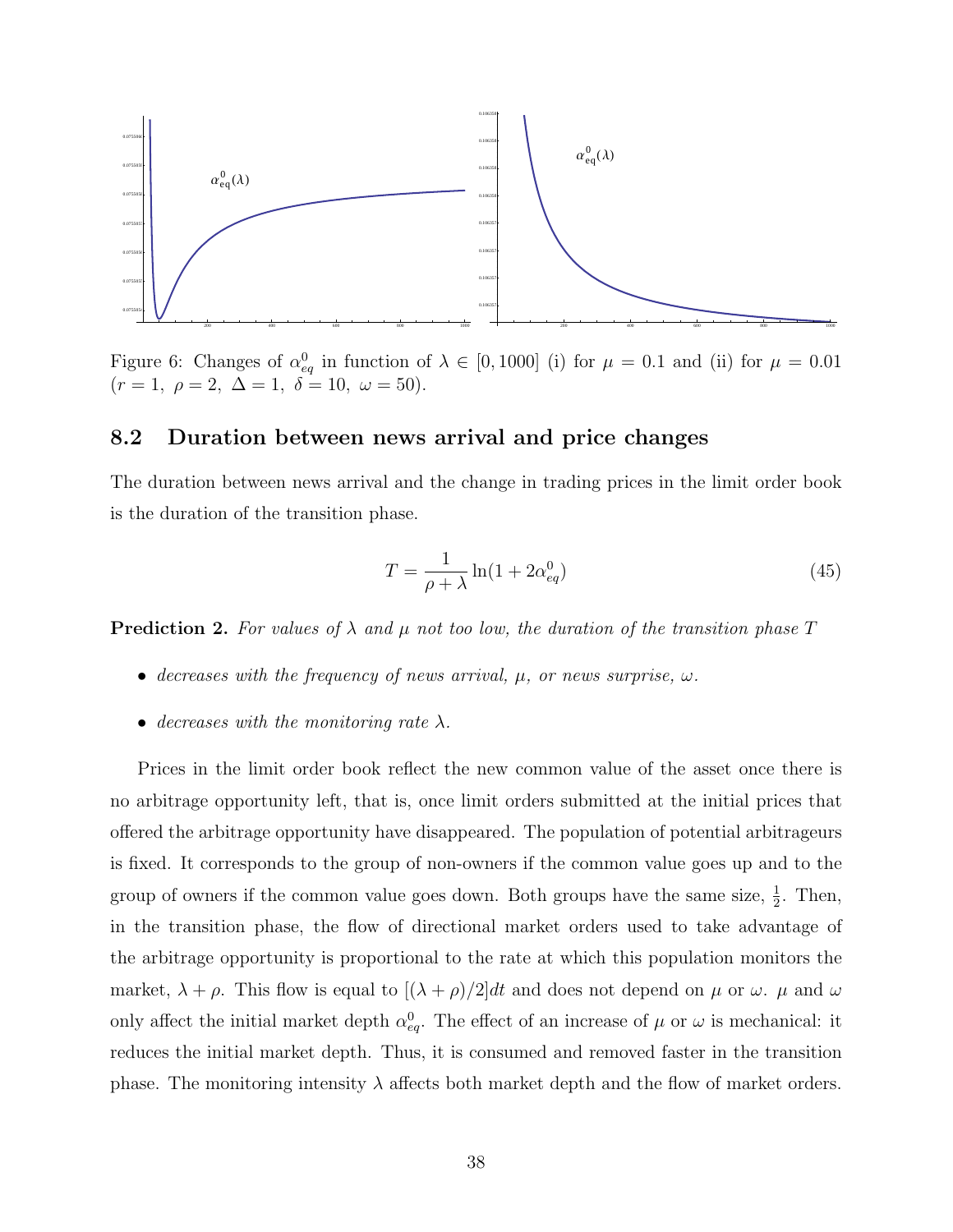However, as market depth is a bounded function of  $\lambda$  (and is not very sensitive to  $\lambda$ ), the monitoring rate ends up reducing the duration of the transition phase for  $\lambda$  "not too low".

We should note that as soon as the asset holding constraint on investors is independent of  $\mu$  or  $\omega$  during the transition phase, the flow of market orders remains independent of these parameters and the result holds. The "0 or 1" asset holding constraint is not key here. However, the holding constraint is necessary, otherwise investors would send infinitely large orders and consume the initial market depth instantaneously .

The fact that  $\lambda$  and  $\mu$  or  $\omega$  are independent is less obvious. As in the case of models of limited attention allocation (Peng and Xiong (2006), Van Nieuwerburgh and Veldkamp (2009) Mondria (2010)), investors may choose their  $\lambda$  depending on characteristics of the asset. This calls for further extensions of the model to endogenize the choice of  $\lambda$ .

#### 8.3 Order flow decomposition in the price discovery process

<span id="page-40-0"></span>Corollary 1. In the transition phase, the numbers of limit orders executed and limit orders cancelled are respectively:

$$
LOE = \frac{\ln(1 + 2\alpha_{eq}^0)}{2}, \quad LOC = \alpha_{eq}^0 - \frac{\ln(1 + 2\alpha_{eq}^0)}{2}.
$$
 (46)

The ratio of limit order cancellations to executed limit orders is increasing with respect to  $\alpha^0$ :

$$
\frac{\partial}{\partial \alpha^0} \frac{LOC}{LOE} > 0 \tag{47}
$$

**Prediction 3.** In the transition phase, the ratio of limit order cancellations to limit order executions

- decreases with the frequency of news arrival,  $\mu$ , or news surprise,  $\omega$ .
- increases with the monitoring rate  $\lambda$  when  $\mu$  is not too low.

The mechanism behind this result is as follows. As mentioned in the previous sub-section, the flow of directional market orders during the transition phase is proportional to  $\lambda + \rho$  and does not depend on  $\alpha_{eq}^0$ ,  $\mu$  or  $\omega$ . On the the liquidity supply side, the instantaneous probability for an investor to cancel her limit order is also  $(\lambda + \rho) dt$ . The mass of these investors is  $\alpha_{eq}^0$ at the beginning of the transition phase and equal to  $D(t)$  afterwards. Then the flow of limit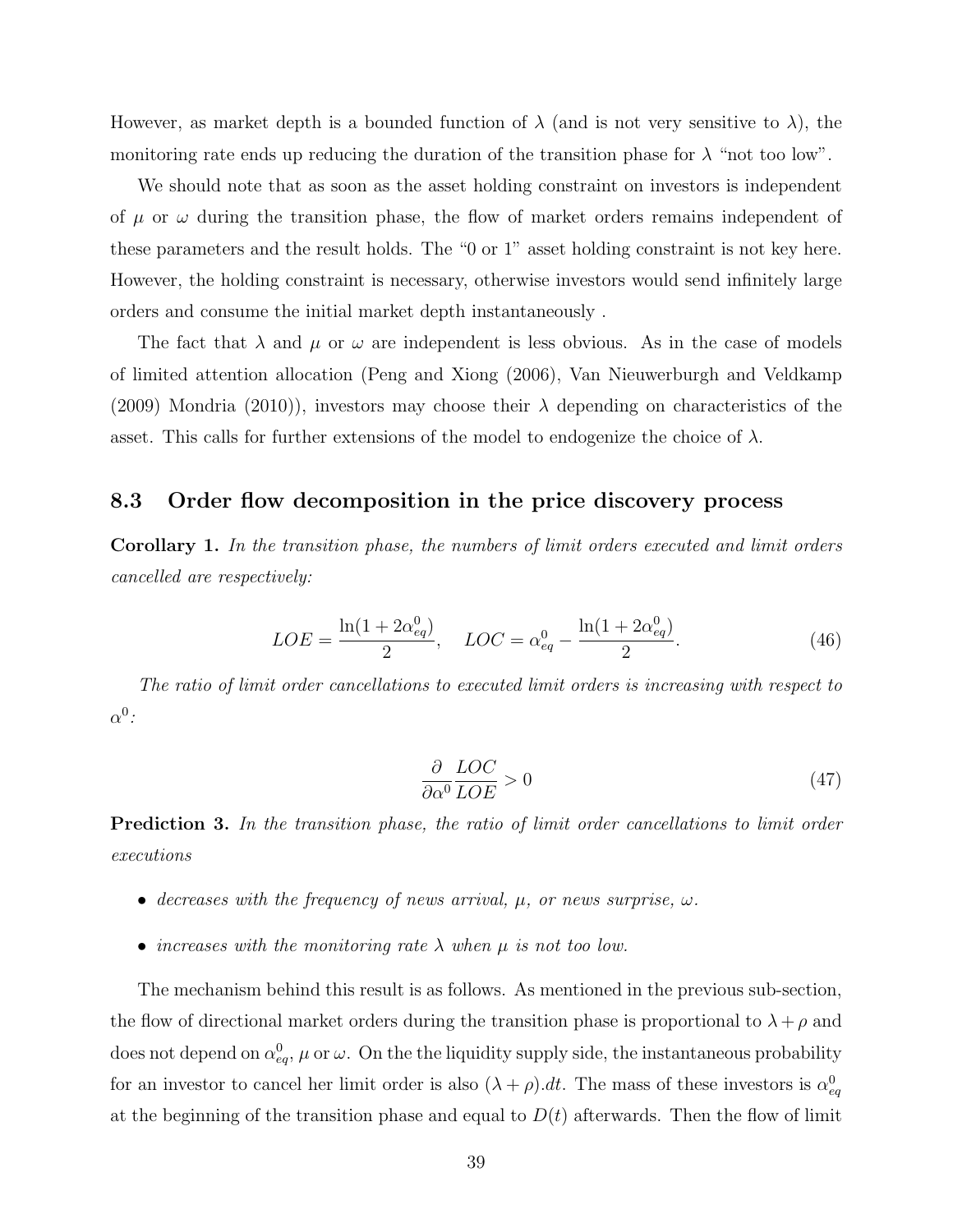order cancellations at t during the transition phase is  $(\lambda + \rho)D(t) dt$ , which depends positively on  $\alpha_{eq}^0$ . If  $\alpha_{eq}^0$  is initially larger, at each date the flow of limit order cancellations is larger as well, whereas the flow of market orders is the same. This explains why the number of limit order cancellations increases relative to the number of executions. When  $\alpha_{eq}^0$  is larger, the transition phase also lasts longer, which explains why the number of market orders during the transition phase can increase as well.

# <span id="page-41-0"></span>9 Conclusion

This paper models the effect of limited attention on market reactions to news arrival. The limited attention capacity of investors restricts their ability to monitor the market. This imperfect market monitoring delays price adjustments following news arrival. Because of their imperfect ability to monitor news, investors run the risk of being picked off when they supply liquidity with limit orders. When the frequency of news arrival increases, this picking-off risk is amplified and consequently (i) market depth decreases, (ii) prices adjust faster following news arrival and (iii) the number of limit order cancellations in the price formation process decreases relative to the number of limit order executions.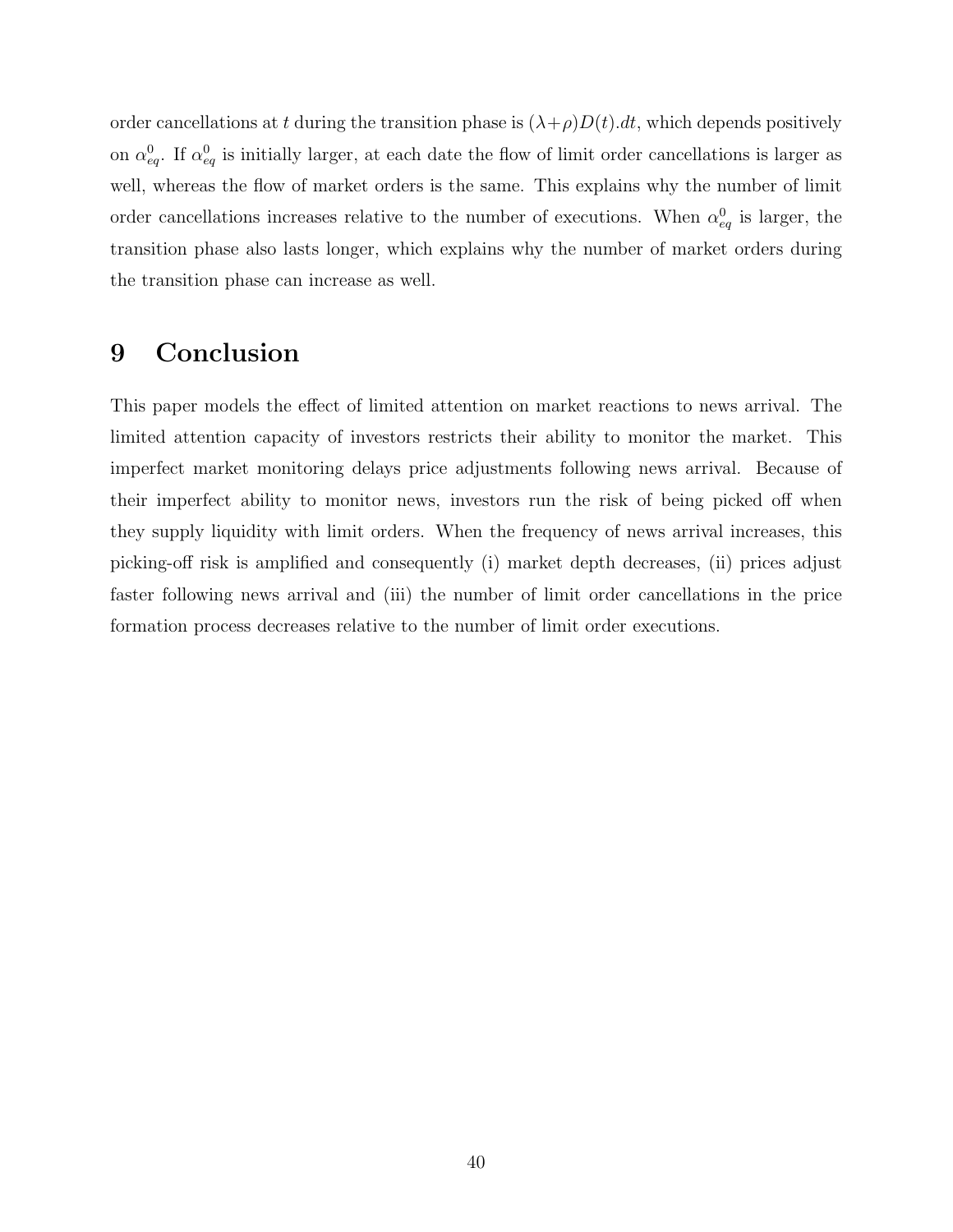# A Proofs

A comprehensive version of the propositions' proofs can be found in the Online Appendix. The Online Appendix also sets out a fundamental lemma which proves that if a strategy cannot be improved with a one-shot deviation then there is no profitable deviation at all. A one-shot deviation from a strategy is a strategy that deviates at the first (upcoming) monitoring time and then follows the initial strategy in the future.

# A.1 Proof of proposition [3](#page-23-0)

In the state  $\zeta = 0$  when the limit order book is in the steady state, the value functions are

• for type ho,  $V_{ho}^0 = V_{ho-out}^0$  with

$$
(r + \rho + \mu)V_{ho-out}^0 = v_0 + \rho V_{lo}^0 + \frac{\mu}{2} V_{ho-out}^u(0) + \frac{\mu}{2} V_{ho-out}^d(0)
$$

• for type lo, the value function of sending limit orders at  $A^0$  is

$$
(r+\rho+l_{A^0}^0+m_A\lambda+\mu)V_{lo-A^0}^0=v_0-\delta+\rho V_{ho}^0+l_{A^0}^0(V_{ln}^0+A^0)+m_A\lambda(V_{ln}^0+B^0)+\frac{\mu}{2}V_{lo-A^0}^u(0)+\frac{\mu}{2}V_{lo-A^0}^d(0)
$$

Moreover such an investor is indifference between limit and market orders, hence  $V_{lo-A0}^0$  =  $V_{ln}^{0} + B^{0}$ , which allows to define  $V_{lo}^{0}$  by

$$
(r + \rho + l_{A^0}^0 + \mu)V_{lo}^0 = v_0 - \delta + \rho V_{ho}^0 + l_{A^0}^0(V_{ln}^0 + A^0) + \frac{\mu}{2}V_{lo - A^0}^u(0) + \frac{\mu}{2}V_{lo - A^0}^d(0)
$$

• for type  $ln, V_{ln}^0 = V_{ln-out}^0$  with

$$
(r + \rho + \mu)V_{ln-out}^0 = \rho V_{hn}^0 + \frac{\mu}{2} V_{ln-out}^u(0) + \frac{\mu}{2} V_{ln-out}^d(0)
$$

• for type  $hn$ , similarly to type  $lo$ 

$$
(r + \rho + l_{B^0}^0 + \mu)V_{hn}^0 = \rho V_{ln}^0 + l_{B^0}^0(V_{ho}^0 - B^0) + \frac{\mu}{2} V_{hn - B^0}^u(0) + \frac{\mu}{2} V_{hn - B^0}^d(0)
$$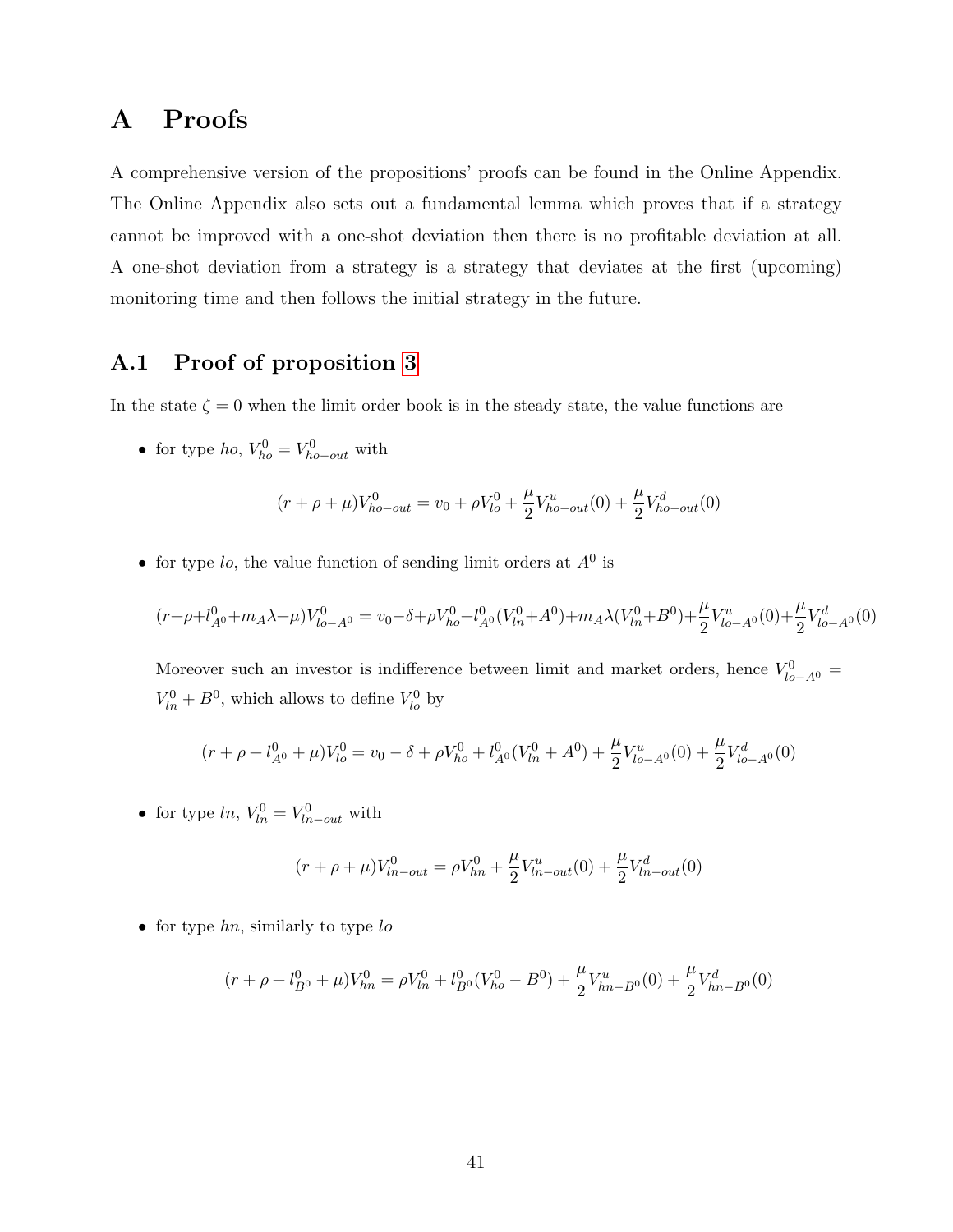To have indifference for lo and hn types the execution rates of limit orders must be equal to

$$
l_{B^0}^0 = \frac{1}{\Delta} [v_0 - rA^0 - \rho \Delta + \frac{\mu}{2} (V_{ho-out}^u(0) - A^0 - V_{hn-B^0}^u(0)) + \frac{\mu}{2} (V_{ho-out}^d(0) - A^0 - V_{hn-B^0}^d(0))]
$$
  

$$
l_{A^0}^0 = \frac{1}{\Delta} [rB^0 - \rho \Delta - (v_0 - \delta) + \frac{\mu}{2} (V_{ln-out}^u(0) + B^0 - V_{lo-A^0}^u(0)) + \frac{\mu}{2} (V_{ln-out}^d(0) + B^0 - V_{lo-A^0}^d(0))]
$$

Proposition [5](#page-29-0) ensures that, for  $B^0 = \frac{1}{r}$  $\frac{1}{r}\left(v_0-\frac{\delta}{2}\right)$  $\frac{\delta}{2}$ ) –  $\frac{\Delta}{2}$  $\frac{\Delta}{2}$ ,  $A^0 = \frac{1}{r}$  $\frac{1}{r}\left(v_0-\frac{\delta}{2}\right)$  $\frac{\delta}{2}$ ) +  $\frac{\Delta}{2}$  $\frac{\Delta}{2}$ , it is possible to find a (unique) couple  $(\alpha^0, l^0)$  such that  $l^0 = l_{A^0}^0 = l_{B^0}^0$  which a function of  $\alpha$  and the relation  $l^0 = \rho \left( \frac{1}{4\alpha^0} - 1 \right).$ 

In the Online Appendix (section E.) we check and provide the other conditions under which it is not profitable to deviate from the strategy described in proposition [3.](#page-23-0)

# A.2 Proof of proposition [4](#page-24-0)

The steady state is defined by the system

$$
\begin{pmatrix} 1 & 1 & 0 & 0 \ 0 & 0 & 1 & 1 \ 1 & 0 & 1 & 0 \ 0 & 1 & 0 & 1 \ \end{pmatrix} \begin{pmatrix} L_{ho} \\ L_{hn} \\ L_{lo} \\ L_{lo} \\ L_{ln} \end{pmatrix} = \begin{pmatrix} \frac{1}{2} \\ \frac{1}{2} \\ \frac{1}{2} \\ \frac{1}{2} \end{pmatrix}
$$

First we can check that  $L_{ho} = \frac{1}{2}$  $\frac{1}{2}$ ,  $L_{hn} = 0$ ,  $L_{lo} = 0$ ,  $L_{ln} = \frac{1}{2}$  $\frac{1}{2}$  is a particular solution of this system. Hence, the general space of solutions of this system is equal to

$$
\begin{pmatrix} \frac{1}{2} \\ 0 \\ 0 \\ \frac{1}{2} \end{pmatrix} + \ker \begin{pmatrix} 1 & 1 & 0 & 0 \\ 0 & 0 & 1 & 1 \\ 1 & 0 & 1 & 0 \\ 0 & 1 & 0 & 1 \end{pmatrix} = \begin{pmatrix} \frac{1}{2} \\ 0 \\ 0 \\ \frac{1}{2} \end{pmatrix} + Vect \begin{bmatrix} -1 \\ 1 \\ 1 \\ -1 \end{bmatrix}
$$

It proves that there is an  $\alpha \in \mathbb{R}$  such that

$$
\begin{pmatrix} L_{ho} \\ L_{hn} \\ L_{lo} \\ L_{ln} \end{pmatrix} = \begin{pmatrix} \frac{1}{2} \\ 0 \\ 0 \\ \frac{1}{2} \end{pmatrix} + \alpha \times \begin{pmatrix} -1 \\ 1 \\ 1 \\ -1 \end{pmatrix}
$$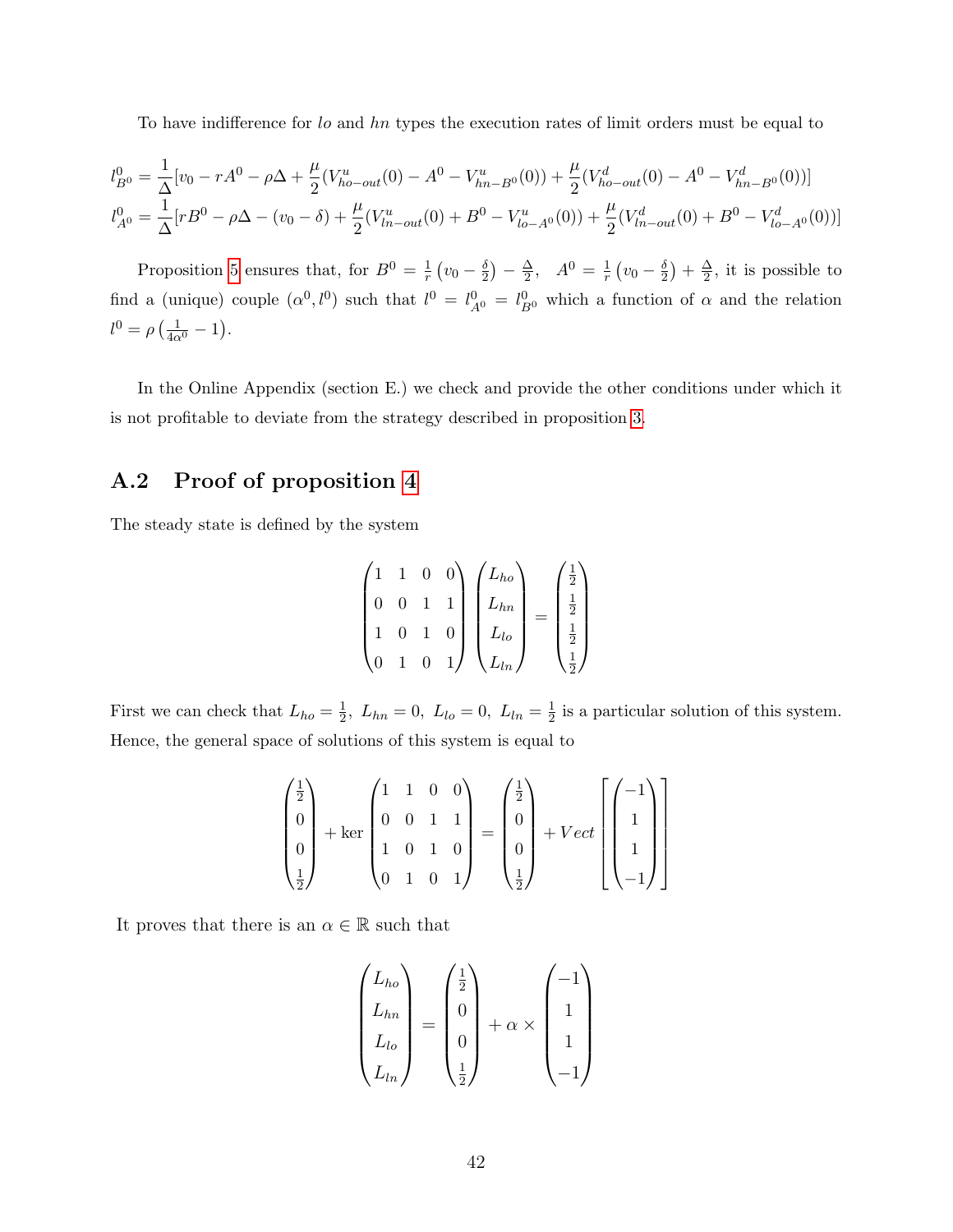### A.3 Proof of proposition [5](#page-29-0)

To calculate  $f(\alpha)$ , which is the valuel<sup>0</sup> that makes investors indifferent between limit and market orders we need to calculate

$$
V_{ln-out}^u(0) + A^0 - V_{lo-A^0}^u(0) = V_{ho-out}^d(0) - B^0 - V_{hn-B^0}^d(0)
$$
  

$$
= -[\omega - \frac{\delta}{2} + r\frac{\Delta}{2}] \int_0^T \frac{D(t)e^{-rt}}{\alpha} ds
$$
  

$$
= -[\omega - \frac{\delta}{2} + r\frac{\Delta}{2}] \int_0^T h(t)e^{-(r+\rho+\lambda)t} dt
$$
  

$$
V_{ln-out}^d(0) + B^0 - V_{lo-A^0}^d(0) = V_{ho-out}^u(0) - A^0 - V_{hn-B^0}^u(0)
$$
  

$$
= \frac{\omega + \frac{\delta}{2} - r\frac{\Delta}{2}}{r+\rho+\lambda} + \frac{(\lambda + \rho)\frac{\omega}{r} - \rho\Delta}{r+\rho+\lambda}e^{-(r+\rho+\lambda)T}
$$

with  $D(t)$  given in proposition [8](#page-34-0) and  $h(t) = \frac{D(t)}{\alpha e^{-(\lambda+\rho)t}} = 1 - \frac{1}{2}$  $\overline{2}$  $\frac{(1 - e^{-(\lambda + \rho)t})}{\alpha e^{-(\lambda + \rho)t}} = 1 + \frac{1}{2\alpha} - \frac{1}{2\alpha}$  $\frac{1}{2\alpha}e^{(\lambda+\rho)t}$  and  $T = \frac{\ln(1+2\alpha)}{a^2}$  $\frac{1+2\alpha}{\rho+\lambda}$ , noting that  $h(T)=0$ .

$$
f(\alpha) = \frac{\delta - (r + 2\rho)\Delta}{2\Delta}
$$
  
+  $\frac{1}{2\Delta}\mu \left[ -\Delta - (\omega - \frac{\delta}{2} + r\frac{\Delta}{2}) \int_0^T h(t)e^{-(r + \rho + \lambda)t}dt \right]$   
+  $\frac{1}{2\Delta}\mu \left[ \frac{\omega + \frac{\delta}{2} - r\frac{\Delta}{2}}{r + \rho + \lambda} + \frac{(\lambda + \rho)\frac{\omega}{r} - \rho\Delta}{r + \rho + \lambda}e^{-(r + \rho + \lambda)T} \right]$ 

The derivative of  $\int_0^T h(t)e^{-(r+\rho+\lambda)t}dt$  with respect to  $\alpha$  is

$$
\frac{\partial T}{\partial \alpha}h(T)e^{-(r+\rho+\lambda)T} + \int_0^T \frac{\partial h}{\partial \alpha}(t)e^{-(r+\rho+\lambda)t}dt = \int_0^T \frac{\partial h}{\partial \alpha}(t)e^{-(r+\rho+\lambda)t}dt > 0
$$

then

$$
\frac{\partial f}{\partial \alpha}<0
$$

We now want to show that equation  $f(\alpha^0) = g(\alpha^0)$  has a unique solution on [0, 1/4]. This is equivalent to solving the equation

$$
G(\alpha^{0}) = \alpha^{0} \times (2f(\alpha^{0}) + 2\rho) = \frac{\rho}{2}
$$

Analysis of function G (detailed version in the Online Appendix Section E.3). Let us prove that  $G(\alpha) - \frac{\rho}{2}$  $\frac{\rho}{2}$  has a unique zero on [0, 1/4].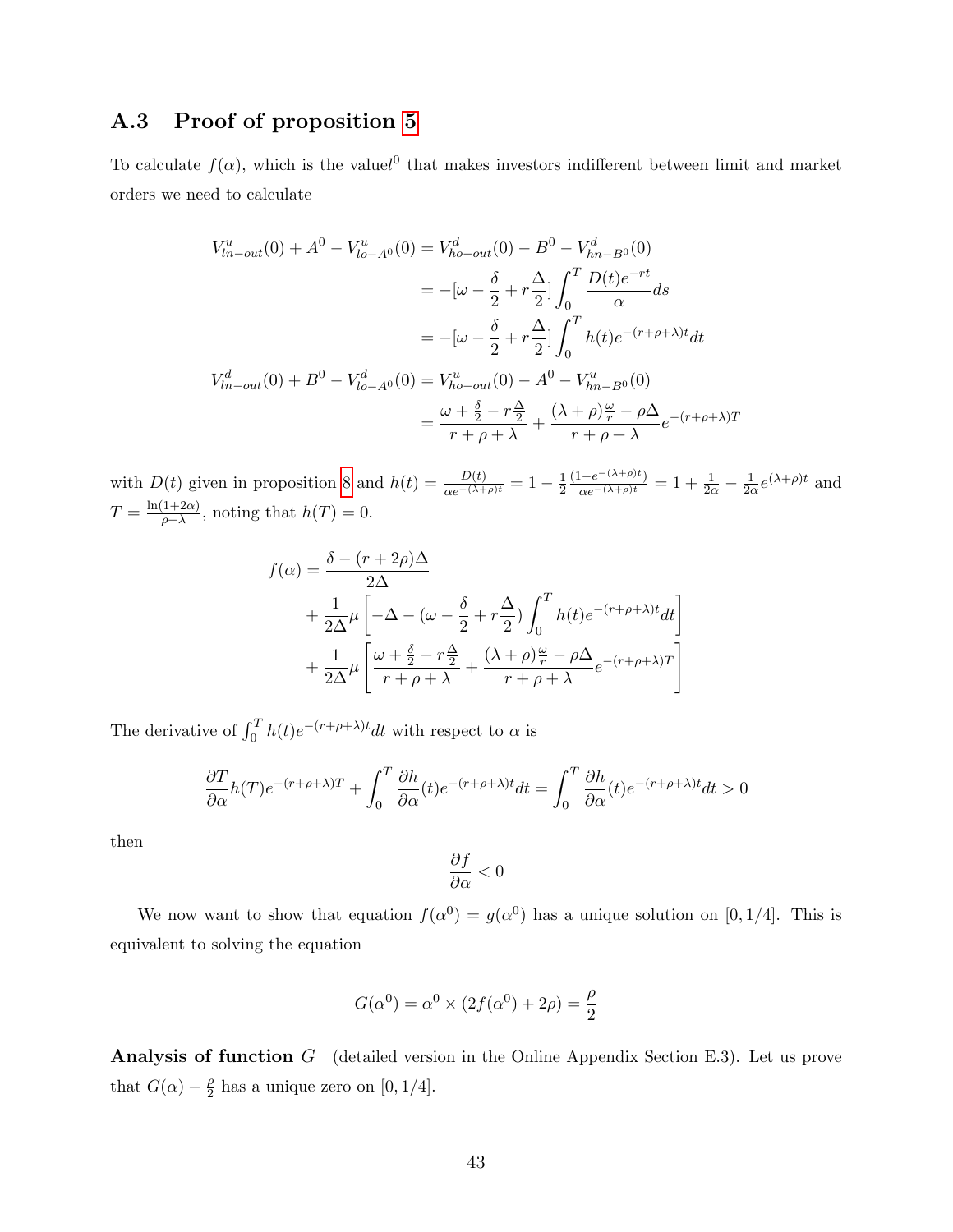$$
G(\alpha) = \frac{\mu}{\Delta} \frac{\rho + \lambda}{r} \frac{\omega - \frac{\delta}{2} + r\frac{\Delta}{2}}{r(r + \rho + \lambda)} + \alpha \times \left\{ \frac{\delta}{\Delta} - r + \frac{\mu}{\Delta} \left[ -\Delta + \frac{\delta - r\Delta}{r + \rho + \lambda} \right] \right\}
$$

$$
- \frac{\mu}{\Delta} \frac{\rho + \lambda}{r} \frac{\omega - \frac{\delta}{2} + r\frac{\Delta}{2}}{2(r + \rho + \lambda)} \frac{1}{(1 + 2\alpha)^{\frac{r}{\rho + \lambda}}} + \frac{\mu}{\Delta} \frac{(\lambda + \rho)^{\frac{\omega}{r}} - \rho\Delta}{r + \rho + \lambda} \frac{\alpha}{(1 + 2\alpha)^{\frac{r}{\rho + \lambda} + 1}}
$$

The second derivative of  $G$  is the second derivative of

$$
H(\alpha) = -\frac{\mu}{\Delta} \frac{\rho + \lambda}{r} \frac{\omega - \frac{\delta}{2} + r\frac{\Delta}{2}}{r} \frac{1}{(1 + 2\alpha)^{\frac{r}{\rho + \lambda}}} + \frac{\mu}{\Delta} \frac{(\lambda + \rho)\frac{\omega}{r} - \rho\Delta}{r + \rho + \lambda} \frac{\alpha}{(1 + 2\alpha)^{\frac{r}{\rho + \lambda} + 1}}
$$
  
= 
$$
\frac{\mu}{\Delta} \frac{\frac{\rho + \lambda}{r} \frac{\delta - r\Delta}{2} - \rho\Delta}{2(r + \rho + \lambda)} \frac{1}{(1 + 2\alpha)^{\frac{r}{\rho + \lambda}}} - \frac{\mu}{\Delta} \frac{(\lambda + \rho)\frac{\omega}{r} - \rho\Delta}{2(r + \rho + \lambda)} \frac{1}{(1 + 2\alpha)^{\frac{r}{\rho + \lambda} + 1}}
$$

The second derivative of  $H$  is

$$
\frac{\partial^2 H}{\partial \alpha^2} = \frac{\mu}{\Delta} \frac{1}{2(r+\rho+\lambda)} \left[ 4\frac{r}{\rho+\lambda} \left( \frac{r}{\rho+\lambda} + 1 \right) \left[ \frac{\rho+\lambda}{r} \frac{\delta-r\Delta}{2} - \rho \Delta \right] \frac{1}{(1+2\alpha)^{\frac{r}{\rho+\lambda}+2}} \right] - \frac{\mu}{\Delta} \frac{1}{2(r+\rho+\lambda)} \left[ 4\left( \frac{r}{\rho+\lambda} + 1 \right) \left( \frac{r}{\rho+\lambda} + 2 \right) \left[ \frac{\lambda+\rho}{r} \omega - \rho \Delta \right] \frac{1}{(1+2\alpha)^{\frac{r}{\rho+\lambda}+3}} \right]
$$

The sign of  $\frac{\partial^2 H}{\partial \alpha^2}$  is the sign of

$$
S(\alpha) = \frac{r}{\rho + \lambda} \left[ \frac{\rho + \lambda}{r} \frac{\delta - r\Delta}{2} - \rho \Delta \right] \times (1 + 2\alpha) - \left( \frac{r}{\rho + \lambda} + 2 \right) \left[ \frac{\lambda + \rho}{r} \omega - \rho \Delta \right]
$$

Since  $\omega > \frac{\delta - r\Delta}{2}$  and  $0 \le \alpha \le 1/4 < 1$ , we have

$$
S(\alpha) < \left[\frac{\lambda + \rho}{r}\omega - \rho\Delta\right] \times \left[\frac{r}{\rho + \lambda} \times (1 + 2\alpha) - \left(\frac{r}{\rho + \lambda} + 2\right)\right] < \left[\frac{\lambda + \rho}{r}\omega - \rho\Delta\right] \times \left(2\frac{r}{\rho + \lambda} - 2\right) < 0
$$

On [0, 1/4],  $\frac{\partial^2 H}{\partial \alpha^2}$  < 0 then on [0, 1/4]  $\frac{\partial G}{\partial \alpha}$  is either always positive, always negative, or positive and then negative. G can at most cross the  $\rho/2$  horizontal line on [0, 1/4] twice. And if  $G(1/4) > \frac{\rho}{2}$  $\frac{\rho}{2}$  this means that it is crossed only once.

$$
G(1/4) - \frac{\rho}{2} = \frac{1}{4\Delta} \left[ \delta - (r + 2\rho)\Delta \right] + \frac{\mu}{\Delta} \left[ \frac{\rho + \lambda}{r} \frac{\omega - \frac{\delta}{2} + r\frac{\Delta}{2}}{2(r + \rho + \lambda)} - \frac{\Delta}{4} + \frac{\delta - r\Delta}{4(r + \rho + \lambda)} \right] + \frac{\mu}{\Delta} \left[ \frac{\frac{\rho + \lambda}{r} \frac{\delta - r\Delta}{2} - \rho\Delta}{2(r + \rho + \lambda)} \frac{1}{(3/2)^{\frac{r}{\rho + \lambda}}} - \frac{(\lambda + \rho)\frac{\omega}{r} - \rho\Delta}{2(r + \rho + \lambda)} \frac{1}{(3/2)^{\frac{r}{\rho + \lambda} + 1}} \right]
$$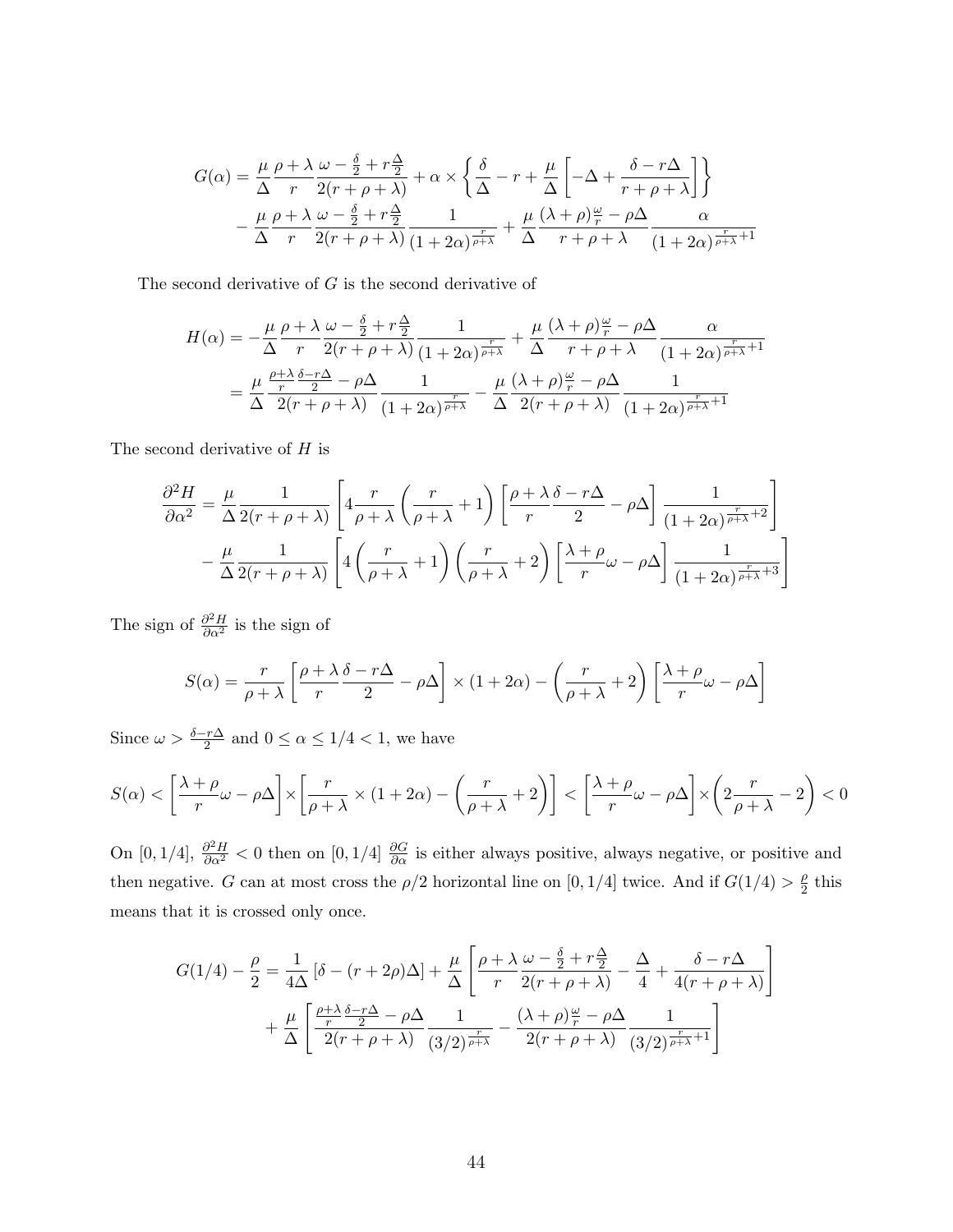First  $\delta - (r + 2\rho)\Delta > 0$ . Moreover  $1 > \frac{1}{\sqrt{1-\rho^2}}$  $\frac{1}{(3/2)^{\frac{r}{\rho+\lambda}}}>\frac{2}{3}$  $\frac{2}{3}$ . Then

$$
G(1/4) - \frac{\rho}{2} > \frac{\mu}{(r+\rho+\lambda)\Delta} \left[ \frac{\rho+\lambda}{r} \frac{\omega - \frac{\delta}{2} + r\frac{\Delta}{2}}{2} - \frac{(r+\rho+\lambda)\Delta}{4} + \frac{\delta - r\Delta}{4} \right] + \frac{\mu}{(r+\rho+\lambda)\Delta} \left[ \frac{\frac{\rho+\lambda}{r} \frac{\delta - r\Delta}{2} - \rho\Delta}{3} - \frac{(\lambda+\rho)\frac{\omega}{r} - \rho\Delta}{3} \right]
$$

then

$$
\frac{(r+\rho+\lambda)\Delta}{\mu}\left(G(1/4)-\frac{\rho}{2}\right) > \omega \times \left(\frac{1}{6}\frac{\rho+\lambda}{r}\right)+\frac{\delta}{2} \times \left(-\frac{1}{6}\frac{\rho+\lambda}{r}+\frac{1}{2}\right)+r\Delta \times \left(-\frac{1}{6}\frac{\rho+\lambda}{r}-\frac{1}{2}\right) > 0
$$

Because  $G(0) = 0$  there is unique  $\alpha_{eq}^0 \in [0, 1/4]$  such that  $G(\alpha_{eq}^0) = \frac{\rho}{2}$ . Moreover  $\frac{\partial G}{\partial \alpha}(\alpha_{eq}^0) > 0$ .

# A.4 Proof of proposition [6](#page-31-1)

type ho. An investor of ho type keeps his/her asset until he/she switches to the lo type.

$$
(r+\rho)V_{ho} = \rho V_{lo} + v
$$

type ln. An investor of ln type does not sen any order until he/she switches to the hn type.

$$
(r+\rho)V_{ln} = \rho^+V_{hn}
$$

type hn. An investor of hn type sends a buy market order with probability  $m_A$  or a buy limit order with probability  $1 - m_A$ . At time t, the outflow of the bid side due to market orders is  $m_B(\lambda L_{lo} + \rho L_{ho}) dt$ , then the probability for a limit order to be executed at t is l<sub>B</sub>.dt with

$$
l_B = \frac{m_B(\lambda L_{lo} + \rho L_{ho})}{L_{hn}}
$$

When such an investor sends a market order or limit order, they obtain respectively, in term of value function

$$
V_{hn} = V_{ho} - A
$$

or

$$
(r + \rho + l_B + m_A \lambda) V_{hn} = \rho V_{ln} + m_A \lambda (V_{ho} - A) + l_B (V_{ho} - B)
$$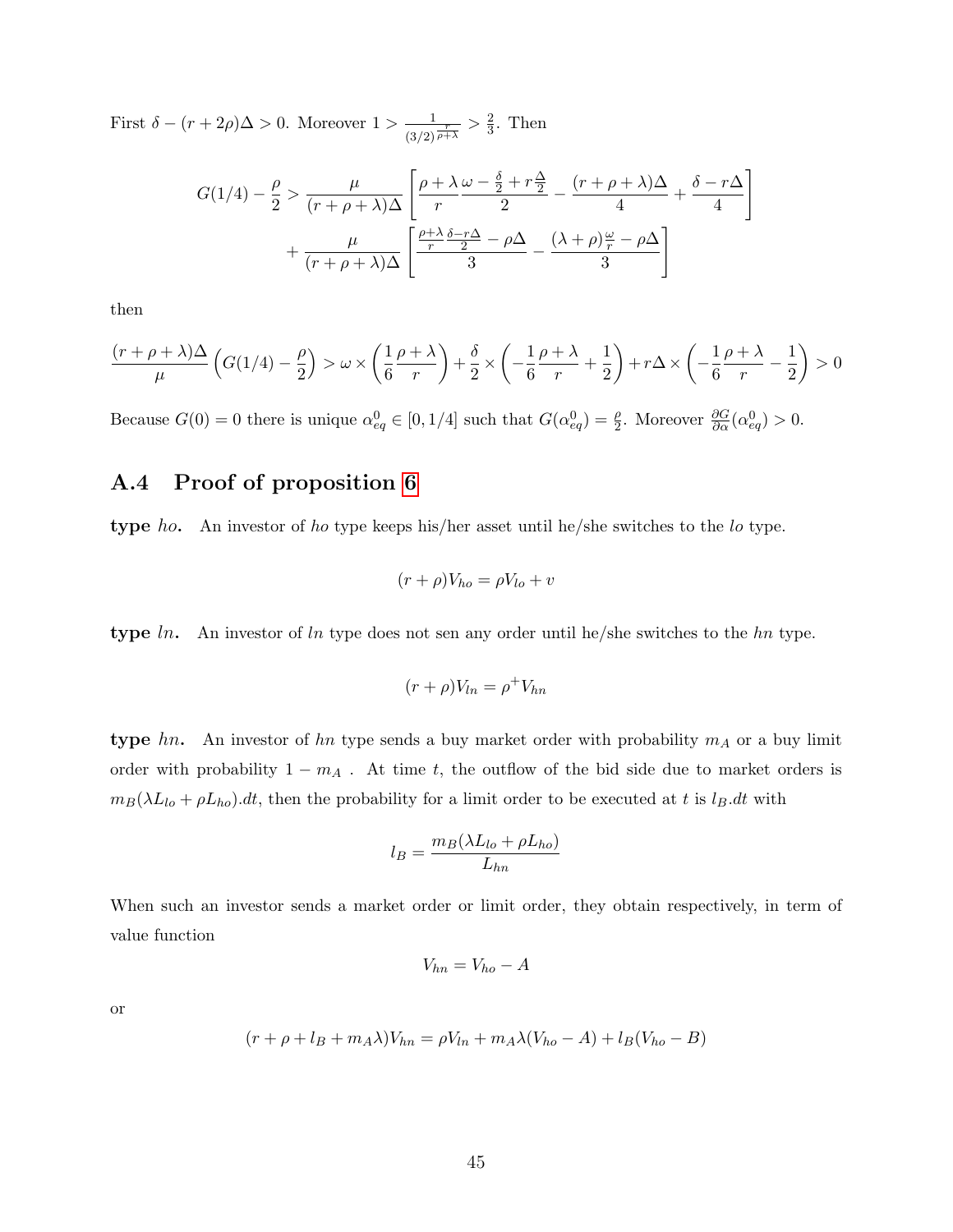In both case  $V_{hn}$  must coincide, hence

$$
(r + \rho + l_B)(V_{ho} - A) = \rho V_{ln} + l_B(V_{ho} - B)
$$

type lo. An investor of hn type sends a sell market order with probability  $m_B$  or a sell limit order with probability  $1 - m_B$ . For the same reason as for type hn, at time t, the outflow of the ask side due to market order is  $m_A(\lambda L_{hn} + \rho^+ L_{ln}) dt$ , then the probability for a limit order to be executed at t is  $l_A.dt$  with

$$
l_A = \frac{m_A(\lambda L_{hn} + \rho^+ L_{ln})}{L_{lo}}
$$

As in the previous case, the value function verifies

$$
V_{lo} = V_{ln} + B
$$

and

$$
(r + \rho + l_A + m_B \lambda)V_{lo} = v - \delta + \rho V_{ho} + m_B \lambda (V_{ln} + B) + l_A(V_{ln} + A)
$$

leading to

$$
(r + \rho + l_A)(V_{ln} + B) = v - \delta + \rho V_{ho} + l_A(V_{ln} + A)
$$

First, by replacing  $V_{hn}$  by  $V_{ho} - A$  and  $V_{lo}$  by  $V_{ln} + B$  this is easy to obtain that

$$
(r + \rho)V_{ho} - \rho V_{ln} = v + \rho B
$$

$$
(r + \rho)V_{ln} - \rho V_{ho} = -\rho A
$$

and then to get the expression of  $V_{ho}$  and  $V_{ln}$ .

Replacing  $V_{ln}$  by  $V_{lo} - B$  and  $V_{ho}$  by  $V_{hn} + A$  in the equation of indifference between market and limit orders we obtain

$$
(r + \rho + l_B)(V_{ho} - A) = \rho(V_{lo} - B) + l_B(V_{ho} - B)
$$

$$
(r + \rho + l_A)(V_{ln} + B) = v - \delta + \rho(V_{hn} + A) + l_A(V_{ln} + A)
$$

which gives

$$
v + \rho B - (r + \rho)A = l_B(A - B)
$$
  
-  $\rho A + (r + \rho)B - (v - \delta) = l_A(A - B)$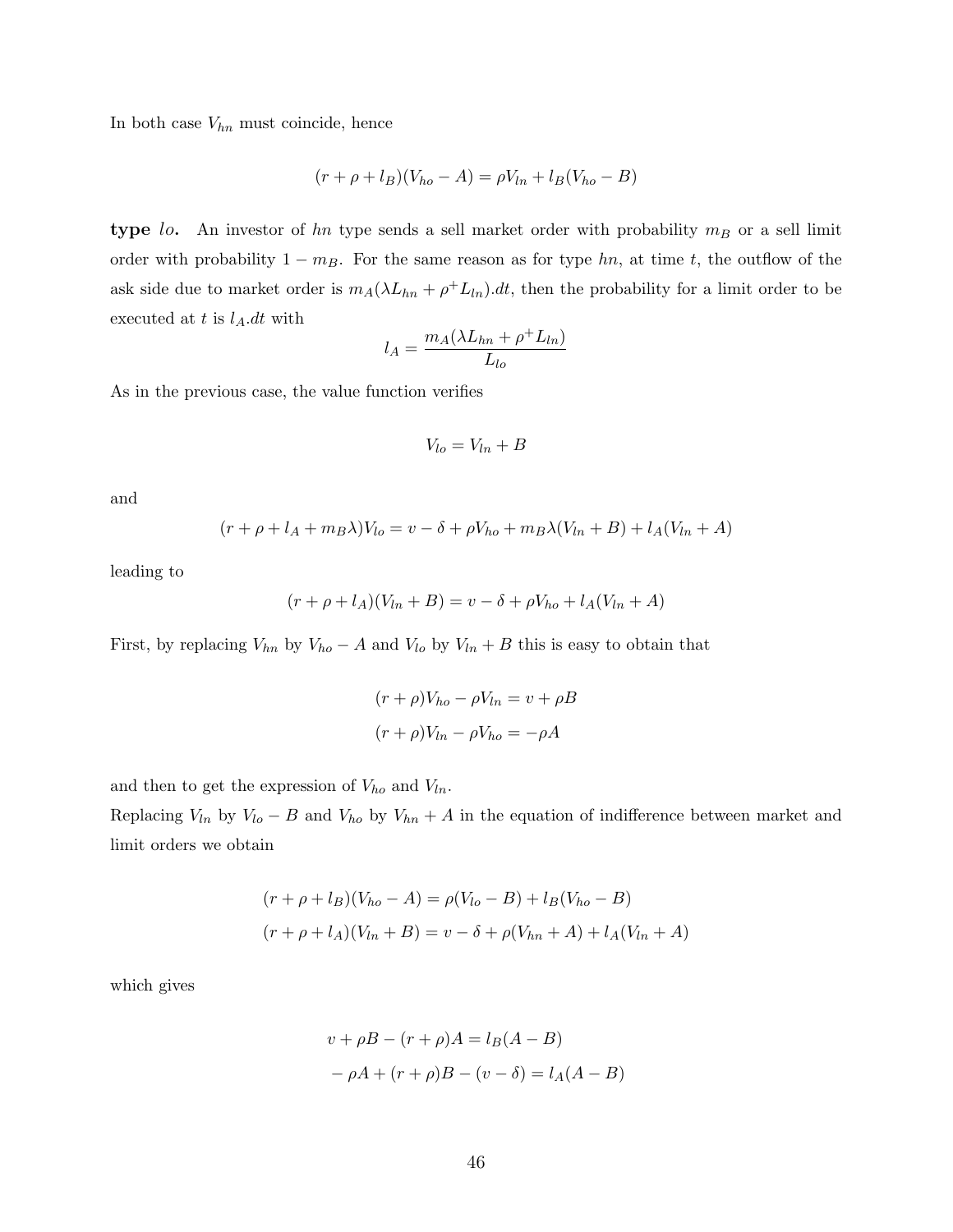$l_A$  and  $l_B$  must be positive numbers. Hence

$$
v + \rho B - (r + \rho)A = v - \rho \Delta - rA > 0
$$

and

$$
-\rho A + (r + \rho)B - (v - \delta) = rB - (v - \delta) - \rho \Delta
$$

#### A.5 Proof of proposition [7](#page-33-0)

When  $\zeta = u$ . During the transition phase the observed types under the conjecture strategy are  $lo - A^u$  (lo with a limit order at price  $A^u$ ),  $lo - A^0$ ,  $ho - out$ ,  $ln - out$ ,  $hn - B^0$  and  $hn - B^d$ . But  $hn - B<sup>0</sup>$  and  $hn - B<sup>d</sup>$  can be grouped under the label  $hn - out$  because their limit orders are not executed under the conjecture strategy so they would get the same outcome if they were out of the order book. In this framework we can define the system of ODE's defining the value function of these types:

•  $lo - A<sup>u</sup>$  stay in the limit order book until they switch of type

$$
(r+\rho) V_{lo-A^u}^u(t) = v^u - \delta + \frac{\partial V_{lo-A^u}^u}{\partial t} + \rho V_{ho-out}^u(t)
$$

with  $V_{lo-A^u}^u(T^u) = \bar{V}_{lo-A^u}^u$  which is the value for a lo of having a limit order at price  $A^u$  once the last dynamic equilibrium is played (the optimal strategy in the last phase).

•  $ho - out$  stay out until they switch of type

$$
(r+\rho)V_{ho-out}^u(t) = v^u + \frac{\partial V_{ho-out}^u}{\partial t} + \rho^- V_{lo-A^u}^u(t), \quad V_{ho-out}^u(T^u) = \bar{V}_{ho-out}^u
$$

•  $ln - out$  send a buy market order and immediately behave as their new type: they send a sell limit order and become  $lo - A^u$ 

$$
(r+\rho+\lambda)V^{u}_{ln-out}(t)=\frac{\partial V^{u}_{ln-out}}{\partial t}+\rho(V^{u}_{ho-out}(t)-A^0)+\lambda(V^{u}_{lo-A^u}(t)-A^0),\ \ V^{u}_{ln-out}(T)=\bar V^{u}_{ln-out}
$$

•  $hn - out$  send a buy market order and immediately behave as their new type

$$
(r+\rho+\lambda)V_{ln-out}^u(t) = \frac{\partial V_{ln-out}^u}{\partial t} + \rho(V_{ln-A^u}^u(t) - A^0) + \lambda(V_{ho-out}^u(t) - A^0)
$$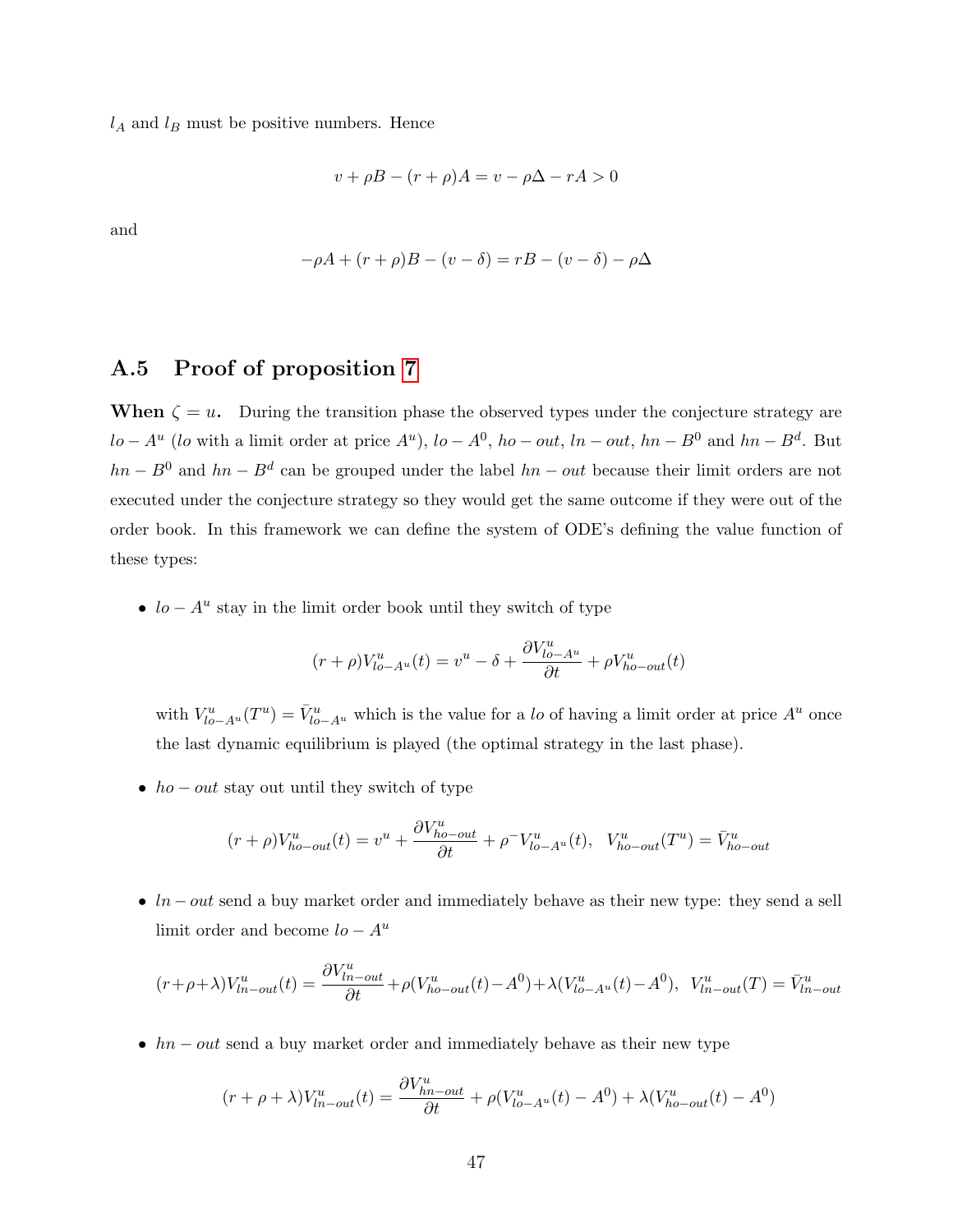with  $(r+\rho+\lambda)V_{hn-out}^u(T) = (r+\rho+\lambda)\bar{V}_{hn-out}^u = \rho \bar{V}_{ln-out}^u + \lambda \bar{V}_{ln-B^u}^u$  because as soon as this type contact the market being  $hn - B^u$  is optimal after T.

•  $lo - A^0$  cancel their limit order or are executed

$$
(r+\rho+\lambda+k_{A^0}(t))V^u_{lo-A^0}(t)=v^u-\delta+\frac{\partial V^u_{lo-A^0}}{\partial t}+\rho V^u_{ho-out}(t)+\lambda V^u_{lo-A^u}(t)+k_{A^0}(t)(V^u_{lh-out}(t)+A^0)
$$

with  $V_{lo-A^u}^u(T) = \bar{V}_{ln-out}^u + A^0$  and the intensity rate for the execution of the limit order

$$
k_{A^0}(t)=\frac{(\lambda+\rho)L_{hn}^u(t)+(\lambda+\rho)L_{ln}^u(t)}{D_{A^0}^u(t)}=-(\rho+\lambda)-\frac{D_{A^0}^u}{D_{A^0}^u(t)}
$$

Now we must check that there is no profitable one-shot deviation for an investor of type lo.

- Instead of staying at  $A^u$  a type lo could send a sell market order at price  $B^0$  and get  $V^u_{ln-out}(t)$ +  $B^0$ . This is clearly not profitable given what has been said for type  $ln$
- Another deviation could be to send a limit order at  $A^0$ . The corresponding value function is  $V_{lo-A^{0}}^{u}(t)$  Calling  $X(t) = V_{lo-A^{u}}^{u}(t) - V_{lo-A^{0}}^{u}(t)$  we obtain the ODE

$$
(r + \rho + \lambda + k_{A^0}(t))X(t) = \frac{\partial X}{\partial t} + k_{A^0}(t)(V_{lo-A^u}^u(t) - V_{lh-out}^u(t) - A^0)
$$

The solution of this ODE is as before

$$
X(t) = e^{\int_0^t (r+\rho+\lambda+k_{A^0}(s))ds} [C - \int_0^t k_{A^0}(s)(V_{lo-A^u}^u(t) - V_{lh-out}^u(t) - A^0)e^{-\int_0^s (r+\rho+\lambda+k_{A^0}(l))dl} ds]
$$

Then  $X(t) \times e^{\int_0^t (r+\rho+\lambda+k_{A^0}(s))ds}$  is decreasing and  $X(T) = \bar{V}_{lo-A^u}^u - A^0 - \bar{V}_{ln-out}^u = B^u - A^0 > 0$ .  $X(t)$  is positive over [0, T]. This deviation is not profitable.

• A lo type could send a limit order at any price  $A^0 < A < A^u$  The corresponding value function would be defined by

$$
(r + \rho + \lambda)V(t) = v^u - \delta + \frac{\partial V}{\partial t} + \rho V_{ho-out}^u(t) + \lambda V_{lo-A^u}^u(t)
$$

$$
= \frac{\partial V}{\partial t} + (r + \rho + \lambda)V_{lo-A^u}^u(t) - \frac{\partial V_{lo-A^u}^u}{\partial t}
$$

that would give

$$
V_{lo-A^u}^u(t) - V(t) = C \times e^{(r+\rho+\lambda)t}
$$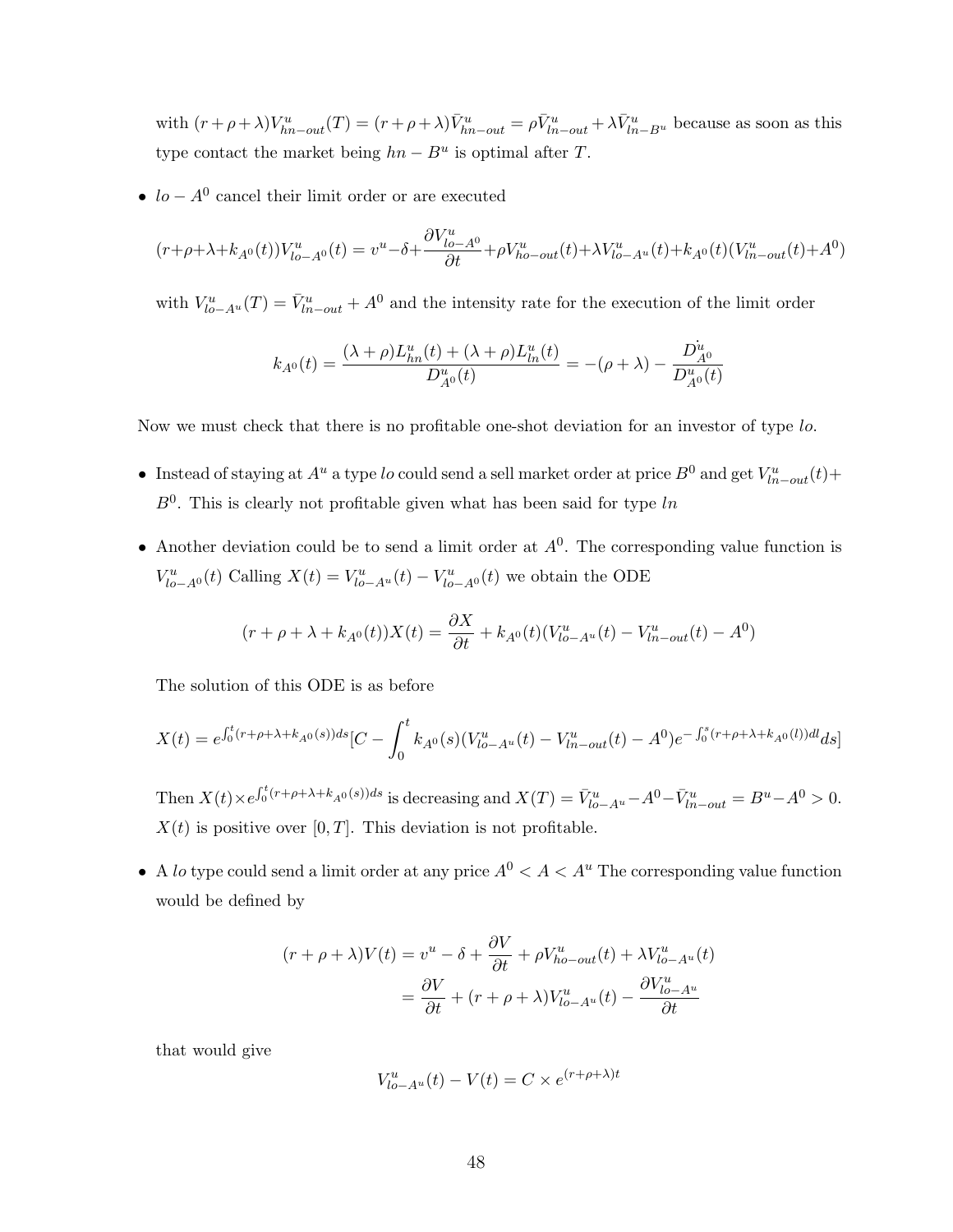and this order would be executed at T, then  $V_{lo-A^u}^u(T) - V(T) = \bar{V}_{lo-A^u}^u - A - \bar{V}_{ln-out}^u =$  $B^u - A > 0$ . The deviation is not profitable.

• Lastly a lo type could stay out. The corresponding value function would be define by

$$
(r + \rho + \lambda)V(t) = v^u - \delta + \frac{\partial V}{\partial t} + \rho V_{ho-out}^u(t) + \lambda V_{lo-A^u}^u(t)
$$

$$
= \frac{\partial V}{\partial t} + (r + \rho + \lambda)V_{lo-A^u}^u(t) - \frac{\partial V_{lo-A^u}^u}{\partial t}
$$

that would again gives

$$
V_{lo-A^u}^u(t) - V(t) = C \times e^{(r+\rho+\lambda)t}
$$

And at T, 
$$
V_{lo-A^u}^u(T) - V(T) = \bar{V}_{lo-A^u}^u - \bar{V}_{lo-out}^u > 0.
$$

The proofs for other types and for the case  $\zeta = d$  are similar and provided in the Online Appendix Section D.

## A.6 Proof of proposition [8](#page-34-0)

At  $t = \tau$ , we must have,

$$
D_{A^0}^0 = L_{lo}^0 = \alpha^0, \quad D_{B^0}^0 = L_{hn}^0 = \alpha^0
$$

When  $\zeta = u$ , for  $t > \tau$ , the dynamics of market depth at price  $A^0$  are driven by the fact that investors of lo type, with limit orders at  $A<sup>0</sup>$ , cancel their limit orders or are executed by market orders that are sent by  $hn$  and  $ln$ , which gives

$$
\frac{\partial D_{A^0}^u}{\partial t} = -(\lambda + \rho)D_{A^0}^u(t) - (\lambda + \rho)L_{hn}^u(t) - (\lambda + \rho)L_{ln}^u(t)
$$

since  $L_{ln}^{u}(t) + L_{ln}^{u}(t) = \frac{1}{2}$ , it is equivalent to

$$
\frac{\partial D_{A^0}^u}{\partial t} = -(\lambda + \rho)D_{A^0}^u(t) - \frac{1}{2}(\lambda + \rho)
$$

The solution of this ODE is,

$$
D_{A^0}^u(t) = D(t) = -\frac{1}{2} + \left(\alpha^0 + \frac{1}{2}\right)e^{-(\rho + \lambda)(t-\tau)}
$$

The transition phases ends at  $T + \tau$  such that  $D(T + \tau) = 0$ , that is,

$$
T = \frac{1}{\rho + \lambda} \ln(1 + 2\alpha^0)
$$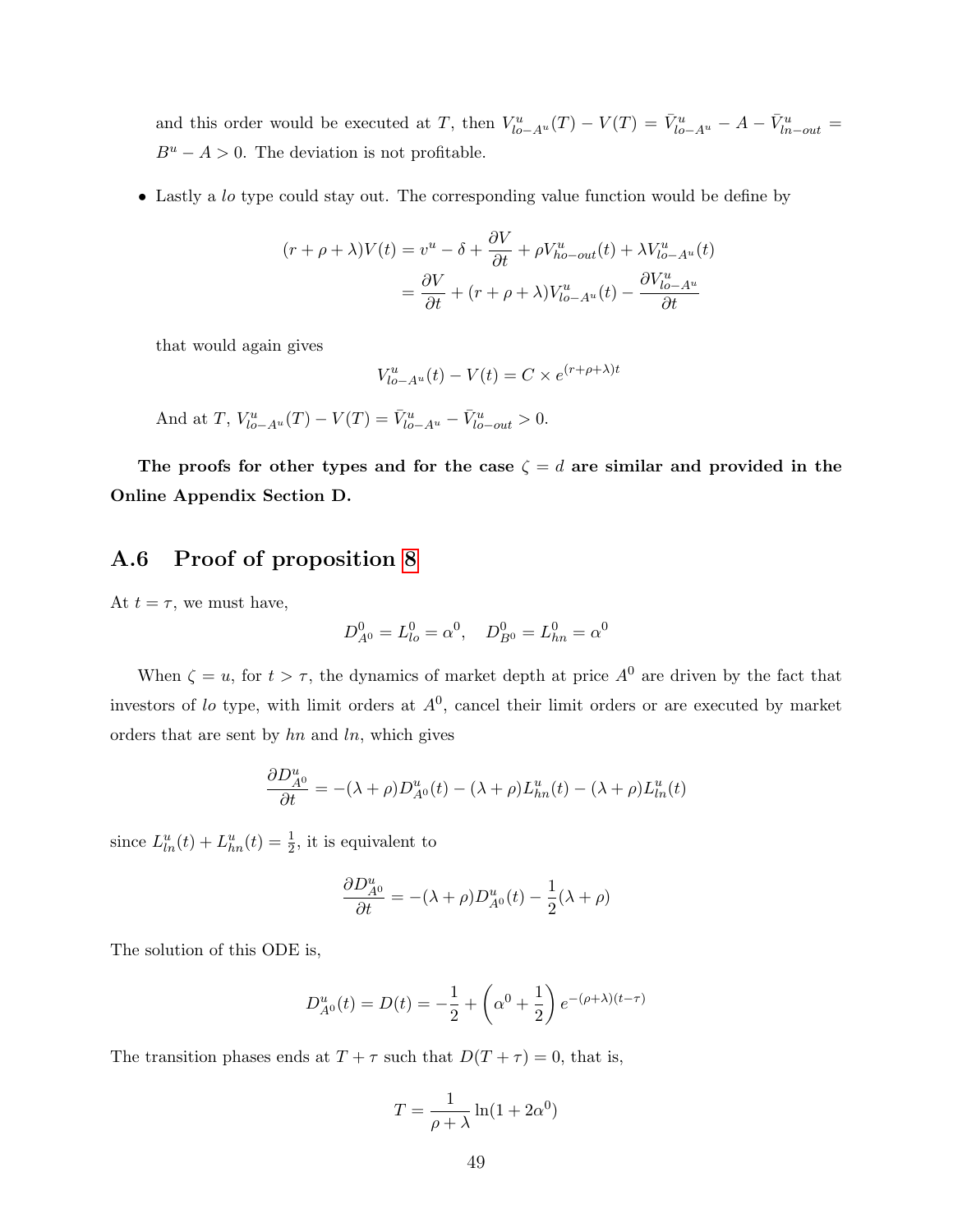When  $\zeta = d$ , the proof is similar.

# A.7 Proof of proposition [9](#page-37-1)

The dynamics of the limit order book depths are given by the first order differential equations,

$$
\frac{dD_A}{dt} = \rho L_{ho}(t) - \rho D_A(t) - l_A D_A(t) - l_B D_B(t) + \lambda (L_{lo}(t) - D_A(t))
$$
  

$$
\frac{dD_B}{dt} = \rho L_{ln}(t) - \rho D_B(t) - l_B D_B(t) - l_A D_A(t) + \lambda (L_{hn}(t) - D_B(t))
$$

To obtain the differential equation that drives the dynamic of  $\alpha$ , we use the differential equation for  $D_A(t)$  and the equalities  $D_A(t) = L_{lo}(t) - (L_{lo}(0) - D_A(0))e^{-(\rho + \lambda)t}$ . We obtain

$$
\frac{dL_{lo}(t)}{dt} + (\rho + \lambda)(L_{lo}(0) - D_A(0))e^{-(\rho + \lambda)t} = \rho L_{ho}(t) - (\rho + l_A)(L_{lo}(t) - (L_{lo}(0) - D_A(0))e^{-(\rho + \lambda)t})
$$

$$
-l_B(L_{hn}(t) - (L_{hn}(0) - D_B(0))e^{-(\rho + \lambda)t})
$$

$$
+ \lambda(L_{lo}(0) - D_A(0))e^{-(\rho + \lambda)t}
$$

which gives

$$
\frac{dL_{lo}(t)}{dt} = \rho L_{ho}(t) - (\rho + l_A)L_{lo}(t) - l_B L_{hn}(t) - l_A(L_{lo}(0) - D_A(0))e^{-(\rho + \lambda)t} - l_B(L_{hn}(0) - D_B(0))e^{-(\rho + \lambda)t}
$$

and then use the fact that  $L_{ho}(t) = \frac{1}{2} - \alpha(t)$ ,  $L_{hn}(t) = \alpha(t)$ ,  $L_{lo}(t) = \alpha(t)$ . to get the final differential equation

$$
\frac{d\alpha}{dt} = \frac{\rho}{2} - [2\rho + l_A + l_B]\alpha(t) + l_A \kappa_A e^{-(\lambda + \rho)t} + l_B \kappa_B e^{-(\lambda + \rho)t}
$$

To obtain the general solution to this ODE, we look for the functional form  $\alpha(t) = c(t)e^{-(2\rho + l_A + l_B)t}$ . Then

$$
e^{-(2\rho + l_A + l_B)t} \frac{dc}{dt} = \frac{\rho}{2} + l_A \kappa_A e^{-(\lambda + \rho)t} + l_B \kappa_B e^{-(\lambda + \rho)t}
$$

and then

$$
c(t) = c(0) + \frac{\rho}{4\rho + 2l_A + 2l_B} \times (e^{(2\rho + l_A + l_B)t} - 1) - l_A \kappa_A \frac{e^{-[\lambda - (\rho + l_A + l_B)]t} - 1}{\lambda - (\rho + l_A + l_B)}
$$

$$
- l_B \kappa_B \frac{e^{-[\lambda - (\rho + l_A + l_B)]t} - 1}{\lambda - (\rho + l_A + l_B)}
$$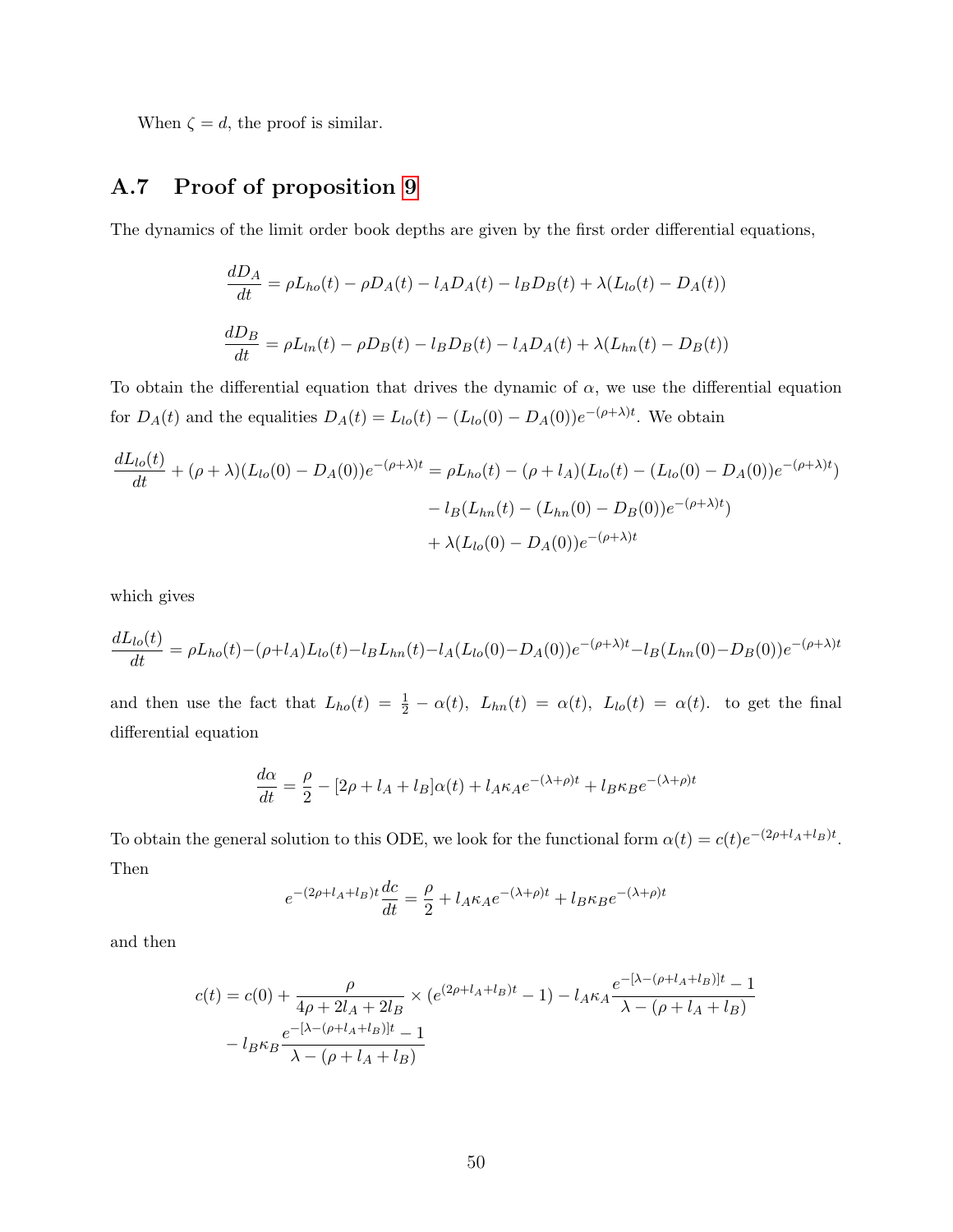Hence

$$
\alpha(t) = \alpha_{eq} + (\alpha(0) - \alpha_{eq})e^{-(2\rho + l_A + l_B)t} + l_A \kappa_A \frac{1 - e^{-[\lambda - (\rho + l_A + l_B)]t}}{\lambda - (\rho + l_A + l_B)} e^{-(2\rho + l_A + l_B)t} + l_B \kappa_B \frac{1 - e^{-[\lambda - (\rho + l_A + l_B)]t}}{\lambda - (\rho + l_A + l_B)} e^{-(2\rho + l_A + l_B)t}
$$

Now we check that  $0 < \alpha(t) < 1/2$ . First we can see that obviously  $\alpha(t) > 0$ . Since  $\alpha$  is converging it can have extrema. Given the ODE that defines  $\alpha$ , these extrema must verify

$$
[2\rho + l_A + l_B]\alpha(t) = \frac{\rho}{2} + l_A \kappa_A e^{-(\lambda + \rho)t} + l_B \kappa_B e^{-(\lambda + \rho)t}
$$

This gives

$$
[2\rho + l_A + l_B]\alpha(t) \le \frac{\rho}{2} + l_A\alpha(0)e^{-(\lambda + \rho^+)t} + l_B\alpha(0)e^{-(\lambda + \rho)t}
$$

we can rewrite it as

$$
[2\rho + l_A + l_B]\alpha(t) \le \frac{\rho}{2} + (l_A + l_B)\alpha(0)
$$

Hence if  $\alpha(0) < 1/4$  then  $\alpha(t) < 1/4$ .

# A.8 Proof of proposition [10](#page-37-3)

We know that  $\frac{\partial G}{\partial \alpha}(\alpha_{eq}^0) > 0$ . Since we know that when  $\mu$  is big then  $\alpha_{eq}^0$  is close to zero, we must show that  $\frac{\partial G}{\partial \lambda}$  around  $\alpha = 0$ .

$$
G(\alpha) = \frac{\mu}{\Delta} \frac{\rho + \lambda}{r} \frac{\omega - \frac{\delta}{2} + r\frac{\Delta}{2}}{r(r + \rho + \lambda)} + \alpha \times \left\{ \frac{\delta}{\Delta} - r + \frac{\mu}{\Delta} \left[ -\Delta + \frac{\delta - r\Delta}{r + \rho + \lambda} \right] \right\}
$$

$$
- \frac{\mu}{\Delta} \frac{\rho + \lambda}{r} \frac{\omega - \frac{\delta}{2} + r\frac{\Delta}{2}}{r(r + \rho + \lambda)} \frac{1}{(1 + 2\alpha)^{\frac{r}{p + \lambda}}} + \frac{\mu}{\Delta} \frac{(\lambda + \rho)\frac{\omega}{r} - \rho\Delta}{r + \rho + \lambda} \frac{\alpha}{(1 + 2\alpha)^{\frac{r}{p + \lambda} + 1}}
$$

Then for  $\alpha \to 0$ 

$$
G(\alpha) \sim \frac{\mu}{\Delta} \frac{\rho + \lambda}{r} \frac{\omega - \frac{\delta}{2} + r\frac{\Delta}{2}}{2(r + \rho + \lambda)} \times \left[1 - 1 + \frac{r}{\rho + \lambda} 2\alpha\right] + \alpha \times \left\{\frac{\delta}{\Delta} - r - \mu + \frac{\mu}{\Delta} \frac{\delta - r\Delta}{r + \rho + \lambda}\right\} + \frac{\mu}{\Delta} \frac{(\lambda + \rho)\frac{\omega}{r} - \rho\Delta}{r + \rho + \lambda} \alpha
$$

which gives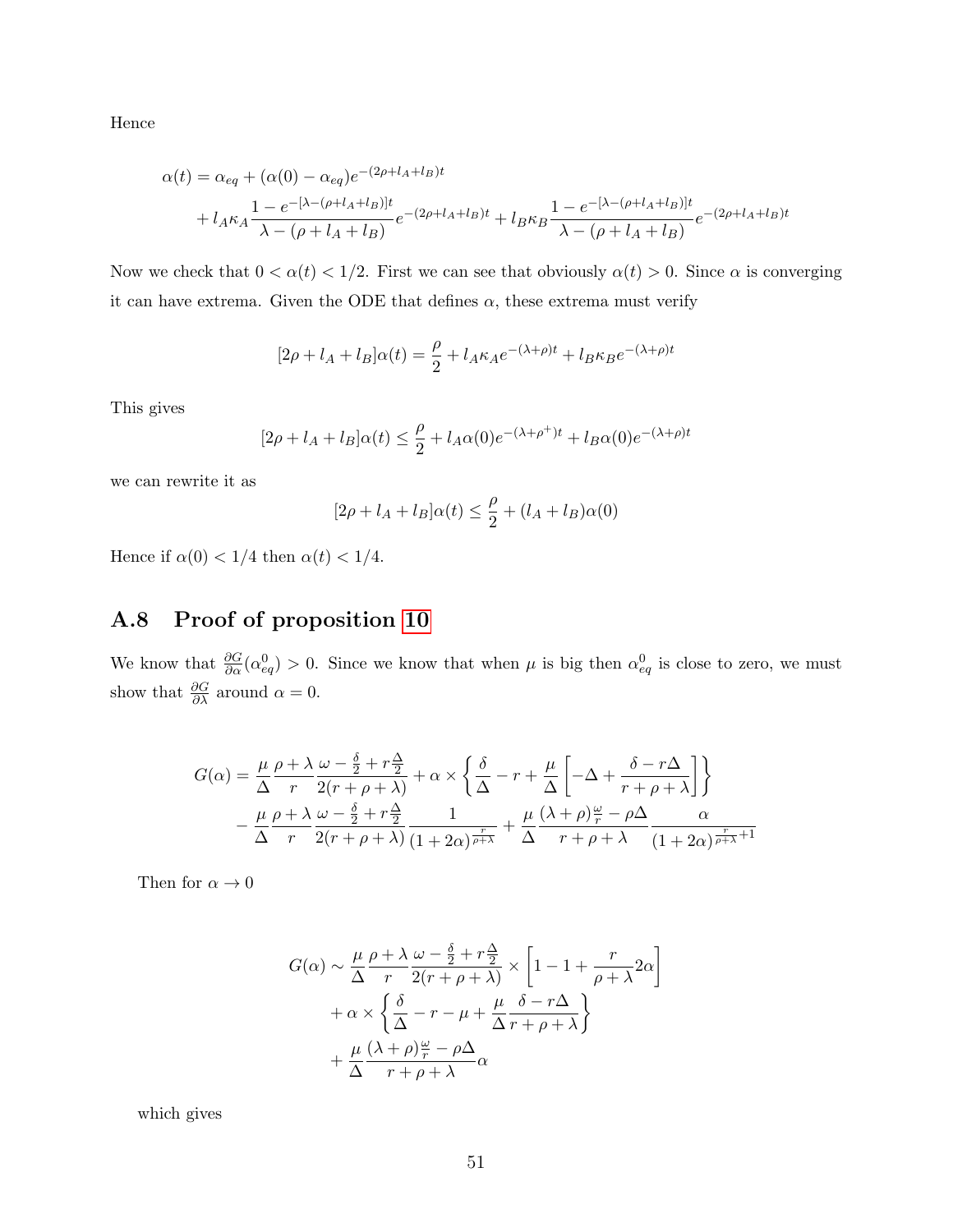$$
G(\alpha) \sim \alpha \times \left\{ \frac{\delta}{\Delta} - r - \mu + \frac{\mu}{\Delta} \frac{\omega}{r} + \frac{\mu}{\Delta} \frac{\delta - (r + 2\rho)\Delta}{2(r + \rho + \lambda)} \right\}
$$

which is decreasing with respect to  $\lambda$ .

For the last two derivatives this is sufficient to show that whatever the factor of  $\mu$  or  $\omega$  in the function  $G$ , it is positive. For  $\mu$ :

$$
\frac{\mu}{\Delta} \frac{\rho + \lambda}{r} \frac{\omega - \frac{\delta}{2} + r\frac{\Delta}{2}}{2(r + \rho + \lambda)} \left[ 1 - \frac{1}{(1 + 2\alpha)^{\frac{r}{\rho + \lambda}}} \right] + \alpha \times \frac{\mu}{\Delta} \left\{ \frac{(\lambda + \rho)\frac{\omega}{r} - \rho\Delta}{r + \rho + \lambda} \frac{1}{(1 + 2\alpha)^{\frac{r}{\rho + \lambda} + 1}} - \Delta + \frac{\delta - r\Delta}{r + \rho + \lambda} \right\}.
$$

We can see clearly that this also works for  $\omega$ .

# A.9 Proof of corollary [1](#page-40-0)

The amount of cancellation is given by

$$
\int_0^T (\rho + \lambda) D(t) dt = \int_0^T (\rho + \lambda) \left[ -\frac{1}{2} + \left( \alpha^0 + \frac{1}{2} \right) e^{-(\rho + \lambda)t} \right] dt
$$
  
=  $-\frac{1}{2} (\rho + \lambda) T + \left( \alpha^0 + \frac{1}{2} \right) (1 - e^{-(\rho + \lambda)T})$   
=  $-\frac{1}{2} \ln(1 + 2\alpha^0) + \left( \alpha^0 + \frac{1}{2} \right) \left( 1 - \frac{1}{1 + 2\alpha^0} \right)$ 

The second part of the corollary comes from the the fact that  $\ln(1+x)/x$  is increasing.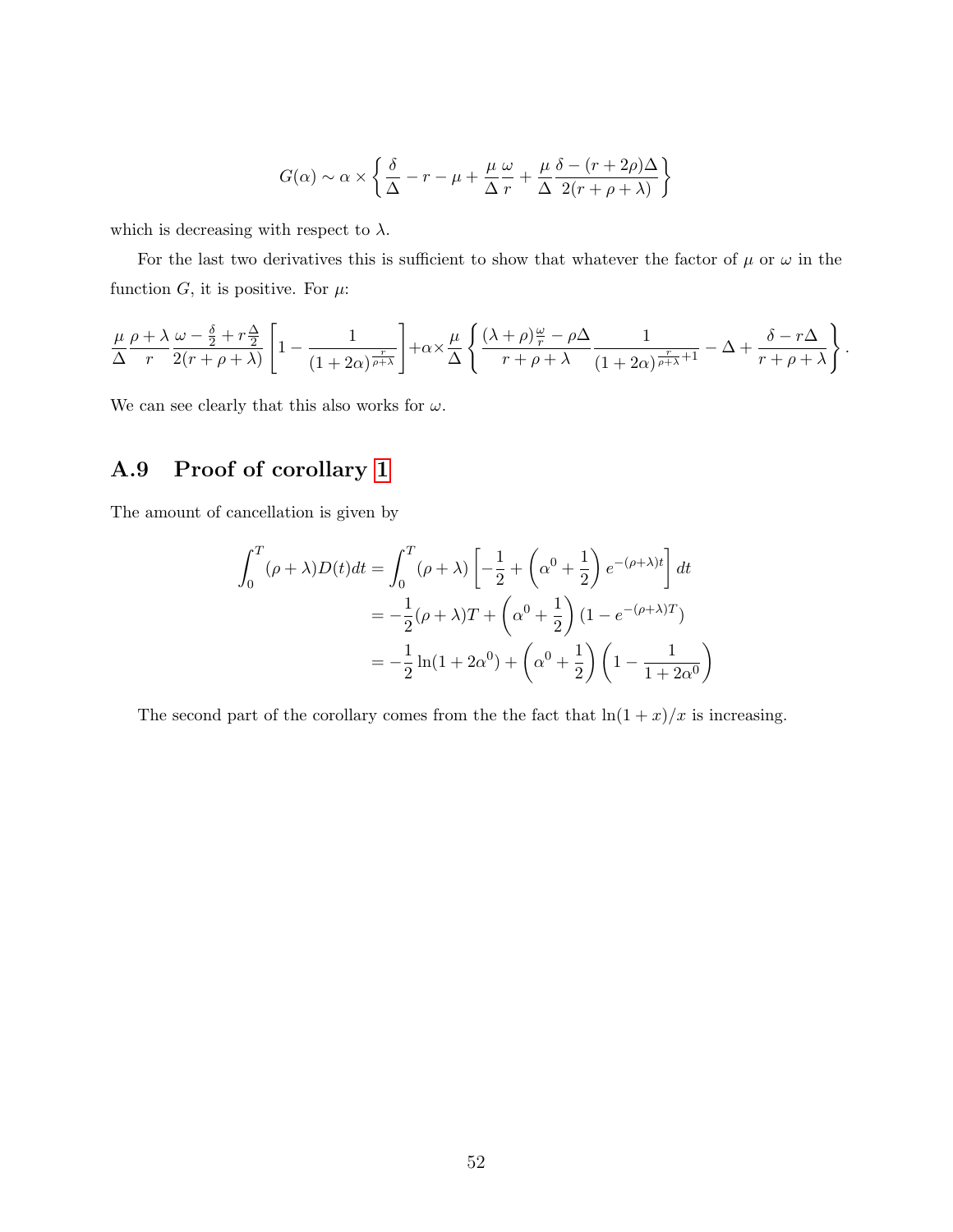# References

- [1] Back K. and Baruch S. (2007), "Working orders in limit order markets and floor exchanges", Journal of Finance 62, 1589-1621.
- [2] Biais B., Hillion P. and Spatt C. (1995), "An empirical analysis of the limit order book and the order flow in the Paris Bourse", Journal of Finance 50, 1655-1689.
- [3] Biais B., Martimort D. and Rochet J-C. (2000), "Competing mechanisms in a common value environment", Econometrica 68, 799-838.
- [4] Biais B. and Weill P.-O. (2009), "Liquidity shocks and order book dynamics", Working Paper.
- [5] Biais B., Hombert J. and Weill P.-O. (2013), "Equilibrium pricing and trading volume under preference uncertainty", Forthcoming Review of Economic Studies.
- [6] Della Vigna S. and Pollet J. M. (2009), "Investor inattention and Friday earnings announcements", *Journal of Finance* 64, 709-749.
- [7] Duffie D., Gârleanu N. and Pedersen L. (2005), "Over-the-counter markets", *Economet*rica 73, 1815-1847.
- [8] Duffie D., Gârleanu N. and Pedersen L. (2007), "Valuation in over-the-counter markets", Review of Financial Studies 20, 1865-1900.
- [9] Duffie D. (2010), "Presidential address : asset price dynamics and slow moving capital", Journal of Finance 65, 1237-1267.
- [10] Ederington L.H., and Lee J. (1995), "The short-run dynamics of the price adjustment to new information", Journal of Financial and Quantitative Analysis 30, 117-134.
- [11] Engle R., Fleming M., Ghysels E and Nguyen G. (2011), "Liquidity and Volatility in the U.S. Treasury Market: Evidence From a New Class of Dynamic Order Book Models", Working Paper.
- [12] Field J. and Large J. (2012), "Pro-rata matching in one-tick markets", Working Paper.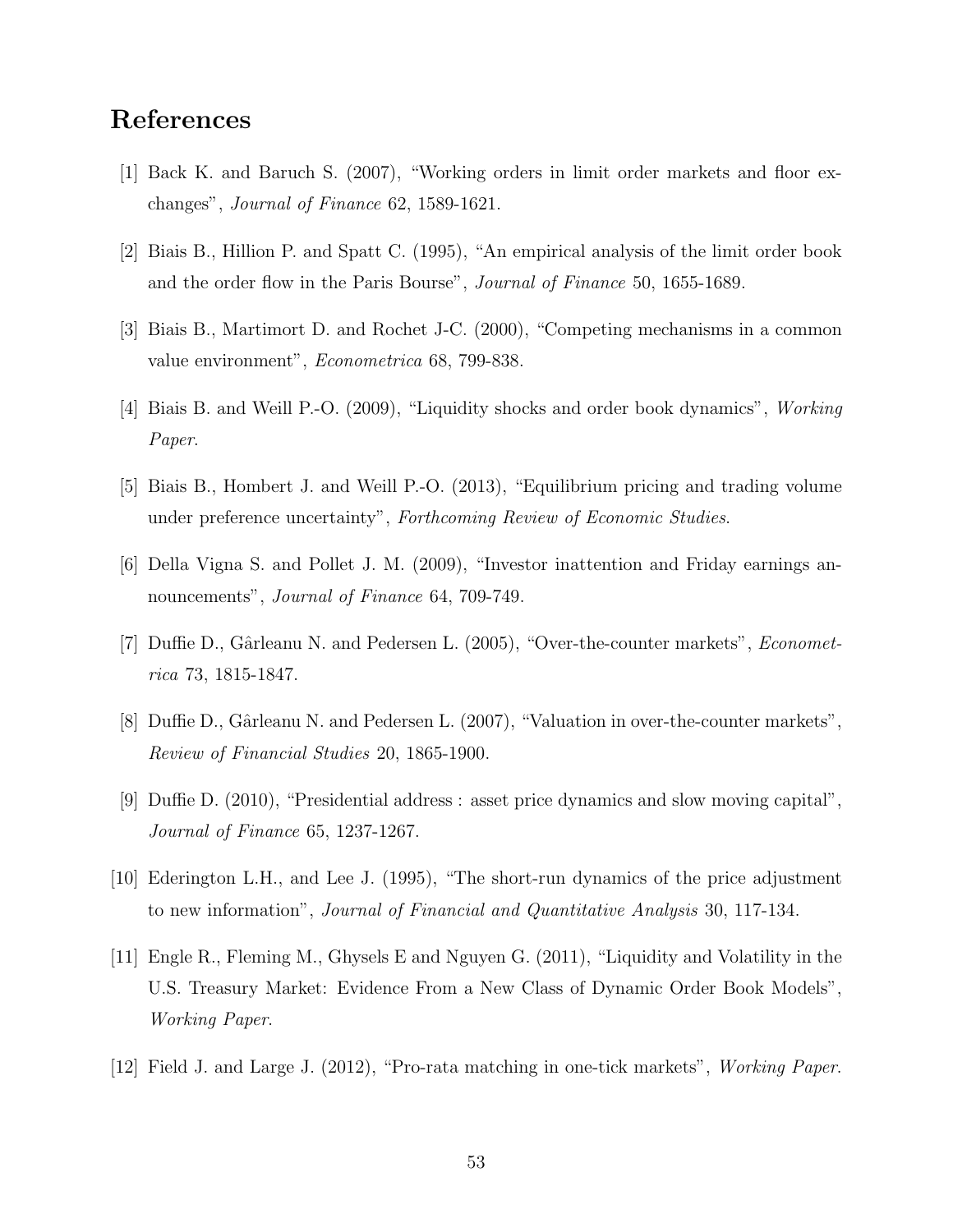- [13] Fleming M. J. and Remolona E. M. (1999), "Price formation and liquidity in the U.S. treasury market: the response to public information", Journal of Finance 54, 1901-1915.
- [14] Foucault T. (1999), "Order flow composition and trading costs in a dynamic limit order market", *Journal of Financial Markets* 2, 99-134.
- [15] Foucault T., Kadan O. and Kandel E. (2005), "Limit order book as a market for liquidity", Review of Financial Studies 18, 1171-1217.
- [16] Foucault T., Roëll A. and Sandas P. (2003), "Market Making with Costly Monitoring: An Analysis of the SOES Controversy", Review of Financial Studies 16, 345-384.
- [17] Foucault T., Hombert J. and Rosu I. (2013), "News trading and speed", Working Paper.
- [18] Foucault T., Kadan O. and Kandel E. (2013), "Liquidity cycles and make/take fees in electronic markets", Journal of Finance 68, 299-341.
- [19] Glosten L. and Milgrom P.(1989), "Bid, ask and transaction prices in specialist market with heterogeneously informed traders", *Journal of Financial Economics* 13, 71-100.
- [20] Glosten L. (1994), "Is the electronic open limit order book inevitable?", Journal of Finance 49, 1127-1161.
- [21] Goettler R., Parlour C. and Rajan U. (2005), "Equilibrium in a dynamic limit order market", *Journal of Finance* 60, 2149-2192.
- [22] Goettler R., Parlour C. and Rajan U. (2009), "Informed traders and limit order markets", Journal of Financial Economics 93, 67-87.
- [23] Green T. C. (2004), "Economic news and the impact of trading on bond prices", Journal of Finance 59, 1201-1233
- [24] Gross-Klussmann A. and Hautsch N. (2011), "When machines read the news: Using automated text analytics to quantify high frequency news-implied market reactions", Journal of Empirical Finance 18, 321-340.
- [25] Hasbrouck J. and Saar G. (2009), "Technology and liquidity provision: The blurring of traditional definitions", Journal of Financial Markets 12, 143-172.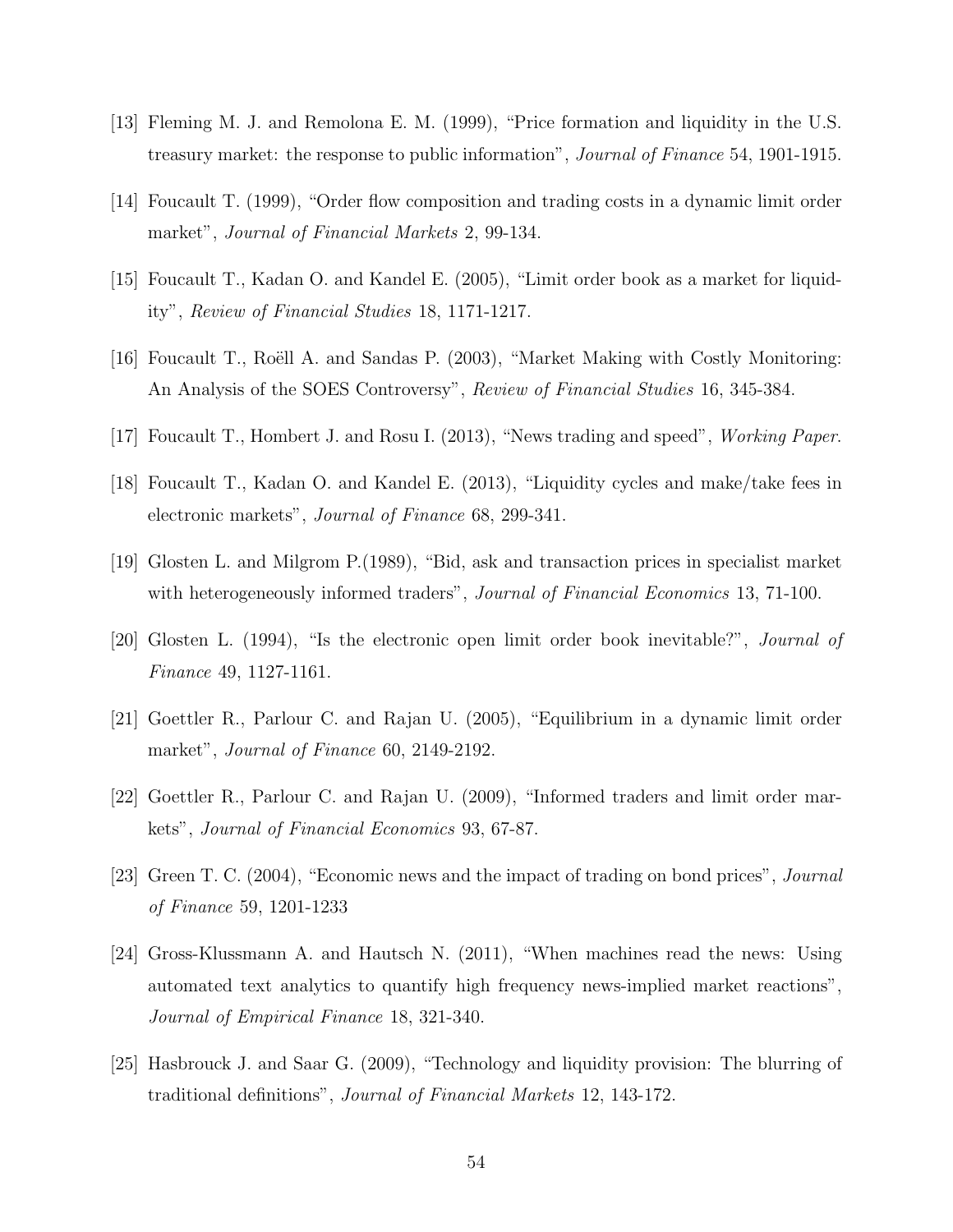- [26] Hasbrouck J. and Saar G. (2013), "Low-Latency trading", Journal of Financial Markets 16, 645-678.
- [27] Hendershott T., Jones C. and Menkveld A. (2011), "Does algorithmic trading improve liquidity?", Journal of Finance 66, 1-33.
- [28] Hendershott T. and Riordan R. (2013), "Algorithmic trading and the market for liquidity ", Journal of Financial and Quantitative Analysis 48, 1001-1024.
- [29] Hollifield B., Miller R. and Sandas P. (2004), "Empirical analysis of limit order markets", Review of Economic Studies 71, 1027-1063.
- [30] Hollifield B., Miller R., Sandas P. and Slive S. (2006), "Estimating the gains from trade in limit order markets", Journal of Finance 61, 2753-2804.
- [31] Jovanovic B. and Menkveld A. (2011), "Middlemen in limit-order markets", Working Paper.
- [32] Kim O. and Verrecchia R. E. (1991), "Trading volume and price reactions to public announcements", Journal of Accounting Research 29, 302-21.
- [33] Kim O. and Verrecchia R. E. (1994), "Market liquidity and volume around earnings announcements", Journal of Accounting and Economics 17, 41-67.
- [34] Kyle A. (1985), "Continuous auctions and insider trading", Econometrica 53, 1315-1336.
- [35] Lagos R. and Rocheteau G. (2009), "Liquidity in asset markets with search frictions", Econometrica 77, 403-426.
- [36] Lagos R., Rocheteau G. and Weill P.-O. (2011), "Crises and liquidity in over-the-counter markets", Journal of Economic Theory 146, 2169-2205.
- [37] Mankiw, N. G. and Reis R. (2002), "Sticky Information Versus Sticky Prices: A Proposal to Replace the New Keynesian Phillips Curve", Quarterly Journal of Economics 117, 1295-1328.
- [38] Mondria J. (2010), "Portfolio Choice, Attention Allocation, and Price Comovement", Journal of Economic Theory 145, 1837-1864.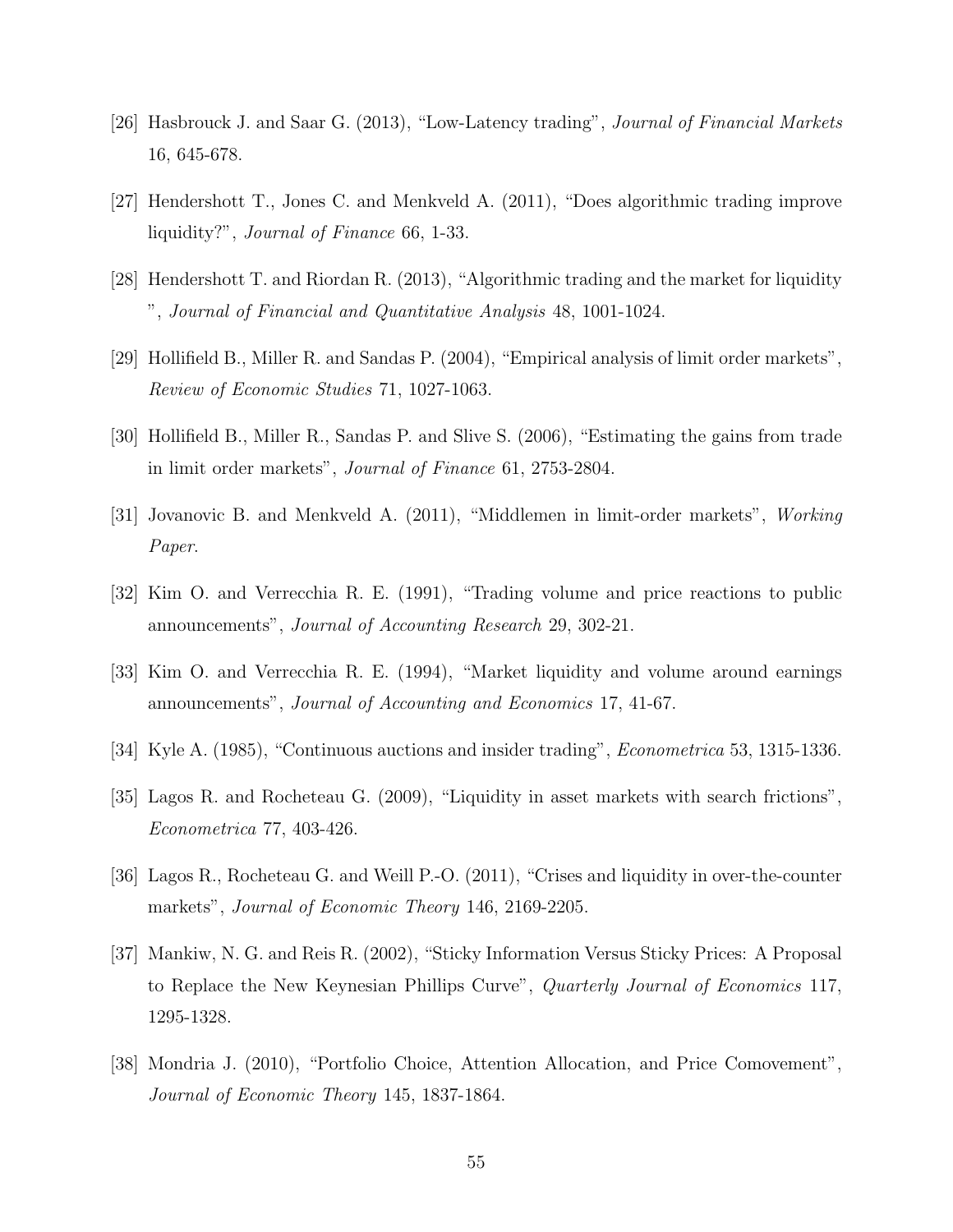- [39] Pagnotta E. (2013), "Information and liquidity trading at optimal frequencies", Working Paper.
- [40] Pagnotta E. and Philippon T. (2013), "Competing on speed", Working Paper.
- [41] Parlour C. (1998), "Price dynamics in a limit order market", Review of Financial Studies 11, 789-816.
- [42] Parlour C. and Seppi D. (2003), "Liquidity-based competition for order flow", Review of Financial Studies 16, 301-343.
- [43] Parlour C. and Seppi D. (2008), "Limit order markets: a survey", Handbook of Financial Intermediation & Banking.
- [44] Peng L. and Xiong W. (2006), "Investor attention, overconfidence and category learning", Journal of Financial Economics 80, 563-602.
- [45] Rosu I. (2009), "A dynamic model of the limit order book", Review of Financial Studies 22, 4601-4641.
- [46] Rosu I. (2013), "Liquidity and information in order driven markets", Working Paper
- [47] Seppi D. (1997), "Liquidity provision with limit orders and a strategic specialist", Review of Financial Studies 10, 103-150.
- [48] Sims C. (2003), "Implication of Rational Inattention", Journal of Monetary Economics 50, 665-690.
- [49] Tetlock P. C. (2010), "Does public financial news resolve asymmetric information?" Review of Financial Studies 23, 3520-3557.
- [50] Van Nieuwerburgh S. and Veldkamp L. (2009), "Information immobility and the home bias puzzle", Journal of Finance 64, 1187-1215.
- [51] Vayanos D. and Weill P.-O. (2008), "A search-based theory of the on-the-run phenomenon", *Journal of Finance* 63, 1351-1389
- [52] Weill P.-O. (2007), "Leaning against the wind", Review of Economic Studies 74, 1329- 1354.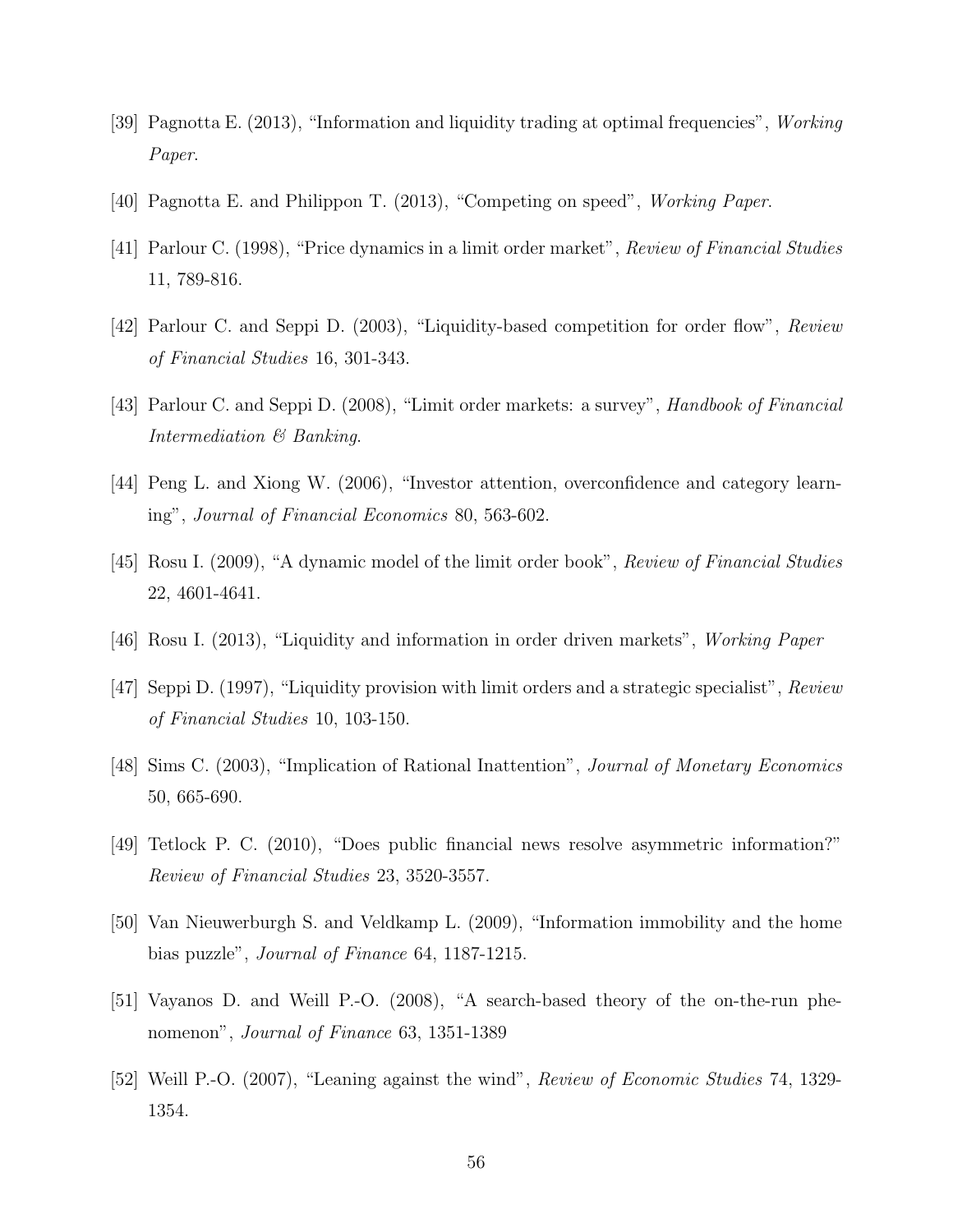[53] Weill P.-O. (2008), "Liquidity premia in dynamic bargaining markets", Journal of Economic Theory 140, 66-96.